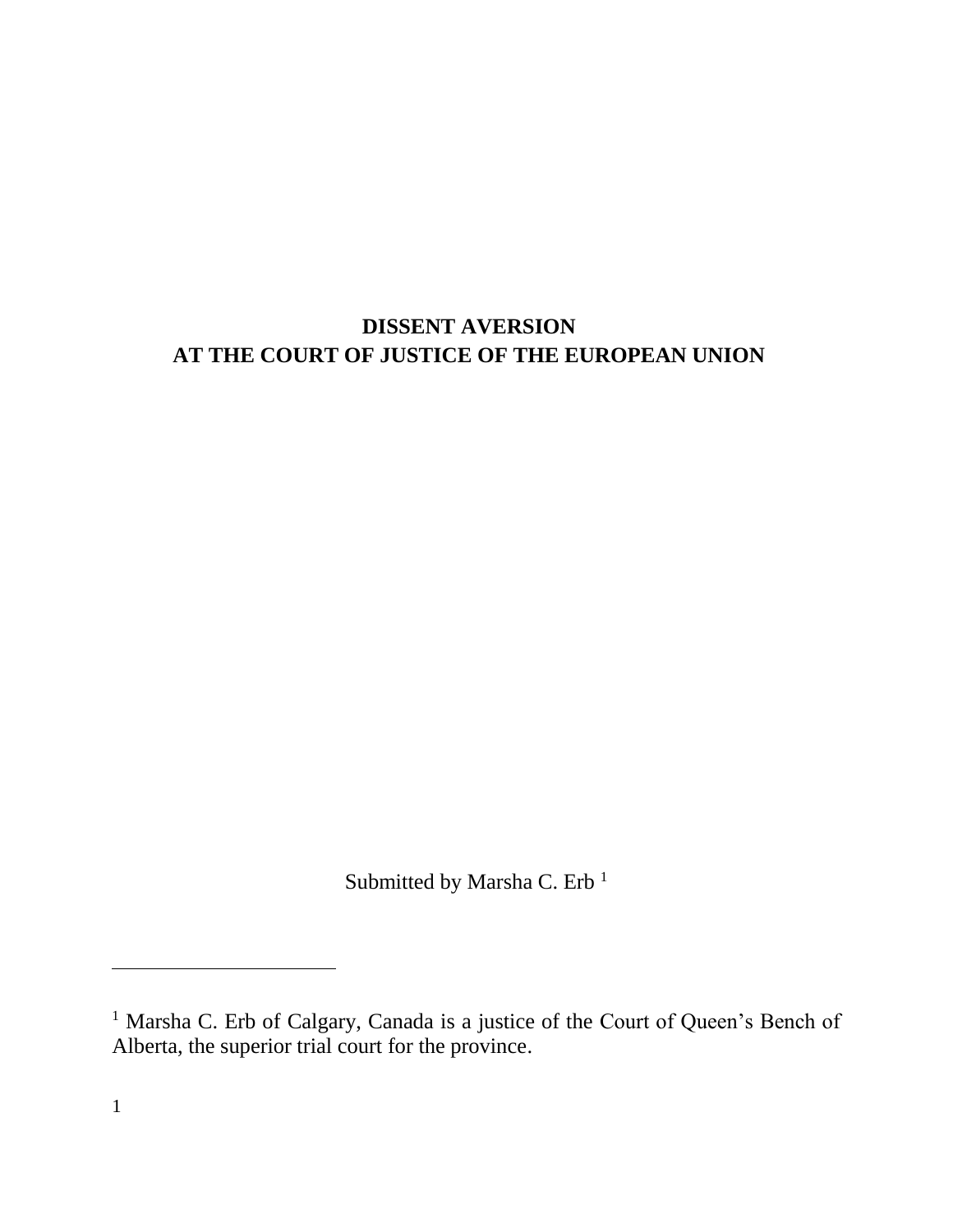#### **ABSTRACT**

The Court of Justice of the European Union has jurisdiction over 28 politically, culturally and linguistically disparate member states in the interpretation and application of EU law. Throughout its 60-year history, the Court has banned publication of the separate opinions of its judges and their voting records favouring instead brief unsigned unanimous decisions achieved by majority vote. The CJEU defends its practice in the interests of protecting judicial independence and its own authority and legitimacy. The Court's critics call for greater transparency by publishing dissenting opinions along the lines of the United States Supreme Court. The CJEU is one of the world's most influential courts as well as a trusted EU institution with everything to lose if it lost authority and legitimacy. Introducing dissenting opinions exposing the CJEU to the challenges of non-compliance with its rulings and its judges to endemic corruption would put its independence, authority and legitimacy at serious risk. Non-compliance and corruption have not been previously linked to the issue of how the Court would be affected in a new judicial environment of this kind. There has been no comprehensive analysis about how EU member state corruption, recently described as 'breathtaking' in scope, would affect the Court's judicial independence. Equally absent is scholarly discourse about fragmented opinions in the context of the nascent issue of member state non-compliance with CJEU judgments. Until multi-disciplinary research and in depth analysis identify a safe path for the Court to follow free from destructive elements, a different route to greater transparency needs to be pursued. At the present time, no such research and analysis exists.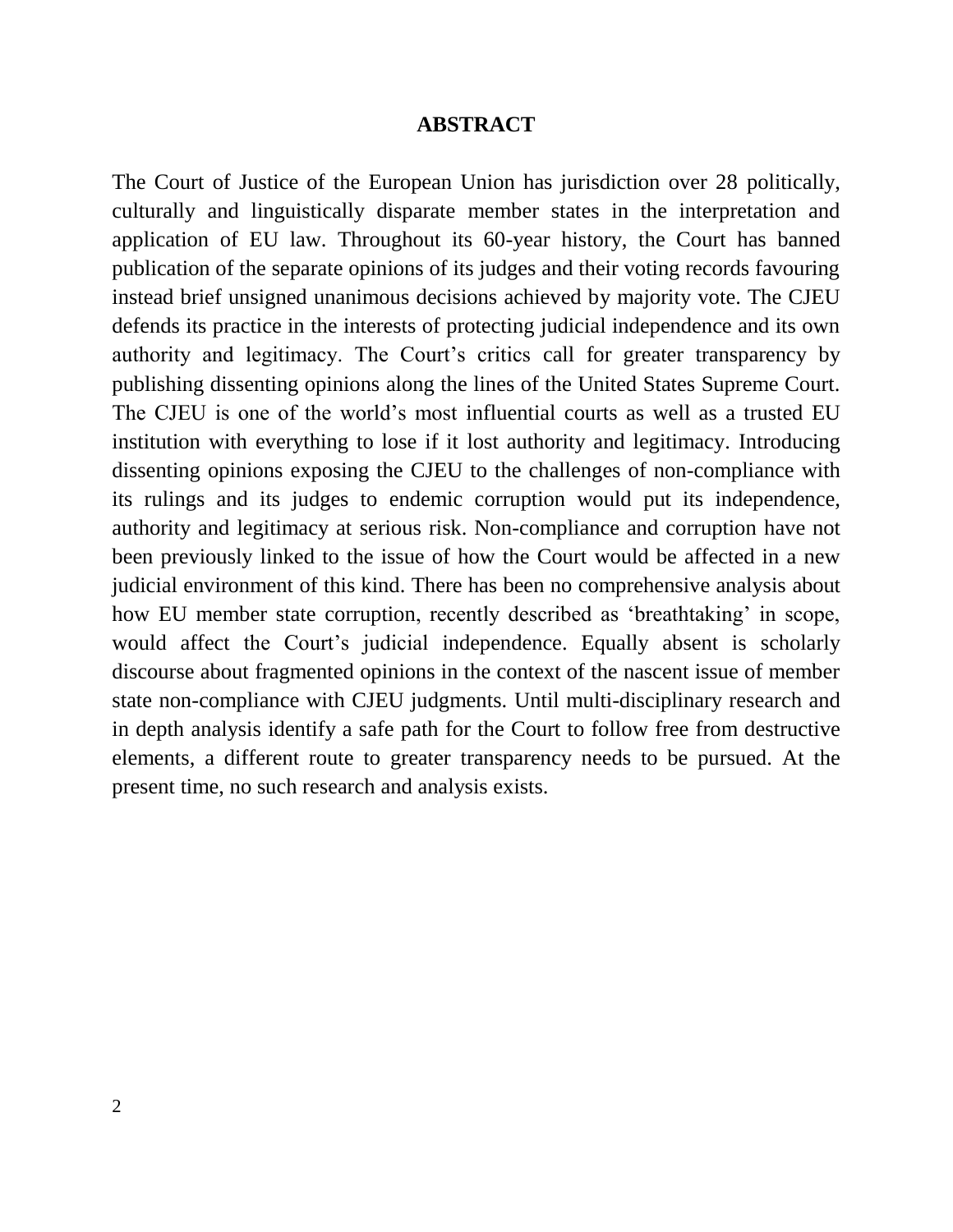# **Table of Contents**

<span id="page-2-0"></span>

| $\mathbf{1}$            |  |
|-------------------------|--|
|                         |  |
|                         |  |
| $\mathbf{2}$            |  |
|                         |  |
|                         |  |
|                         |  |
| 3                       |  |
|                         |  |
|                         |  |
|                         |  |
|                         |  |
| $\overline{\mathbf{4}}$ |  |
|                         |  |
|                         |  |
|                         |  |
| 5                       |  |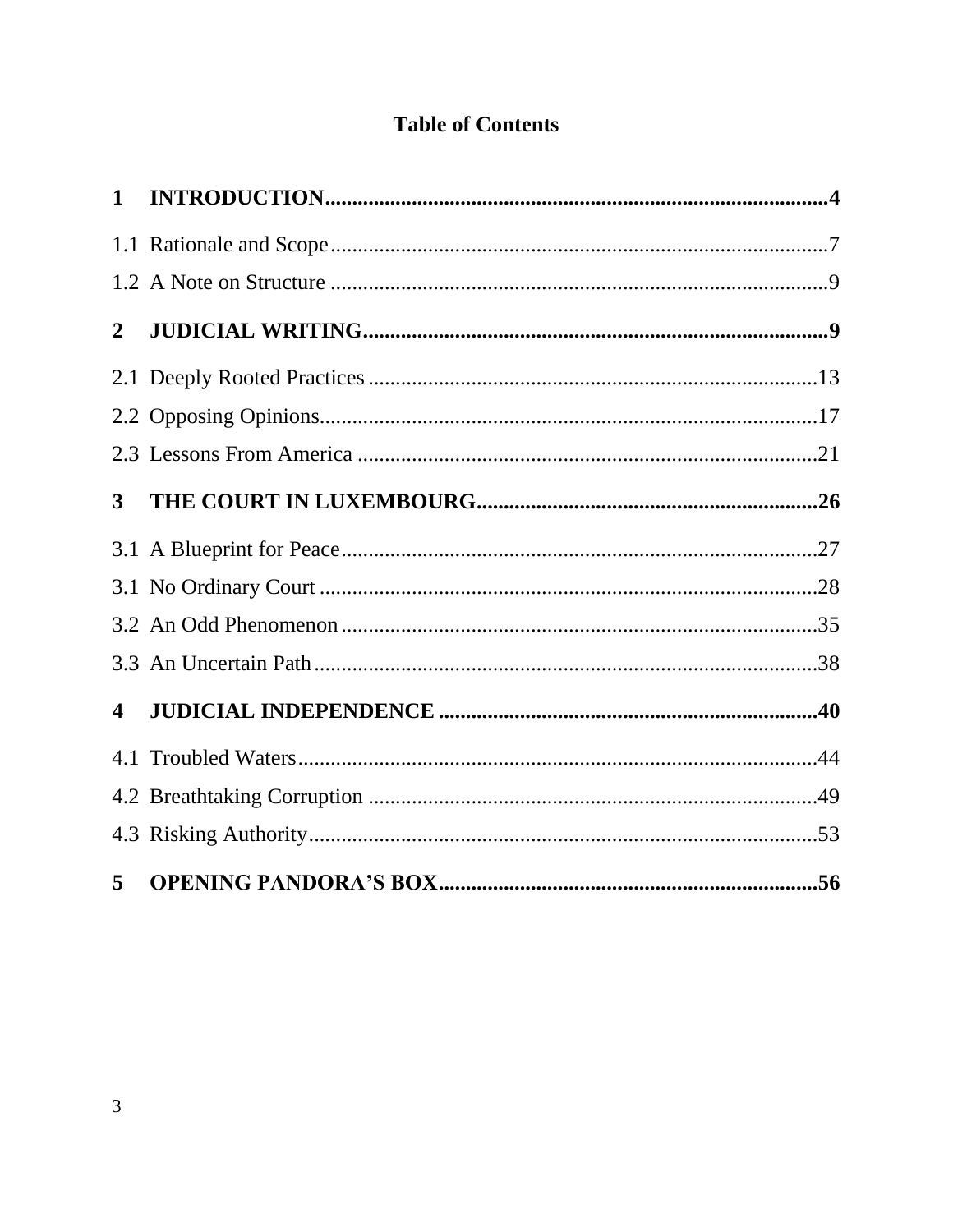#### **1 INTRODUCTION**

The Court of Justice of the European Union  $(CJEU)^2$  has had a long-standing case of dissent aversion. After six decades of successfully resolving disputes and enforcing European community law among a growing number of EU member states, the Court continues to issue only unsigned institutional judgments. These judgments are the result of a simple majority vote presented as the collective voice of the Court. Minority opinions are never disclosed to the public or even recorded.

Despite being part of the remarkable success of supranational adjudication in Europe,<sup>3</sup> the Court appears to be at odds with its sister transnational judicial institutions<sup>4</sup> and a majority of member state national courts which publish dissenting opinion to some extent.

Although the debate about whether the CJEU should publish the separate opinions of its judges in the common law way has been ongoing for decades,<sup>5</sup> it appears to have acquired new interest because of a recent amendment to the Treaty of the European Union (TEU).<sup>6</sup> Article 13 now contains what is arguably specific citizeninclusive language suggesting that the interests of the people are to be served by

<sup>&</sup>lt;sup>2</sup> The European Union's Court has had periodic name changes since its inception in 1952, also known as the European Court of Justice (ECJ) it is now formally called the Court of Justice of the European Union (CJEU).

<sup>3</sup> Laurence R. Helfer, Anne Marie Slaughter, *Toward a Theory of Effective Supranational Adjudication* (1997), 107 Yale L.JU. 273.

<sup>&</sup>lt;sup>4</sup> The International Court of Justice (ICJ) and the European Court of Human Rights (ECtHR).

<sup>5</sup> Julia Laffranque, *Dissenting Opinion and Judicial Independence,* Juridical International, VII (2003)162.

<sup>6</sup> Also known as the Lisbon Treaty.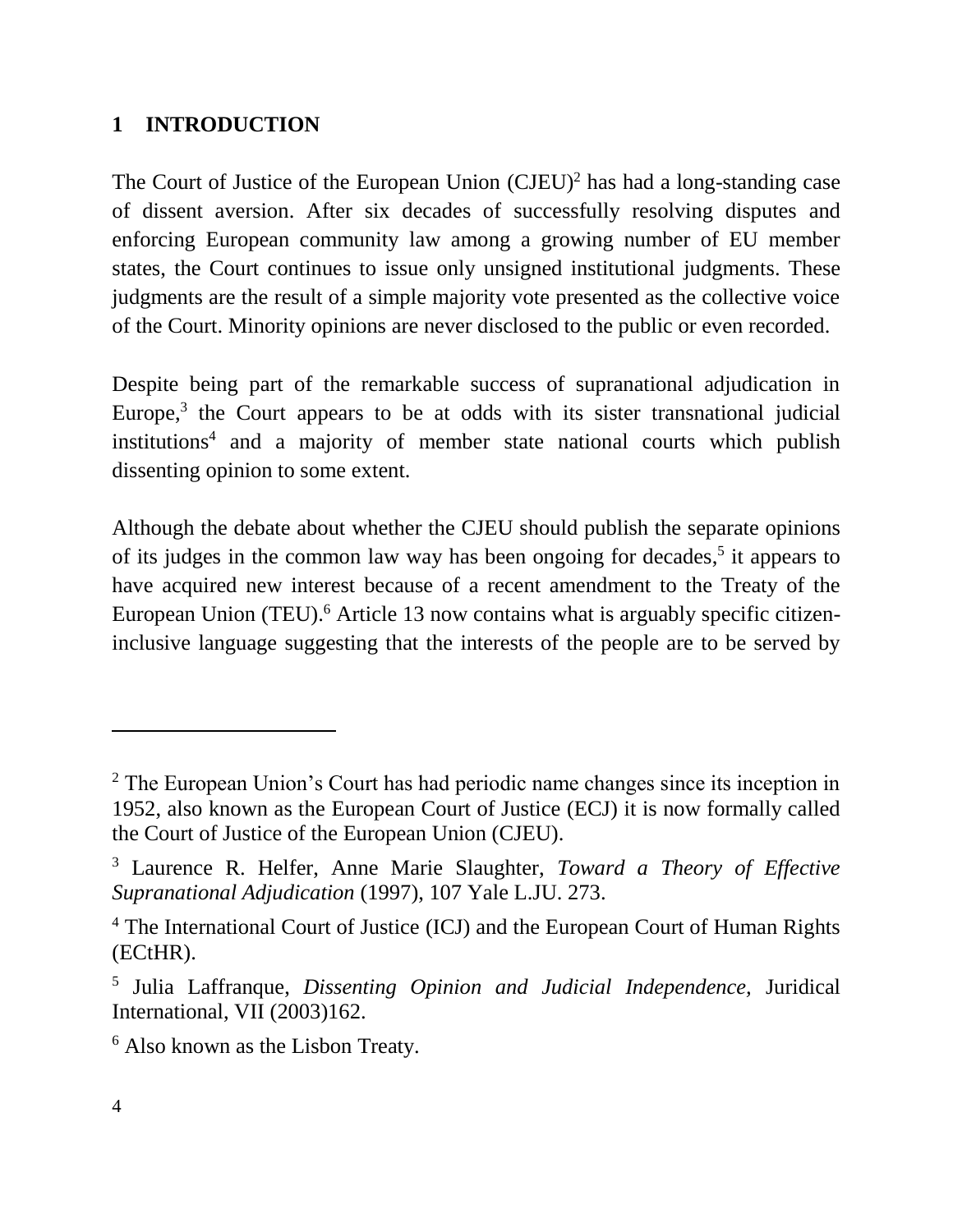the EU's institutional framework not just the national governments of the member states. That the amendment may have been meant to address a transparency deficit at EU institutions including the CJEU has not resonated at either the Court in Luxembourg or at the European Parliament in Brussels.<sup>7</sup> There is little acknowledgement of it except for the work of a respected academic at the University of Leeds in England whose writing suggests that Article 13 is meant to engender trust in EU institutions of which the CJEU is one of the most powerful.<sup>8</sup> To enhance trust, transparency is a prerequisite and dissenting opinion is offered as the means to achieve it. <sup>9</sup> This linking of transparency and trust to authority and legitimacy arises because citizens appear to have greater faith in the ability of institutions to serve them if they are able to examine all aspects of them.

<sup>&</sup>lt;sup>7</sup> Interviews with Court and parliamentary officials in both Luxembourg and Brussels in November 5 and 6, 2013 disclosed no indication that Article 13 is being considered along these lines at the present time. Officials at the secretariat for the European Parliament Constitutional and Legal Affairs Committee viewed the change as a "housekeeping" amendment broadening out the language but adding nothing new.

<sup>8</sup> Lyiola Solanke, *The Advocate General–Assisting the CJEU of Article 13 TEU to Secure Trust and Democracy*, Cambridge Yearbook of European Legal Studies, *Vol 14 (2011-2012*) Article 13: "The Union shall have an institutional framework which shall aim to promote its values, advance its objectives, serve its interests, those of its citizens and those of the member states, and ensure the consistency, effectiveness and continuity of its policies and actions." (emphasis added) EU institutions include the CJEU.

<sup>9</sup> Solanke, supra. Dr. Solanke presents Article 13 as a signal to the EU's institutions that the interests of citizens are equal to the interests of the member states themselves implying that the door has been left ajar for greater transparency in judicial decision making at the CJEU as a key EU institution. Citing:D. Gambetta cited in Susan Rose-Ackerman, 'Trust, Honesty and Corruptions: Reflection on the State-Building Process': [www.digitalcommons.law.yale.edu/lepp](http://www.digitalcommons.law.yale.edu/lepp%20papers/255)  [papers/255.](http://www.digitalcommons.law.yale.edu/lepp%20papers/255)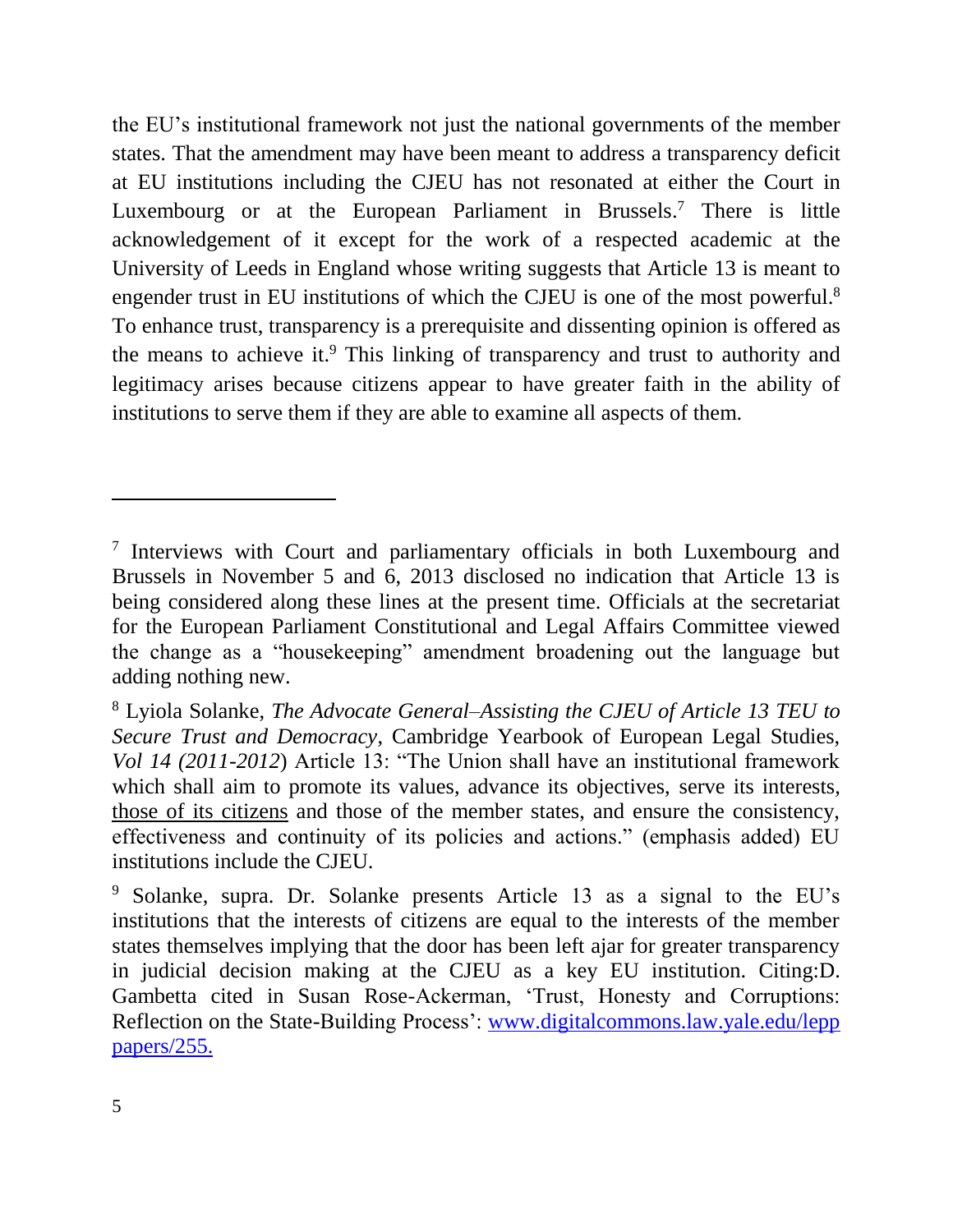The pursuit of institutional transparency is a central theme of those favouring dissenting opinion. So is the premise that judicial independence would be enhanced if judges were able to voice their independent thoughts publicly. In fact, the original premise for this thesis was that the CJEU should publish dissenting opinion for those reasons. However, in the course of exploring the issue, an unexpected and opposite conclusion emerged – the risks to CJEU independence, authority and legitimacy are too substantial for the Court to pursue this perceived route to greater transparency at this time.

By following the research, it became apparent that the CJEU is a complex judicial institution; the only one in the world which delivers judgments binding on the better part of a continent of sovereign nations. Those nations are distrustful of each other and operate at uneven levels of democracy. What would happen to the independence, authority and legitimacy of the CJEU if dissenting opinion and public exposure to judges were introduced in its present environment is a question which has not been adequately explored. That 'present environment' includes widespread institutional corruption among EU member states.<sup>10</sup>

Endemic corruption is the proverbial elephant in the room during discussions about introducing separate opinion practice at the CJEU and thereby exposing its judiciary to public and other pressures. The CJEU is a youthful judicial institution with 13 new states having joined the EU in the past decade alone.<sup>11</sup> The member

<sup>10</sup> *European Union Anti-Corruption Report*, (2014); Christopher Walker, *The Perpetual Battle, Corruption in the Former Soviet Union and the New EU Members* (2011), Centre for Public Policy, Freedom House. See also Nations in Transition survey 2013.

 $11$  The six original states: France, the Federal Republic of Germany, Italy, Belgium, The Netherlands and Luxembourg (1951), 22 other states have joined at various times: Denmark, Ireland and the United Kingdom (1973); Greece (1984); Spain and Portugal (1986); Austria, Finland and Sweden (1995); Cyprus, the Czech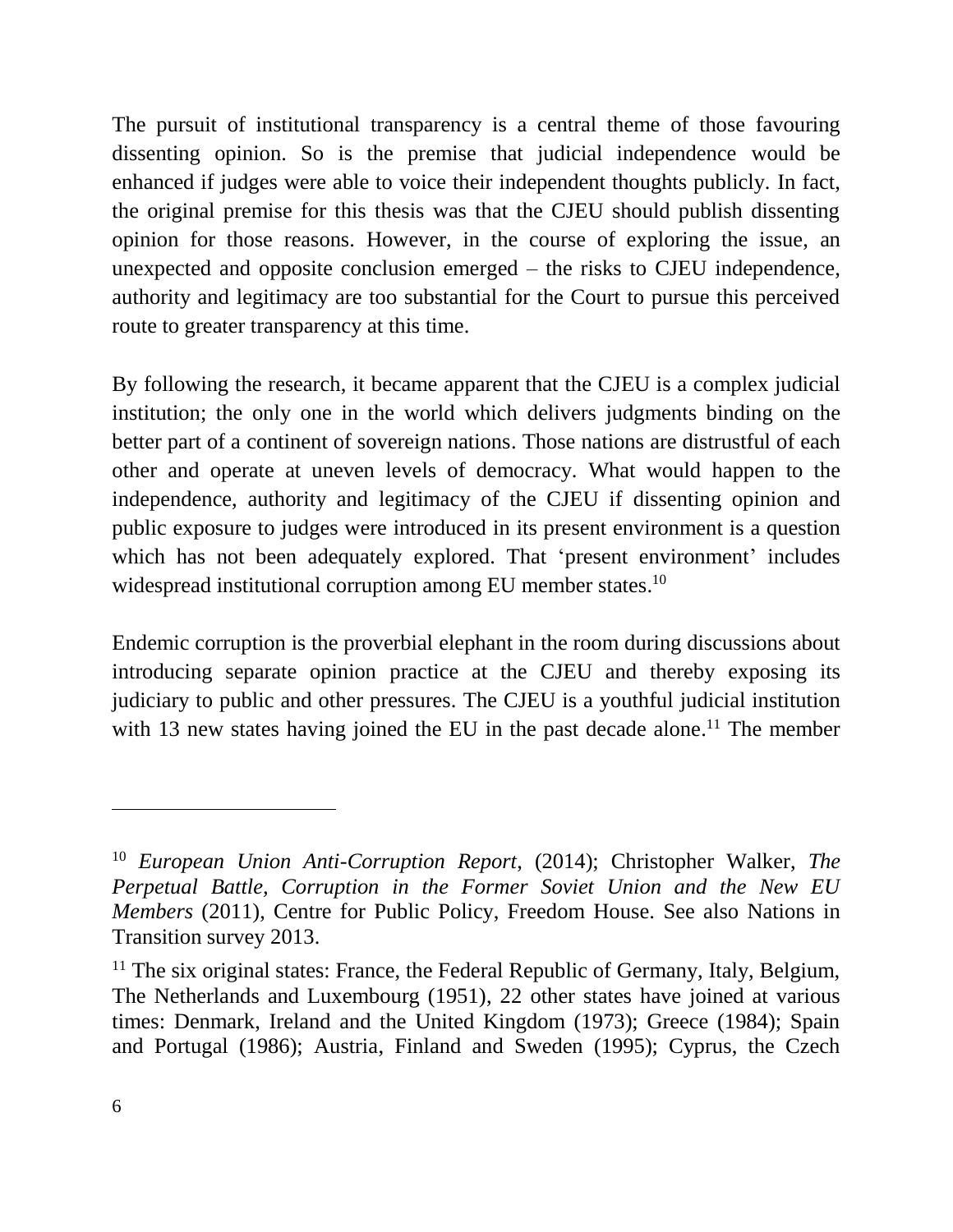state national courts fuel the EU law legal engine and give it authority and legitimacy.<sup>12</sup> With nearly half of the member states in transition as emerging democracies, a change at the Court would produce unpredictable consequences. Part of the unpredictability is how member states would respond to minority opinions more favourable to their national interests. One possible outcome is the use of dissenting opinions to legitimize non-compliance with adverse judgments.

Although dissenting opinion is at the centre of the pursuit of greater transparency at the CJEU, safe, viable options with predictable outcomes have not been fully explored either.

## <span id="page-6-0"></span>**1.1 Rationale and Scope**

This thesis explains why the CJEU is not ready to publish the separate opinions of its judiciary as proponents suggest it should. It also explores whether introducing dissenting opinion is even capable of resolving the perceived transparency deficit at the CJEU<sup>13</sup> since the value of transparency itself has been questioned.<sup>14</sup>

Republic, Estonia, Hungary, Latvia, Lithuania, Malta, Poland, Slovakia and Slovenia (2004); Bulgaria and Romania (2007); Croatia (2013).

<sup>12</sup> Michal Bobek, "*Of Feasibility and Silent Elephants: The Legitimacy of the Court of Justice Through the Eyes of National Courts*," in *Judging Europe's Judges, the Legitimacy of the Case Law of the European Court of Justice*, edited by Maurice Adams, Henri de Waele, Johan Meeusen and Gert Strattmans, Hart Publishing, 2014.

<sup>13</sup> John Adler, *Dissents in Courts of Last Resort* (2000) Oxford Journal of Legal Studies Vol. 20, No. 2, p.221… both U.S. Supreme Court Chief Justice Taft and Justice Brandeis regarded dissenting opinion as unacceptably weakening the doctrine of *stare decisis,* an underpinning of the common law and increasingly important in the civil law system.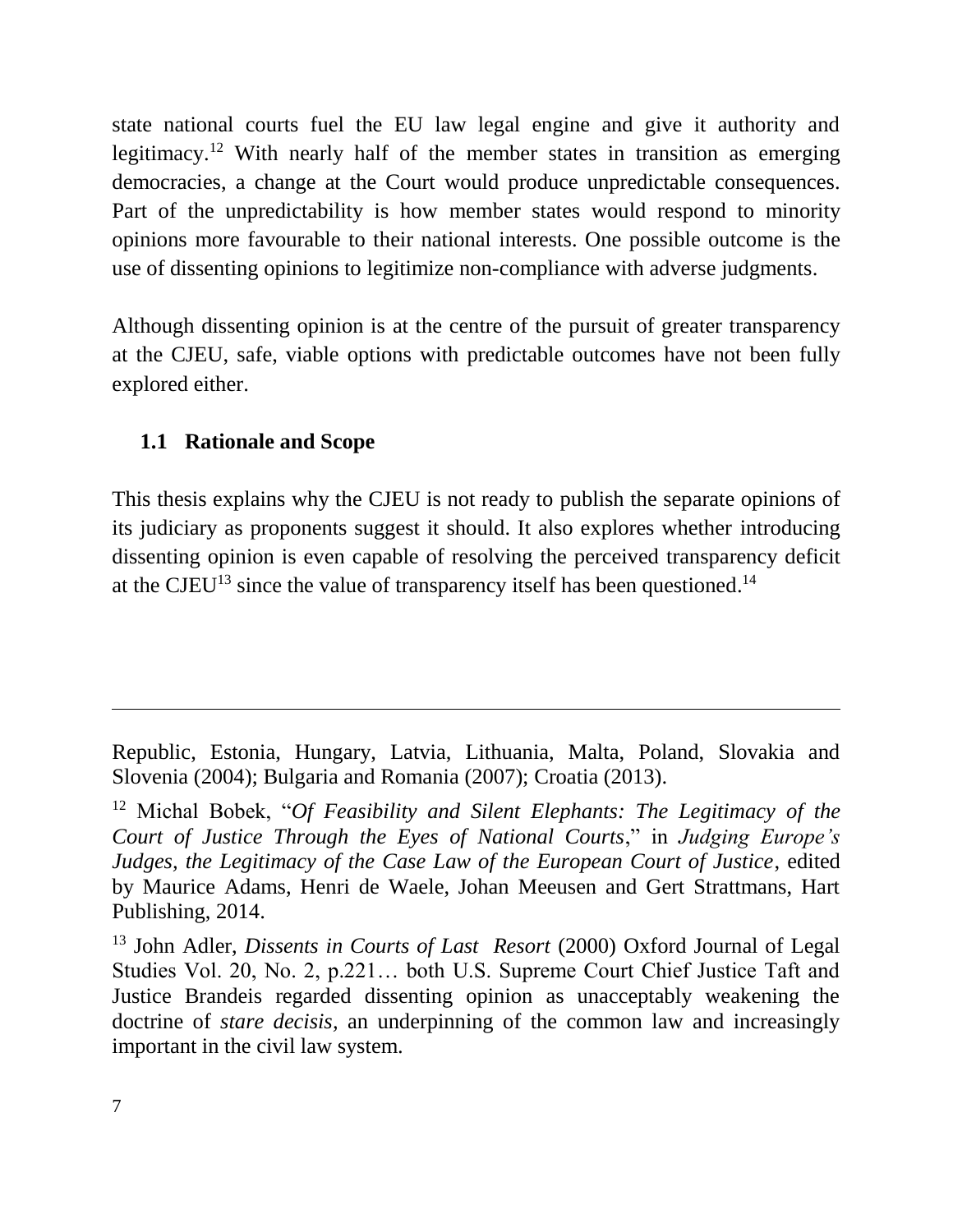While there is enthusiasm among proponents about the prospect of introducing separate opinions in terms of benefits, the risks of forging ahead in the absence of empirical research and analysis disclosing probable not possible outcomes militate against doing so. Before any steps toward introducing dissenting opinion practice can be taken, meaningful interdisciplinary research is required. This thesis does not provide that research. It focuses on far more modest tasks – identifying the risks associated with introducing a change in practice at the CJEU in its present circumstances and exploring where an invitation to publicly disagree might lead.

While there has been extensive, comprehensive empirical research on dissenting opinion from many perspectives in the United States, this is not the case in Europe. <sup>15</sup> Few have waded into the murky waters of consequences for the CJEU, a Court with a unique history, purpose and constituency.<sup>16</sup>

This thesis explores in juxtaposition judicial decision making practices at two internationally respected institutions – the CJEU and the United States Supreme Court. They are Courts with different legal traditions and practices operating on

<sup>14</sup> Alberto Alemanno, *Unpacking the Principle of Openness in EU Law, Transparency, Participation and Democracy*, European Law Review (forthcoming) 2014 @ p. 14 noting that the effects that transparency may have on legitimacy have been little explored and dependent on the use made of disclosed information and by whom.(cites also D. Curtin and A.J. Meijer, *Does Transparency Strengthen Legitimacy?)*

<sup>15</sup> Katalin Kelemen, *Dissenting Opinions in Constitutional Courts,German Law Journal* Vol. 14 No. 98 @ 1345. The author states that while there is "an extensive" literature in the United States regarding the use of dissenting opinion, comprehensive empirical research is still absent in Europe."

<sup>&</sup>lt;sup>16</sup> Some work has been done by the European Parliament through a study on consequential issues but not on non-compliance and corruption.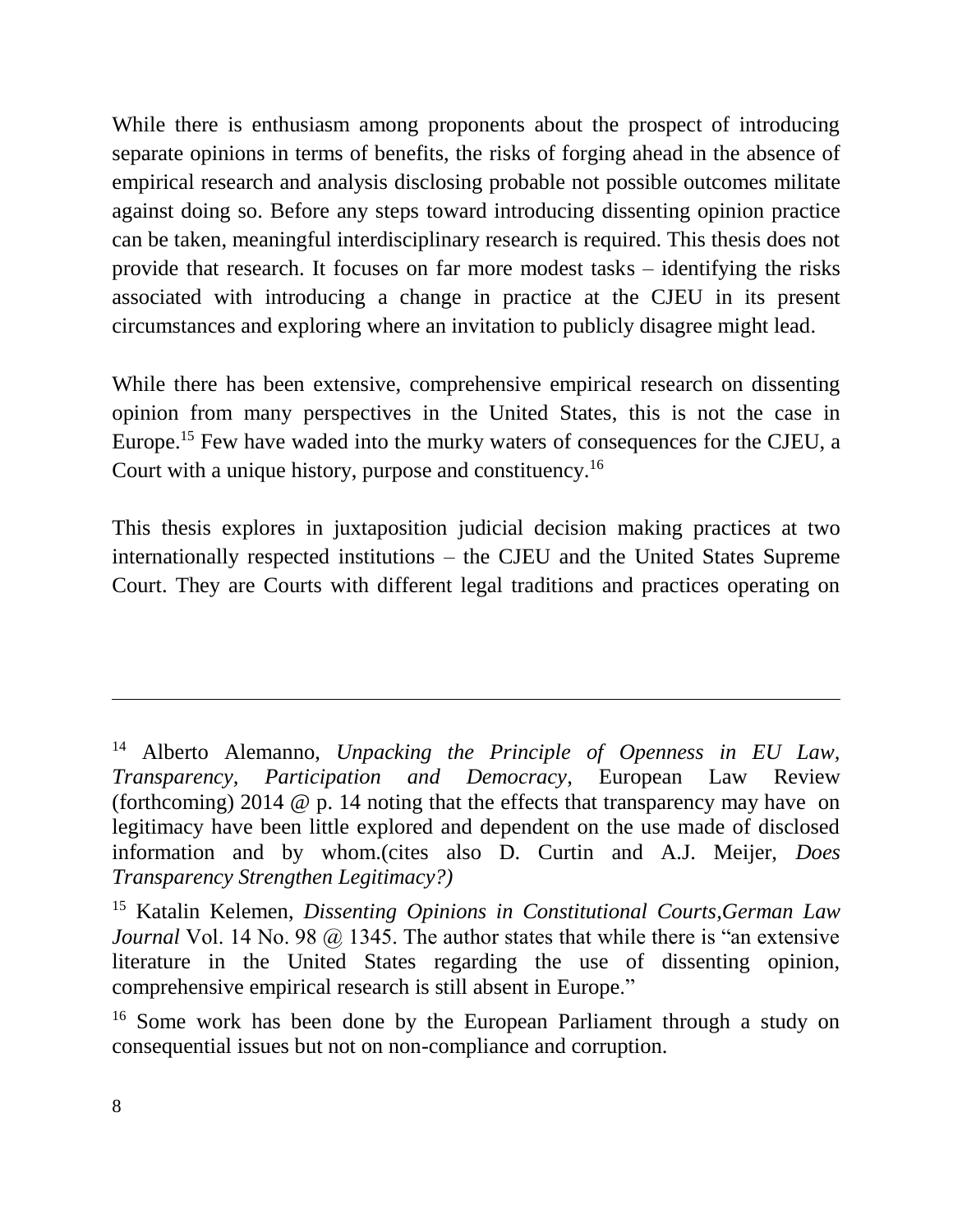opposite sides of a common ocean. American common law and continental civil law inform the practices of each Court.

Despite differences and the peculiarities of the CJEU, the American experience provides insight into what the European Court might expect from separate opinion practice if it were to embark on a similar journey.

## <span id="page-8-0"></span>**1.2 A Note on Structure**

Before considering the CJEU as a judicial institution and what it has at stake if it decided to introduce separate opinion practice in its present circumstances, the nature, origins and capacity of dissenting opinion requires examination.

This thesis is divided into five chapters including its Introduction as Chapter 1. Chapter 2: "Judicial Writing" offers an overview of practices and styles; why divergent opinion developed deep roots in America and why unanimity became entrenched in continental Europe; the advantages and disadvantages of dissenting opinion and insights from the American experience. Chapter 3: "The Court in Luxembourg" places the EU and the CJEU in historical context; identifies the peculiarities of the Court; member state national court practices and points to the uncertainties inherent in a change of practice. Chapter 4: "Judicial Independence" discusses the challenges dissenting opinion poses for CJEU independence including non-compliance and corruption as well as implications for CJEU authority and legitimacy. Chapter 5: "Opening Pandora's Box" offers reflections and options**.**

# <span id="page-8-1"></span>**2 JUDICIAL WRITING**

The communication of rights and remedies arising from judicial adjudication has been dominated by practices and styles rooted in history and circumstance throughout the democratic world. Until the mid- $19<sup>th</sup>$  century, two judgment styles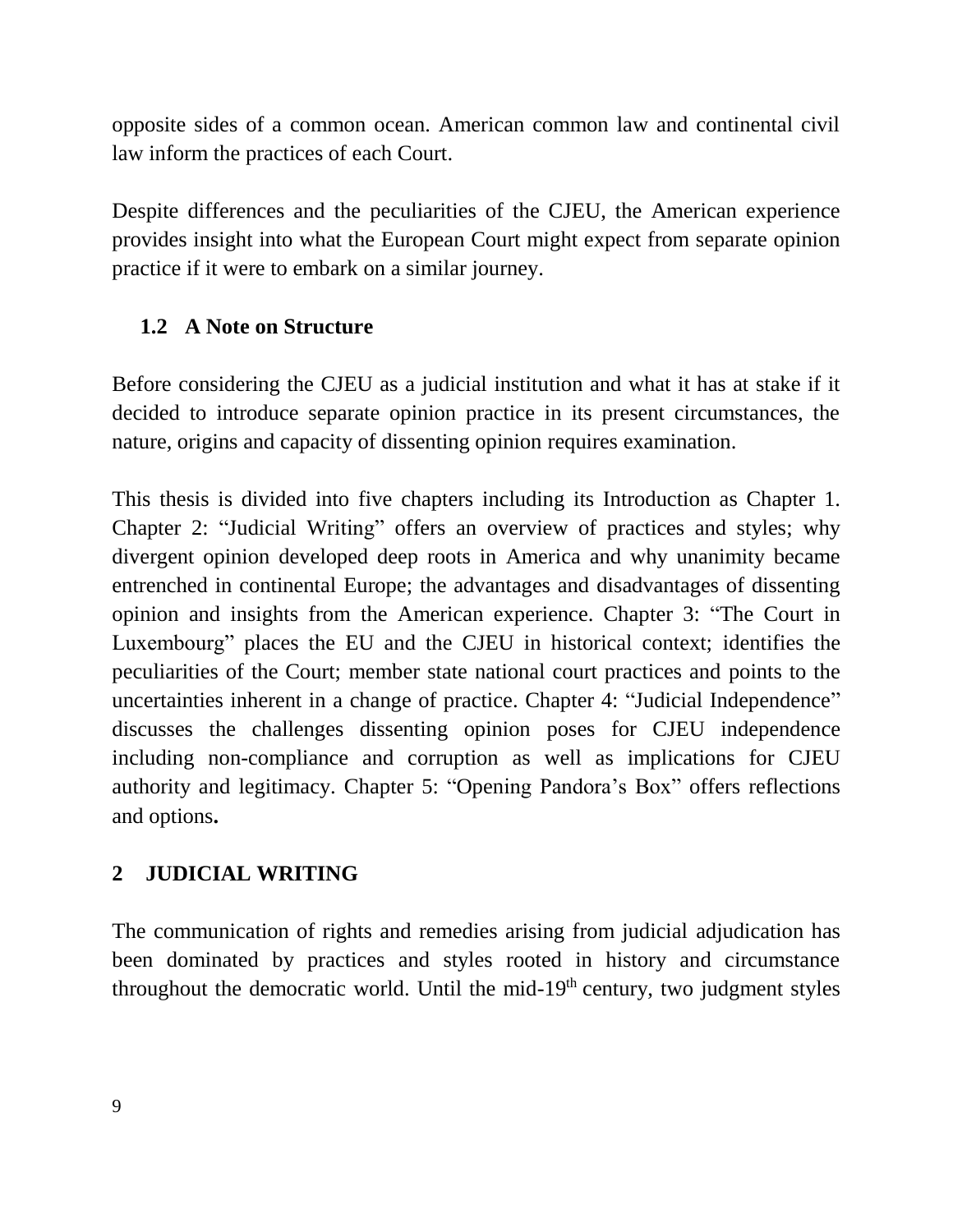dominated – 'seriatim' the multiple judgment practice of England and 'per curiam' the unanimous decision style of continental Europe.

In its early years, the United States Supreme Court blended per curiam and seriatim creating a 'hybrid' style which is uniquely American. <sup>17</sup> This hybrid is characterized by publication of a majority opinion of the Court together with any dissenting and concurring opinions of individual judges. <sup>18</sup> The CJEU issues per curiam institutional judgments resulting from a majority vote.

The American Supreme Court's 'hybrid' and the CJEU's 'per curiam styles are grounded in two different legal systems – American adaptation of English common law; and continental civil law.<sup>19</sup> The vast majority of the EU member states are

<sup>&</sup>lt;sup>17</sup> In a seriatim court, each judge writes an individual opinion which collectively comprise the judgment. This practice eliminates risk to collegiality caused by dissenting opinion<sup>17</sup> since there are no proverbial feathers to ruffle. However, seriatim writing can be confusing since it is not always easy to discern what principle the court is endorsing. In a per curiam court, a unanimous, single unsigned majority decision is issued and published, the result of a vote among participating judges comprises the opinion of the court as an institution. In a hybrid court, individual opinions of the sitting judges' are published as part of majority judgments as the overall decision of the Court.

<sup>18</sup> Ruth Bader Ginsburg, *The Role of Dissenting Opinions*, Minnesota Law Review lecture. Seriatim and per curiam are brought closer together by the middle ground used prominently in North America.

<sup>19</sup> The common law is based on statutory law and *stare decisis* established by judicial decisions made in similar cases which over time have been compiled in case reports. The common law is an adversarial system in which opposing parties contest positions and judges adjudicate. A jury of one's peers untrained in the law decides the facts cases in which trial by a jury is available and the judge determines the law to be applied, instructs the jury on it and any sentence. Continental civil law is investigative or inquisitorial in nature. In a civil system, the judges' role is to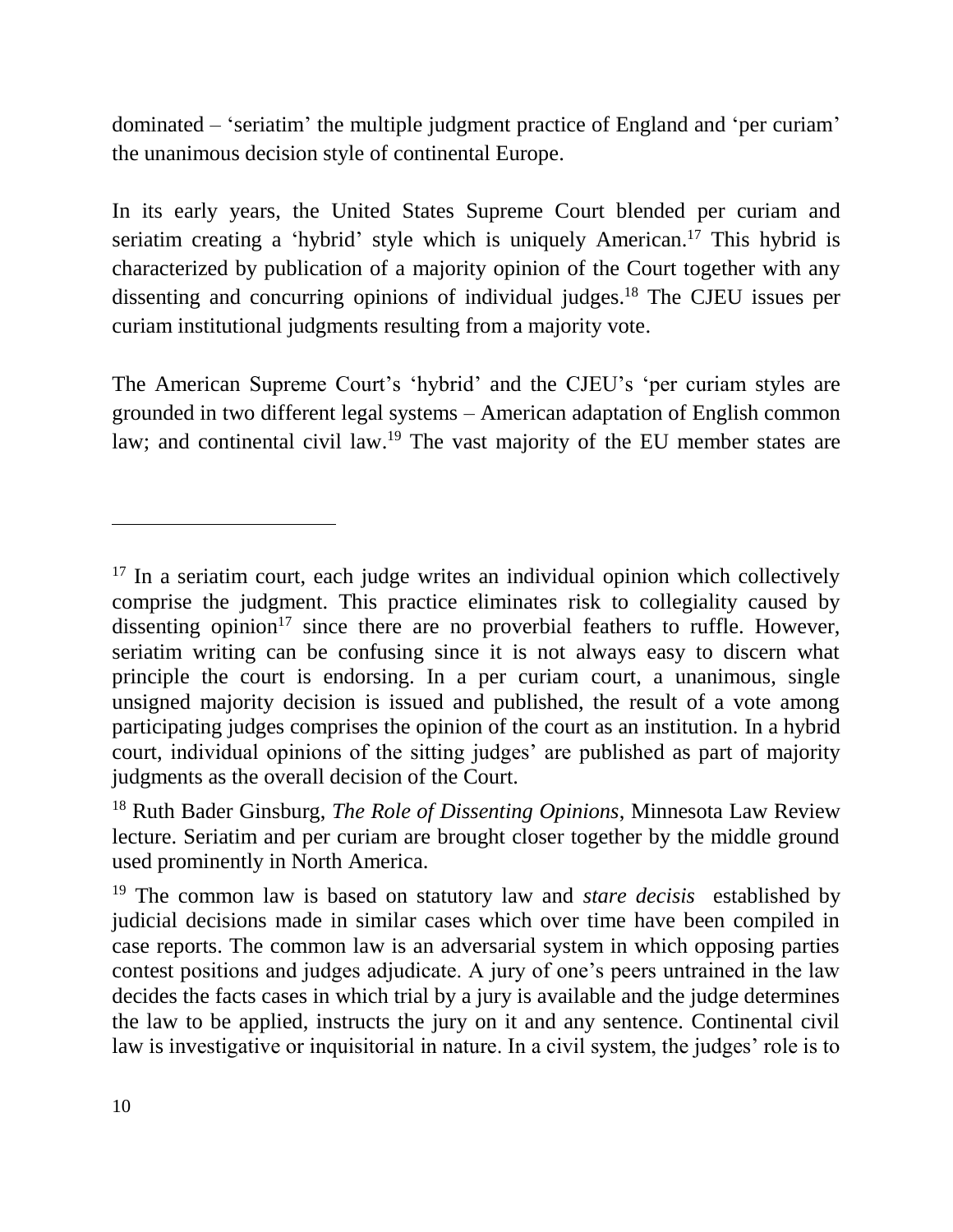civil law jurisdictions; the most widely employed legal system in the world.<sup>20</sup> However there is evidence of some blurring between the lines with the common law and civil law systems borrowing from each other.<sup>21</sup>

American separate writing is widely accepted as part of the common law decisionmaking process.<sup>22</sup> Publishing alternate judicial opinion is not a general feature of continental civil law. Common law judgments are detailed and expansive. Some of them approach literary eloquence and both majority opinions and dissents are still remembered if not cited many decades later. Common law judgments make precedent-setting law which other lower judicial institutions must understand, interpret and apply.

The civil law judgment is brief and 'magisterial' because judges engage in a 'recitation' of codified law. CJEU judges contribute less to shaping the law than

establish the facts of the case and apply the provisions of the relevant codified law In a common law system, the judge's decision is instrumental to the shaping of law enacted by legislators; in the civil law system, law is shaped by the actual decisions of legislators and legal scholars who draft the codes that determine the law; judges interpret (or recite) the codified law.

<sup>&</sup>lt;sup>20</sup> BrightKnowledge.org. Civil law systems evolved from Roman law which was used throughout the Roman Empire. Civil Law is used in most of Europe, Asia, South America and most of Africa.

<sup>&</sup>lt;sup>21</sup> Common law separate opinions and more literary written reasons appear in the national courts of the EU member states; Civil law codes such as uniform commercial codes and labour codes are now in regular use in common law systems.

<sup>22</sup> M. T. Henderson, *From Seriatim to Consensus and Back Again: A Theory of Dissent*; (2007), Sup. Ct Rev. 283 (292-308.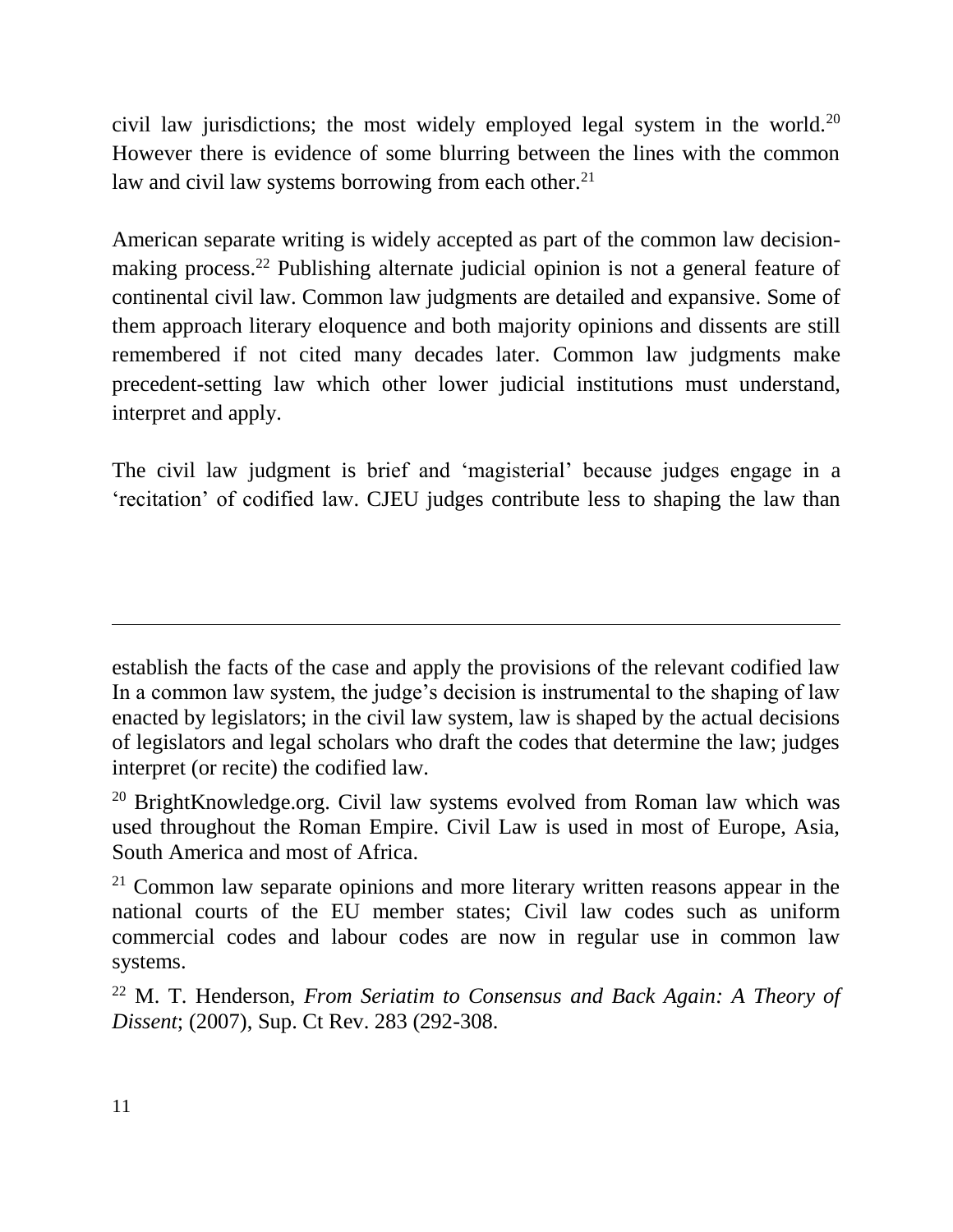their common law counterparts and accordingly less attention appears to be paid to their content and style.<sup>23</sup>

CJEU judgment writing has been described as "shallow, bland and unclear." 24 Despite this perspective, judicial brevity has its positive elements: "Writing that makes its point briefly is more likely to be understood than writing that is lengthy...

<sup>23</sup> Guy Canivet, Premier president honoraire de la Cour de cassation francaise, member du Conseil constituionnel, The civil law system operates from a comprehensive, continuously updated set of legal codes, with procedures and appropriate penalties for offences clearly written and available explaining the way civil law courts, unlike those in common law systems, give brief reasons for judicial decisions. Using an example of an appellate court in the civil law system, the French Court of Cassation, Monsieur Canivet explains: "The parties put a number of questions called grounds of appeal to the court in a very formal manner according to very precise rules and the court responds only to those questions…a cassation judgment is a collection of responses to purely legal grounds of appeal drawn from a decision given by a court of first instance or a court of appeal, known as the juge du fond The Court of Cassation does not recount the facts of the case. The cassation decision is not a narrative, nor does it provide a global statement of reasons in response to the litigation. Instead it is a series of logical replies to legal questions put to the court. . . When interpreting the law, the court does not have to give the reasoning of the legislature; it cannot substitute itself as the legislature in order to explain the meaning of the law in either a critical or probative manner. Since the law is the expression of the general will, the court cannot add to, transform or justify the general will. That is why, when the court interprets the law, it reveals its meaning by purely and simply repeating the law.

<sup>24</sup> Roger Alford, "Inferior Quality of ECJ Decisions" in *Opinio Juris*, (2007) web blog dedicated to reports, commentary and debate on current developments and scholarship in the fields of International law and politics.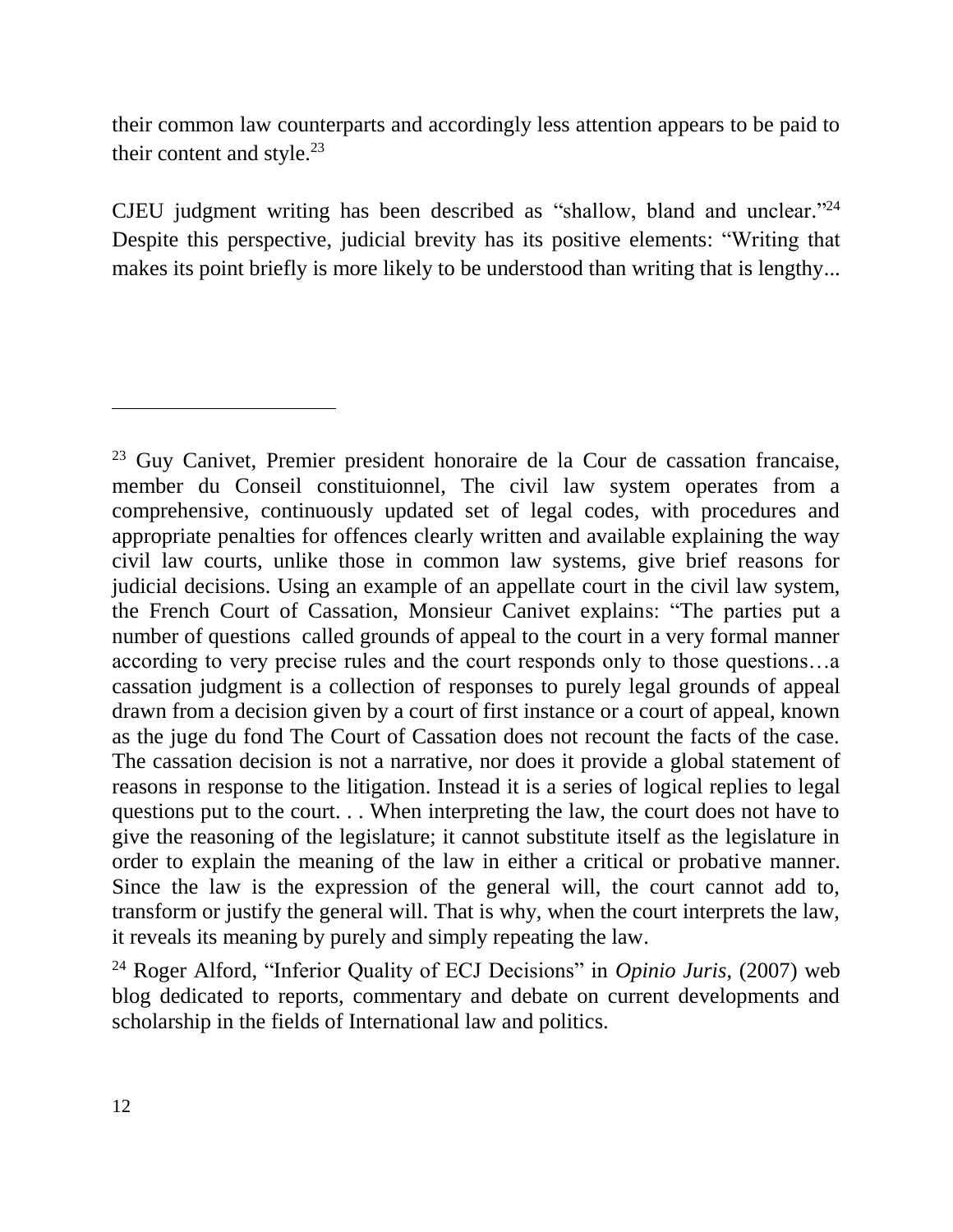and forces the writer to think with precision by focusing on what he or she is trying to say."25

Accordingly, the objectives of American and European judgment writing reflect the legal traditions and systems in which they operate.

# <span id="page-12-0"></span>**2.1 Deeply Rooted Practices**

The long era of European monarchial governance forms the underpinning for per curiam practice<sup>26</sup> still well represented in CJEU judgments.<sup>27</sup> In a per curiam court, a single unsigned majority decision is published, the result of a majority vote. Other judges on the judicial panel who may have disagreed during deliberations remain silent and defer to the majority opinion as required by their oath of office.

Although per curiam practice was adopted at the Court's inception largely because it was the practice of all six founding nations at the time, 21 member states, no

<sup>&</sup>lt;sup>25</sup> Judicial Writing Manual (1991), United States Federal Judicial Center, page 23.

<sup>&</sup>lt;sup>26</sup> "The will of the sovereign" is the underpinning of per curiam style - because the sovereign could have but one will, unanimous judgments were required: Rosa Raffaelli, *Dissenting Opinions in the Supreme Courts of the Member States* (2012) citing: S. Cassesse, Leione sulla considdetta opinione dissenziente, in Quaderni costituzionali, n. 4/2009,pp. 973-986. J. Malenovsky supra. Kings could accept or reject findings of courts as a matter of right (eg. French Conseil d.'Etat and the UK Privy Council).

 $27$  This historical monarchial element of continental civil law was not foreign to England. Until 2009 when the judicial function of the British House of Lords was replaced with the Supreme Court of the United Kingdom, the link with the sovereign was direct. Although appeals were heard in the House of Lords, they were technically heard by "the Queen-in-Parliament."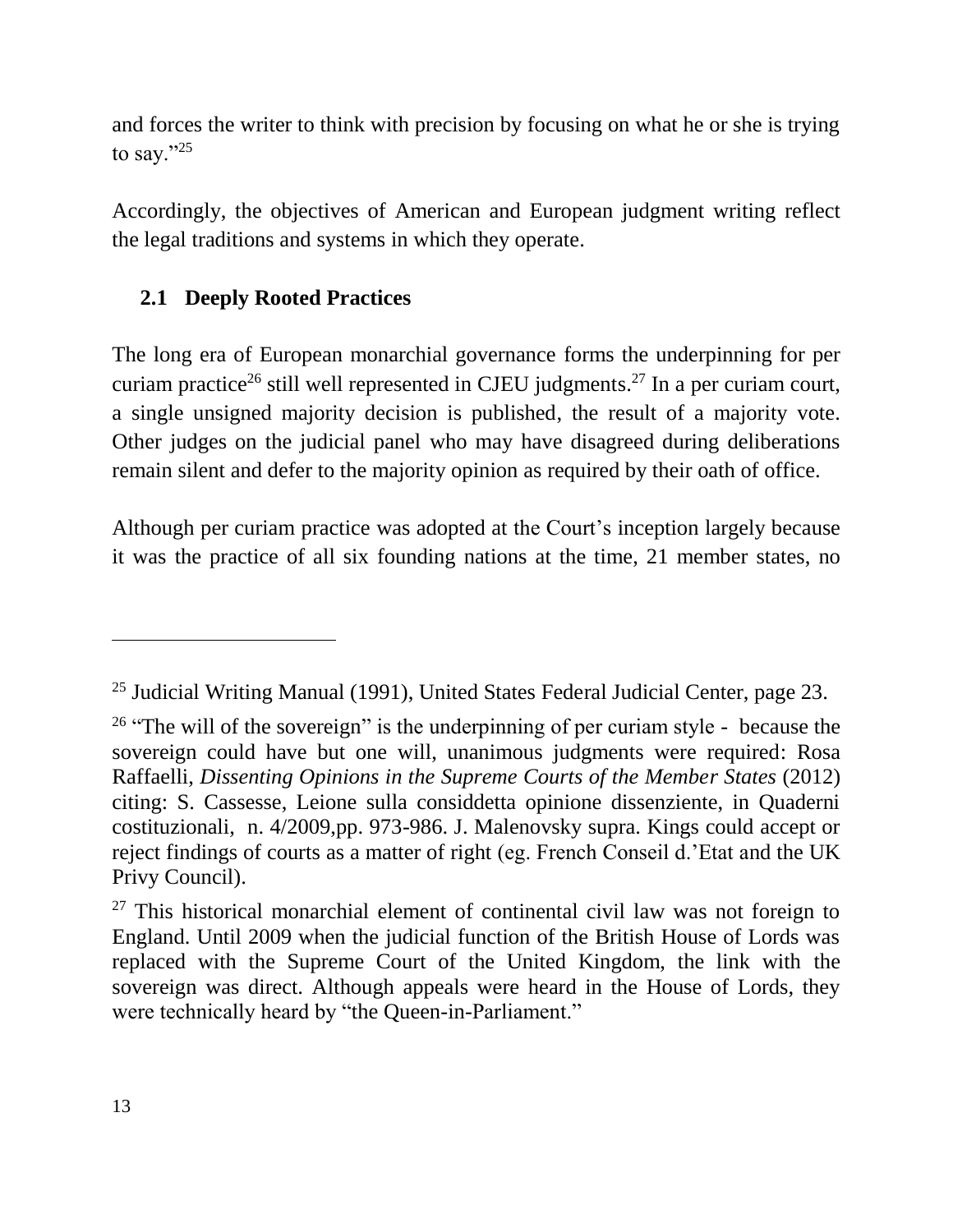doubt influenced by the Americans, now allow dissenting opinion as part of their majority judgments. The CJEU continues publishing its judgments in per curiam primarily because it produces a form of certainty as to result (which party prevails). It leaves room for little, if any, interpretation which would arguably differ among the 28 member states resulting in an uneven application of the Court's rulings.

In the early years of the American Supreme Court, judgments were issued seriatim in the English way of individual judges writing separately even when they agree.<sup>28</sup>. Seriatim judgments are notoriously confusing; it is often difficult to discern what principle the court as an institution is endorsing.<sup>29</sup>

In America, Chief Justice John Marshall put an end to seriatim practice at the Supreme Court concluding that individual reasons posed a risk to the Court's authority.<sup>30</sup> He wanted a strong Supreme Court unlike his contemporary, President Thomas Jefferson. Distrustful of judicial power,<sup>31</sup> the President believed that

<sup>28</sup> *Law and Custom in Early Britain*, Part I.

<sup>29</sup> Lady Justice (Baroness) Brenda Hale (Deputy President of the Supreme Court of the United Kingdom) *Judgment Writing in the Supreme Court,* UKSC internet blog (2010). The practice at the new Supreme Court of the United Kingdom, which opened in 2009, issues decisions in a variety of ways, seriatim, per curiam and American hybrid. In its first year, the Court delivered 57 decided cases in which 20 were "judgments of the court" in which all the justice agreed; 11 in which there was a single judgment with other justices agreeing, or a single majority with which all majority judges agreed with separate views simply expressed as footnotes or observations.

 $30$  Chief Justice Marshall served from 1801 to 1935.

<sup>31</sup> David N. Mayer, *The Constitutional Thought of Thomas Jefferson*, University Press of Virginia, 1994, in which Thomas Jefferson is presented as distrustful of the judicial power and opposing the judicial branch as final arbiter of the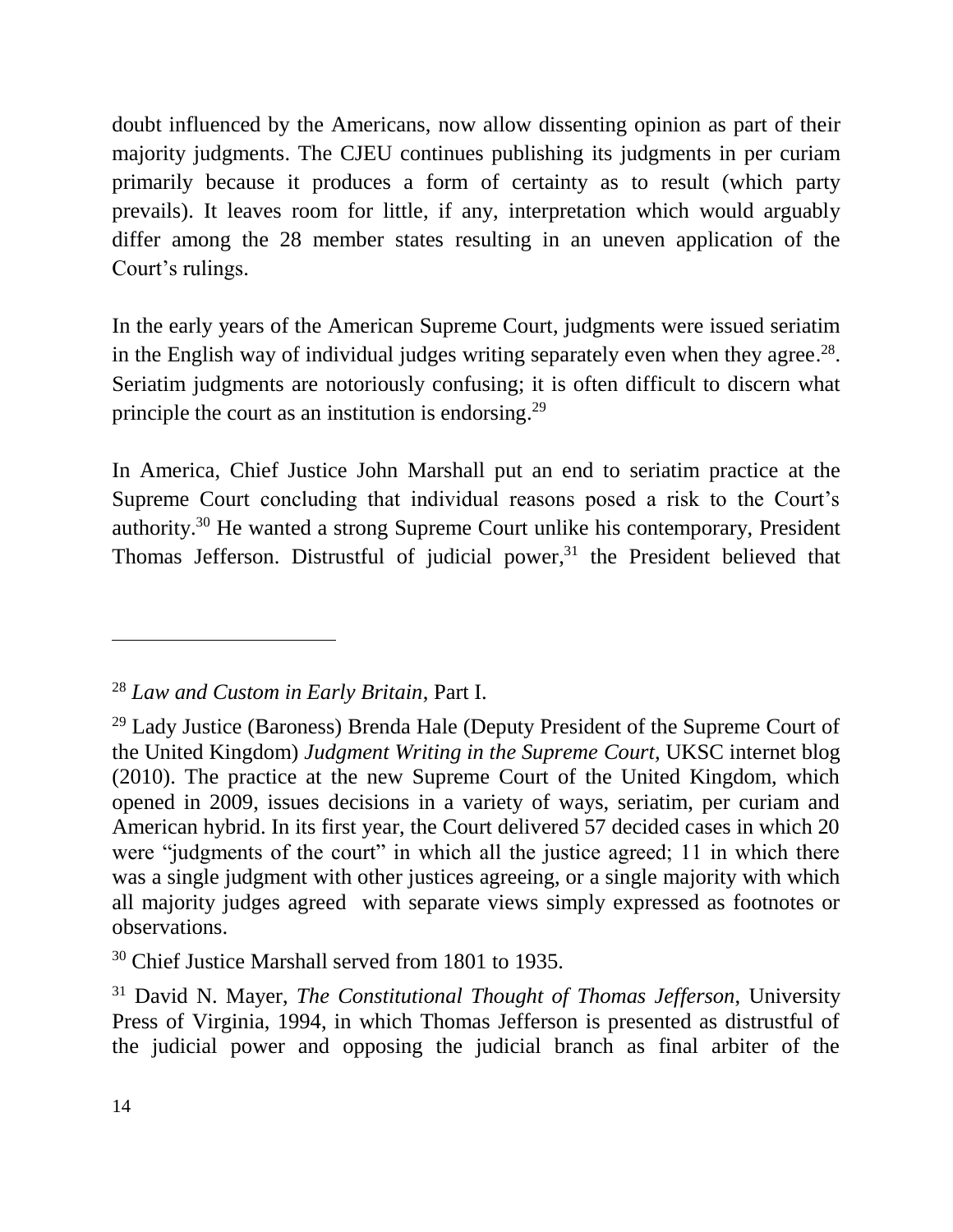unanimous judgments would empower the Court beyond what the founders had intended.<sup>32</sup> What evolved is something in between. Now the practice of publishing judgments identifying the authors of majority, dissenting and concurring views is entrenched at the United States Supreme Court and has been adopted in courts all over the world to varying degrees.<sup>33</sup>

Constitution. In his mind this was not consistent with federalism. His view was not shared by Chief Justice John Marshall who saw the United States Supreme Court as "a guardian of the republic. Jefferson saw the role of the Supreme Court as decider of what was good for Americans as too close to playing God. CJ Marshall went on to decide the seminal case of *Marbury v. Madison* which established the power of judicial review of government action and effectively empowered the court and struck down the constitutionality of the *Judiciary Act* 180 during Jefferson's presidency. See also references to the American legal community and general public skepticism about a powerful Supreme Court during Chief Justice John Jay's era fuelled in part by the majority decision in *Chisholm v. Georgia* which did not favour State rights and led to the remedy of the Eleventh Amendment to the Constitution (as it was at that time). See also Roscoe Pound's comments in *The Causes of Popular Dissatisfaction with the Administration of Justice,* 14 Am. Law 445 (1906).

 $32$  Henderson, supra. President Jefferson had four reasons for preferring seriatim, it: (i) increased transparency which led to more accountability (ii) ensured that each judge had considered all the issues (iii) weighed the precedential value based on the vote of the judges and (iv) acted as anti-precedent allowing future judges to correct bad law.

The American hybrid developed initially at a slow pace and picked up momentum during Justice Oliver Wendell Holmes' long tenure as an associate justice of the Court. He became the "great dissenter" despite his reputed dislike of judicial disagreement. Judges appointed during President Roosevelt's administration enthusiastically issued dissenting opinions although for perhaps more political reasons than the "important principles" which are said to have inspired Justice Oliver Wendell Holmes to dissent in *Lochner* v. *New York* (2005) 198 US 45.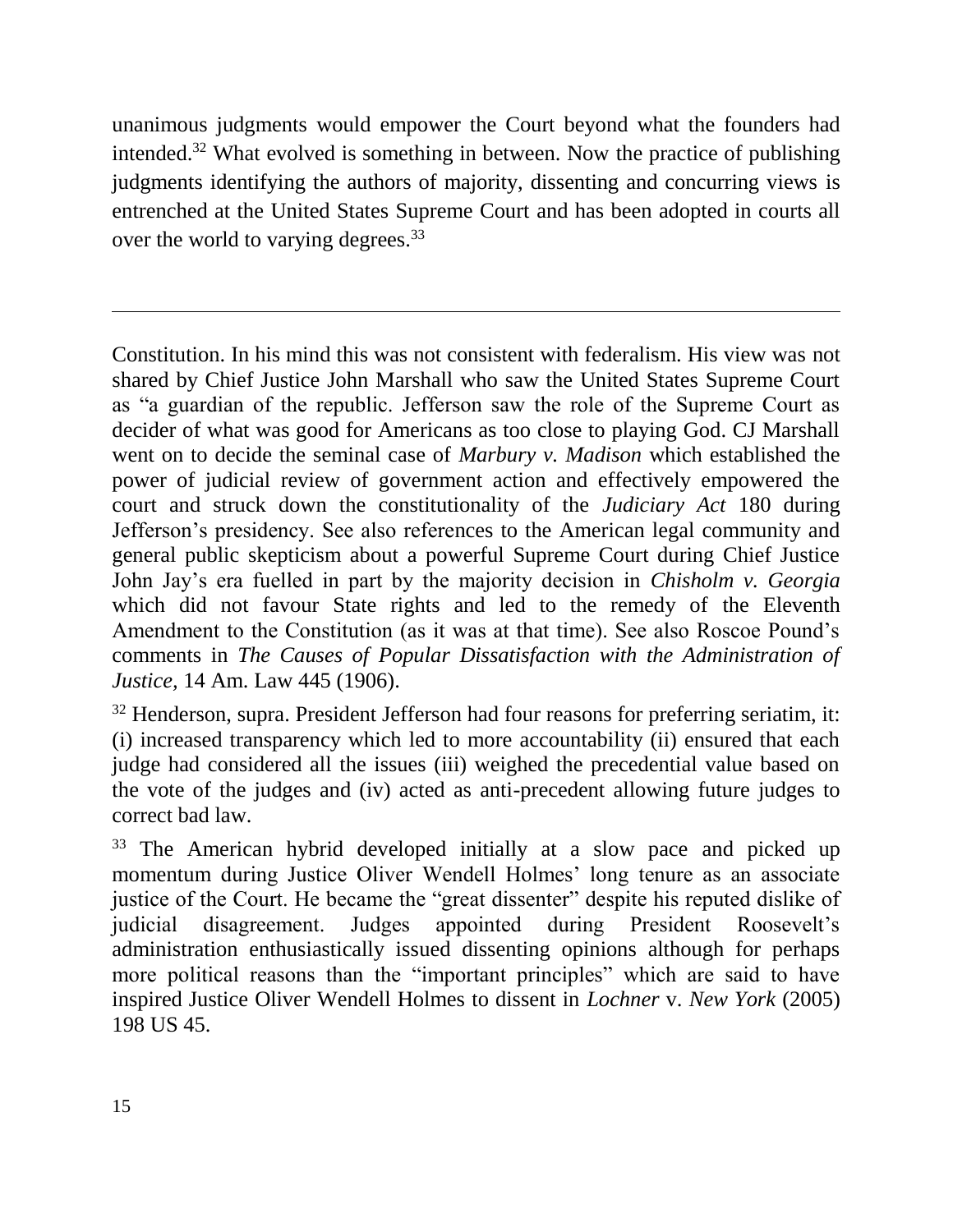Although separate writing practice has grown exponentially since the 1940s, both seriatim and per curiam have retained a presence at the American Supreme Court. Per curiam has been described as a method of disposing of "controversial cases without resolving controversial issues."<sup>34</sup> The unanimous judgment has authority. President Jefferson and Chief Justice Marshall thought so in the early chapters of America judicial experience. However, the Supreme Court has been criticized for using these "nameless" judgments to do more than expressing "a narrow set of opinions and dispositions in which formulaic, boiler plate language leaves no legitimate room for individual expression" and for "hiding behind the cloak of invisibility."<sup>35</sup> This language could be associated quite legitimately with the judgments of the CJEU.

What per curiam sacrifices in insight into the decision-making process and transparency, it gains in bringing "institutional strength to a controversial decision."<sup>36</sup> This use of per curiam "demonstrates the justices' awareness that

<sup>34</sup> Laura Krugman Ray, *The History of the Per Curiam Opinion: Consensus and Individual Expression on the Supreme Court*, vol. 27, issue 2, July 2002, p.187. Brief appearances have been noted by seriatim in the early 1970s and again in 2000.<sup>34</sup> Per curiam has remaining in regular use all along for limited purposes.

<sup>35</sup> Ira P. Robbins, *Hiding Behind the Cloak of Invisibility: The Supreme Court and Per Curiam Opinions.* Tulane Law Review, Vol. 86, (2012). The U.S. Supreme Court's use of per curiam opinion in recent years indicates a relatively consistent pattern: In 2009, the Court recorded 19 institutional, unsigned decisions; 10 in 2010; 13 in 2011 and 5 in 2012.

<sup>36</sup> Michelle Friedland, David Ham, Jeff Bleitch, Dan Ress and Aimee Feinberg, *Opinions of the Court By Anonymous*, Supreme Court Watch, (2008). One of the most prominent decisions of the United States Supreme Court requiring this level of authority in the political and social circumstances of its day is the civil rights decision in *Brown v. Board of Education* in 1954. Had consensus not been achieved addressing the highly divisive issue of desegregation in American schools, the issue might have lingered causing ongoing domestic disruption and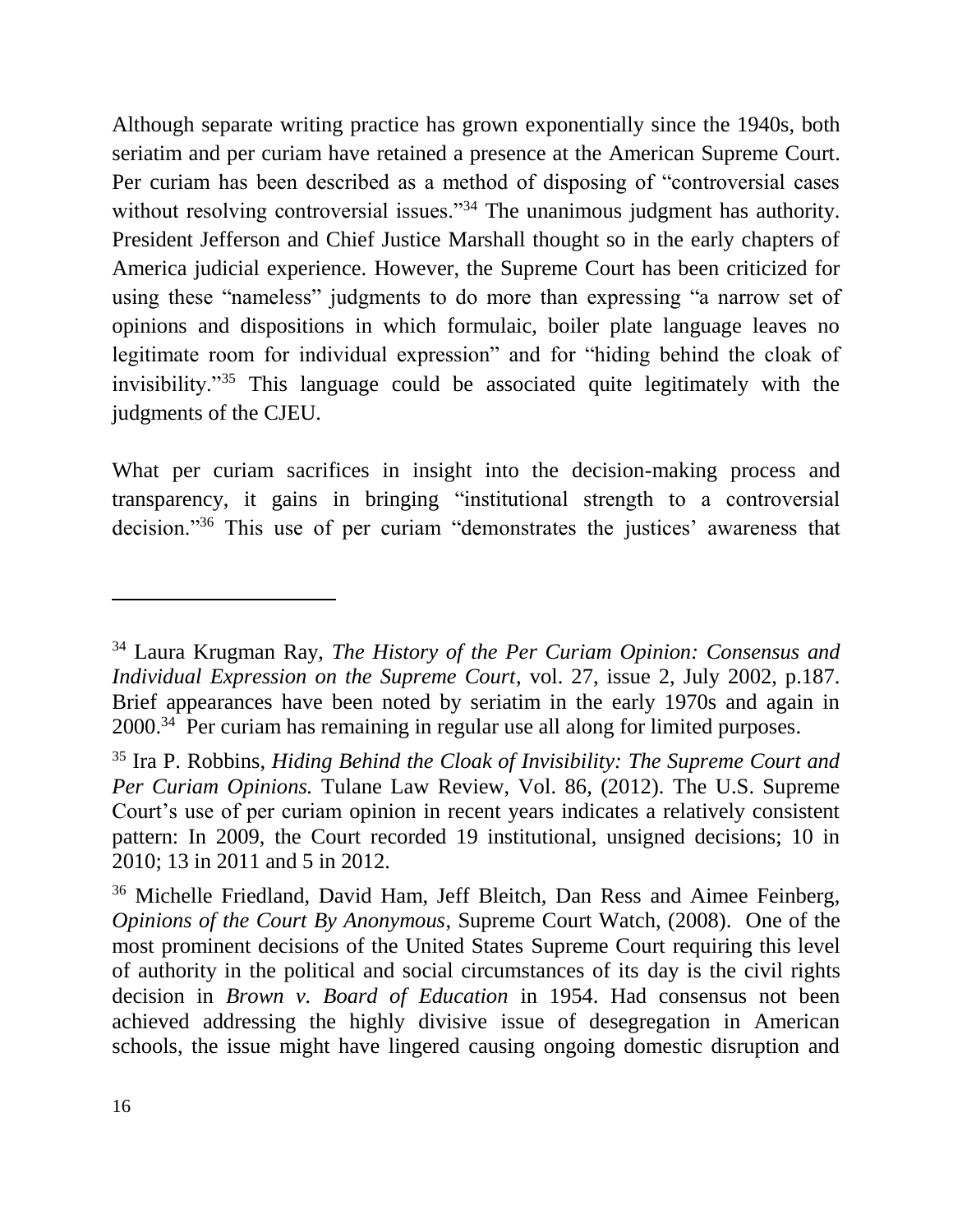anonymity can enhance institutional credibility."<sup>37</sup> This is one reasons why the CJEU favours writing in per curiam  $-$  it delivers authoritative judgments which leave no room for member states to interpret and apply decisions differently.

# <span id="page-16-0"></span>**2.2 Opposing Opinions**

Dissenting (opposing) opinion may be the most researched and analyzed issue in the American judicial system second only, perhaps, to the way judges do their work and think about it.<sup>38</sup> A substantial amount of empirical data has been drawn from the American federal appellate judiciary, in particular, the Supreme Court. Yet, the practice is controversial even in America.

unrest. Other important decisions decided per curiam include: *New York Times v. the Unites States<sup>36</sup>* - an important First Amendment case about freedom of news agencies to publish the so-called "pentagon papers" during the Vietnam war; *Furman v. Georgia<sup>36</sup>* in which the Court issued a four-year moratorium on capital punishment; *United States v. Nixon<sup>36</sup>* which led to the first resignation of a sitting president under threat of impeachment. In contrast the Supreme Court in *Bush v. Gore*,<sup>36</sup>decided the outcome of the 2000 presidential election by a one-vote margin. In that case, the Court was criticized for not 'speaking with one voice' and in failing to do so, "undermined its authority' with the outcome described as a political not a judicial decision. (Alan Dershowitz, *Supreme Injustice: How the High Court Hijacked Election 2000*, (2001) Oxford University Press.). See also, E. MacFarlane, *Consensus and Unanimity at the Supreme Court of Canada*, (2010), 52 S.C.L.R. (2d) 379 at p. 380. Per Curiam was used by the Supreme Court of Canada in the Quebec Referendum issue on whether the province could legally secede from the rest of the country.

<sup>37</sup> James Markham, *Against Individual Signed Judicial Opinions* (2006) Duke Law Journal Vol. 56:923

<sup>38</sup> In particular, Richard A. Posner *How Judges Think* (2008) Harvard University Press which discusses various theories of judicial behavior. Also Espstein, Landes and Posner, supra writing statistically about judicial behaviour.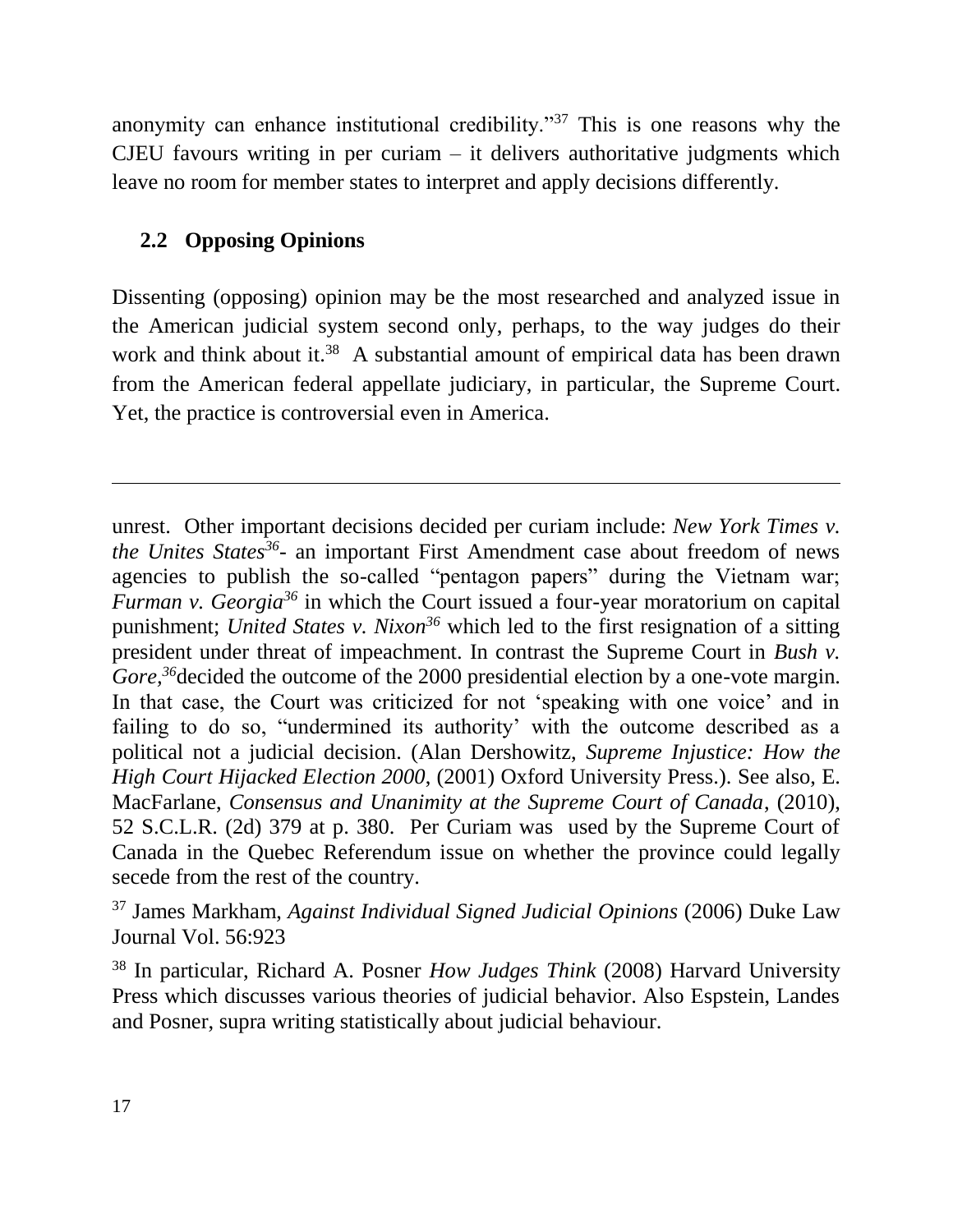For every word in attribution, there is another in criticism. Lauded for their capacity to incite thoughtful responses to the majority reasoning, dissents are also described as "unfortunate," even "tragic" occurrences.<sup>39</sup> Judges who choose to write separately are sometimes thought to be "out of step" with the views of the times.<sup>40</sup> Yet their opinions may be vindicated as social attitudes, economic climates and political environments change and ultimately contribute to the development of the law.<sup>41</sup> In this way, such opinions become the "voice of the future,"  $42$ strengthening political resolve to effect change<sup>43</sup> by inspiring forward thinking

<sup>39</sup> John Adler, *Dissents in Courts of Last Resort: Tragic Choices? Oxford Journal of Legal Studies,* Vol. 20, No. 2 (2000) @ 221 citing Justice Brennan, 37 Hastings LJ 427 (1986) 427; and Lord Mansfield in *Millar v. Taylor,* (1769) 4 Burrows 2303 at 2395.

<sup>40</sup> Mark Tushnet, *I Dissent, Great Opposing Opinions in Landmark Supreme Court Cases,* (2008) Beacon Press, Boston*.*

<sup>41</sup> Orr Larsen, supra citing: Lewis F. Powell, Jr. *Stare Decisis and Judicial Restraint*, 47 Wash. & Lee L. Rev 281, 288 (1990) and Daniel A. Farber, *The Rule of Law and the Law of Precedents*, 90 Minn. L. Rev 1173 (2005); Kevin M. Stack, *The Practice of Dissent in* the *Supreme Court*, 105 Yale L.J.2235 (1996). See also, Andrew Lynch, *Taking Delight in Being Contrary, Worried About Being a Loner or Simply Indifferent: How Do Judges really feel About Dissent?* Federal Law Review Vol. 32, p. 311, (2004) in which he reviews a book by Cass R. Sunstein, *Why Societies Need Dissent* (2003), Cambridge: Harvard University Press.

<sup>42</sup> Claire L'Heureux-Dubé, former puisne (associate) justice, Supreme Court of Canada, *The Dissenting Opinion Voice of the Future?* No stranger to dissenting opinion, she described dissenting opinions as rich sources of all that is possible in the law; they play three roles (i) prophecy (ii) dialogue (iii) safeguard the integrity of the judicial decision-making process and ultimately the law.

 $43$  Tushnet, supra @ p. 92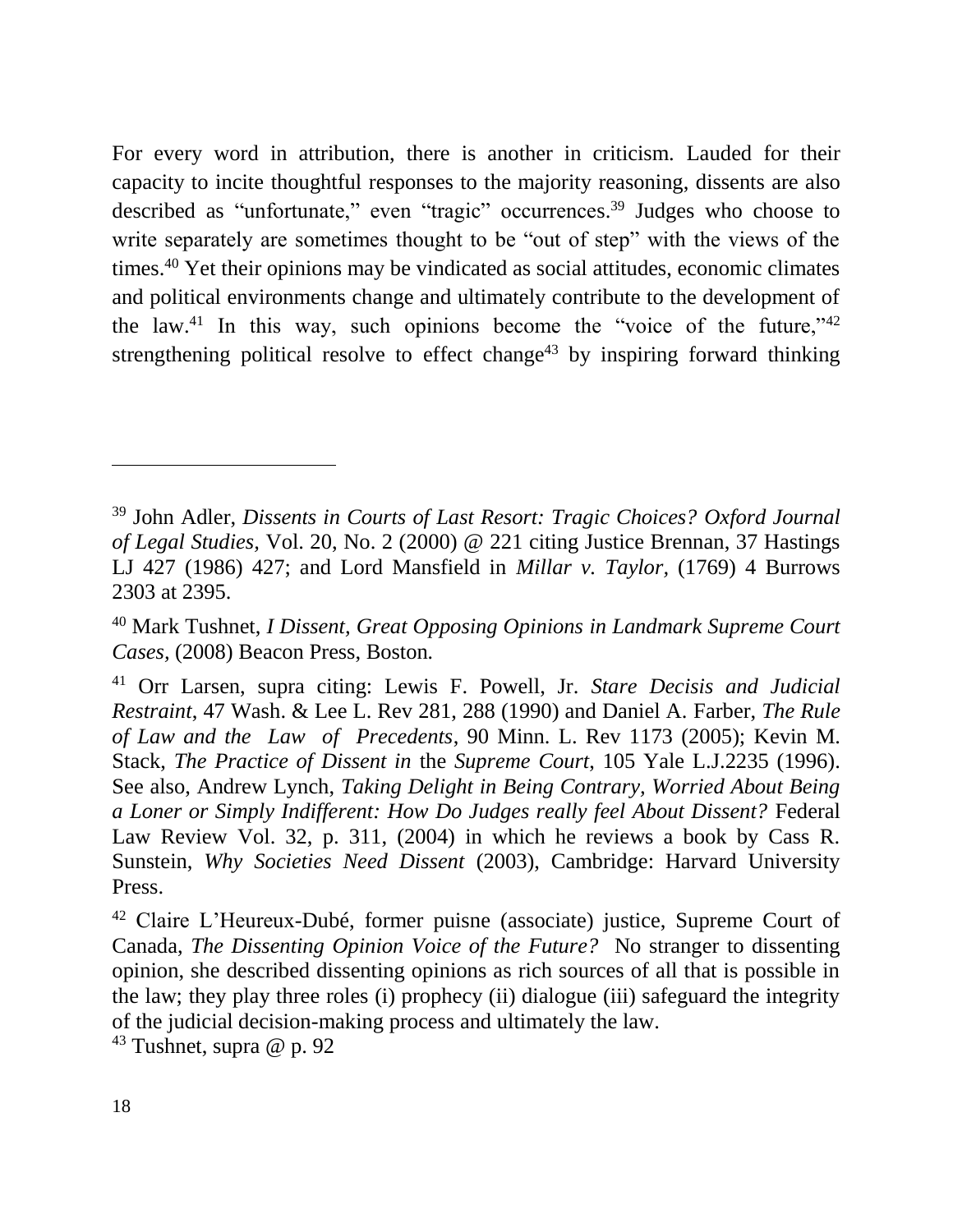legislators to enact progressive or corrective legislation. However, there is scholarly research suggesting this occurs "with minimal frequency."<sup>44</sup>

Dissenting opinion has also been described as an antidote to conformity unchecked by contrarian views resulting in "astonishing outcomes." <sup>45</sup> They can also "cancel the impact of monolithic solidarity on which the authority of a bench of judges so largely depends."<sup>46</sup> They may also be "symptoms of dysfunction" by "exposing internal divisions publicly."<sup>47</sup>

Separate opinion writing on the one hand invites open disagreement on a judicial panel even if the opinions are framed respectfully.<sup>48</sup> They may endanger the

<sup>44</sup> Andrew Lynch, *The Intelligence of A Future Day,* (2005) 33 Federal Law Review 485. An empirical study on activity over a 22-year period (1981 to 2003) on the impact of dissenting opinion in the Australia's highest court may provide some insight. Dissenting opinion in the High Court of Australia is focused on the hope that eventually the question at issue will be revisited. The opinions themselves speak directly to a comprehensive justification for an alternative resolution by "appealing to the intelligence of a future day". The Study concludes that "redemption of minority opinion occurs with minimal frequency—far less often than is popularly believed." However, the study did demonstrate that dissenting opinion "exerts some level of influence" over the law.

<sup>45</sup> Cass R. Sunstein, *Why Societies Need Dissent,* (2003) 1 Harvard University Press.

<sup>46</sup> Henderson supra referring to Justice Learned Hand, *The Bill of Rights* (1958).

 $47$  Henderson supra, referring to the commencement address U.S. Supreme Court Chief Justice John Roberts delivered to the Georgetown University Law School, Class of 2006, indicated he believes dissent is a "symptom of dysfunction".

<sup>48</sup> Harvard, *From Consensus To Collegiality: The Origins of the "Respectful" Dissent*, supra.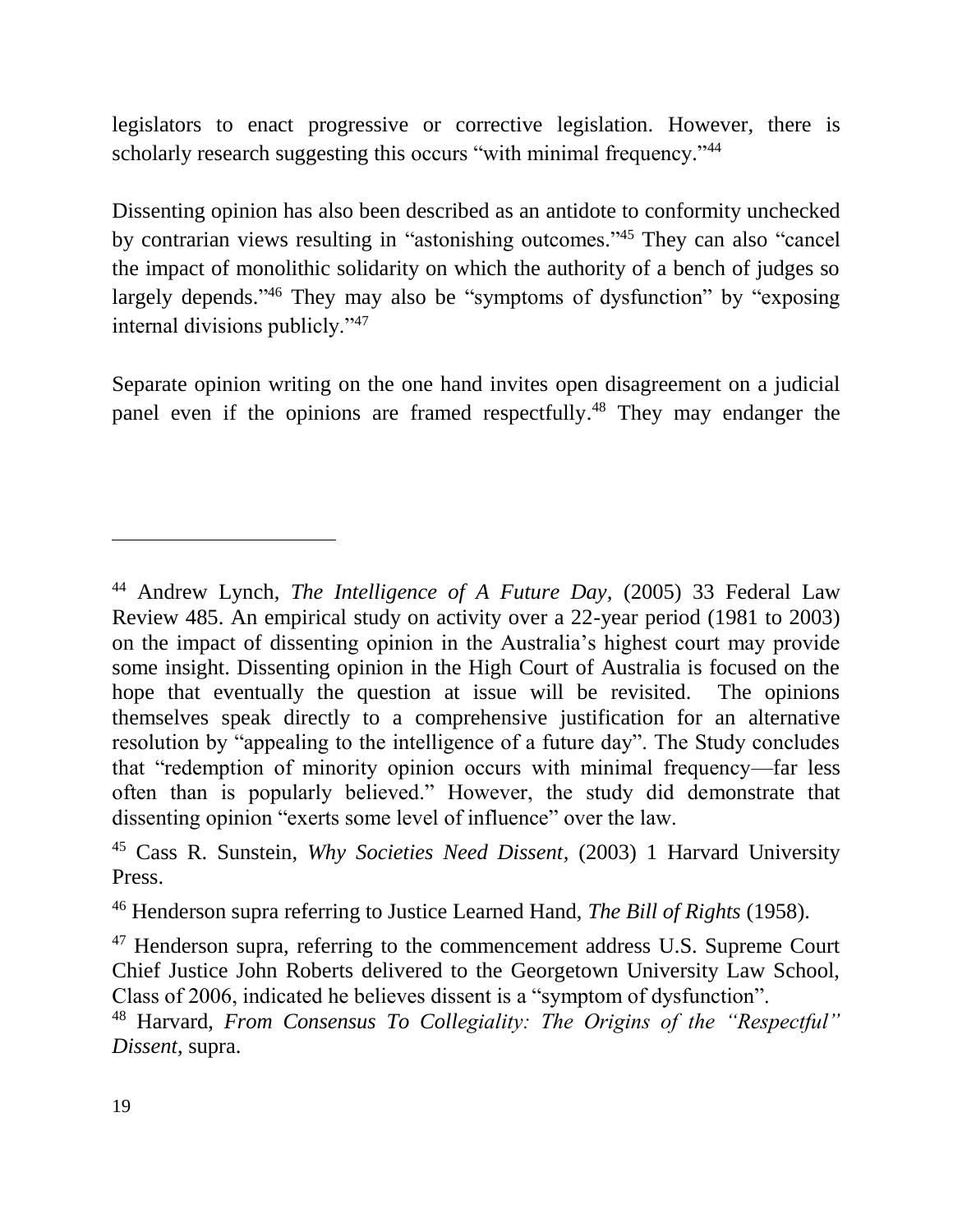authority, prestige<sup>49</sup> and legitimacy of the Court or at least the decision rendered.<sup>50</sup> On the other hand, publishing dissents brings "clarity and authority to judgments and have the power to "move ordinary people."<sup>51</sup>

On a global plane, general principles of international law appear to support publication of dissenting opinions<sup>52</sup> because of the substantial contribution to be made to transparency which permeates all institutional structures and maintains a prominent focus. 53

With all of its divided support, advantages and disadvantages, separate opinions have a not necessarily welcome companion – concurrences. These lead to fragmented judgments with pluralities (no-clear majorities). "When a concurring justice endorses the Court's judgment but elects to offer an independent opinion, the result may be a judgment unsupported by a majority rationale."<sup>54</sup>

Plurality opinions most often arise in civil rights and civil liberties cases which, because of the human element and societal implications, are the most 'emotionally

<sup>&</sup>lt;sup>49</sup> Prestige of the court is expressed as public confidence in some common law jurisdictions, Canada for example.

<sup>50</sup> The argument of the CJEU canvassed in the 2012 Study conducted on behalf of the European Parliament.

<sup>51</sup> Lani Guinier, *The Supreme Court 2007 Term,* Harvard Law Review Vol. 122:4 (2008).

<sup>52</sup> Raffaelli, supra citing Malenovsky, *Les opinions separees et leurs repercussions sur l'independence du juge international, in Anuario Colombiano de Derecho Constitucional*, 2010, at 39 and p 31 with respect to the "growing trend".

<sup>53</sup> Carlos I. Fuentes, *"Transparency as a Global Goal: Towards a Unity of Principles in Global Administrative Law,*" Research Gate (2008).

<sup>54</sup> Laura Krugman Ray, *The Justices Write Separately: Uses of the Concurrence by the Rehnquist Court* [1990] University of California, Davis Vol. 23-777 @ 811.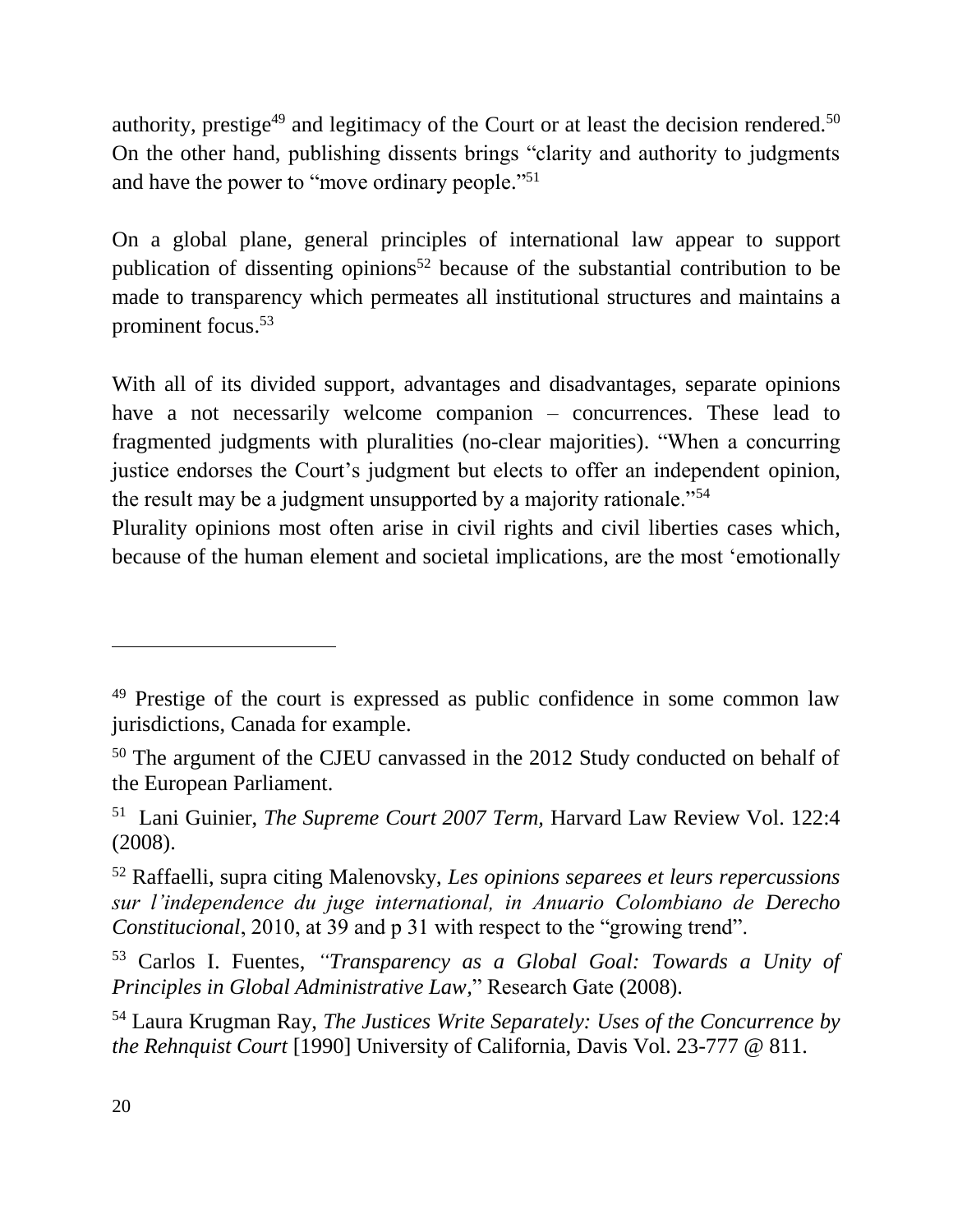charged and uniquely revealing of the justices' personal feelings'.<sup>55</sup> The CJEU equivalent would be social issues involving values, culture and perhaps history.

CJEU judges are no more immune to judicial disagreement related to personal or national ethos than judges of the American Supreme Court. American judges are protected from judicial interference in a variety of ways including life tenure. The equivalent protection for CJEU judges reposes in the fact that differences in their opinions are not disclosed. That protection would disappear if dissenting opinion was introduced without being replaced with something of equal strength.

#### <span id="page-20-0"></span>**2.3 Lessons From America**

As the great home of the dissenting opinion, the American Supreme Court's long history and experience with separate judicial writing offers insight to the CJEU.<sup>56</sup> Judicial dissenting opinion has had general public acceptance in America for generations even in decisions of national importance.<sup>57</sup> Levels of consensus at the

<sup>55</sup> Markham, supra citing the 1989 flag burning case *Texas v. Johnson*, (1089) 492 US 397 in which Justice Kennedy wrote a concurring note about the personal toll of such an issue. Markham also notes the more recent decision of *Lawrence v. Texas* (2003), 539 UD 558 in which Scalia J. "tempered his dissent with a personal disclaimer: 'Let me be clear that I have nothing against homosexuals, or any other group, promoting their agenda through normal democratic means.' See also Pamela C. Corley, Udi Sommer, Amy Steigerwalt & Artemus Ward, *Extreme Dissensus: Explaining Plurality Decisions on the United States Supreme Court,*  The Justice System Journal.

<sup>56</sup>The first 'true dissent' was penned in 1806: James Markham, *Against Individual Signed Judicial Opinions* (2006) Duke Law Journal Vol. 56:923 citing Paterson J's dissent in *, in Simms & Wise* v. *Slacum,* (1806) 7 US (3 Cranch) 300.

 $57$  Recent examples include *Bush v. Gore* 1 148 L. Ed.  $2<sup>nd</sup>$  388 (2000) resolving the dispute between the parties in the presidential election that year; *District of*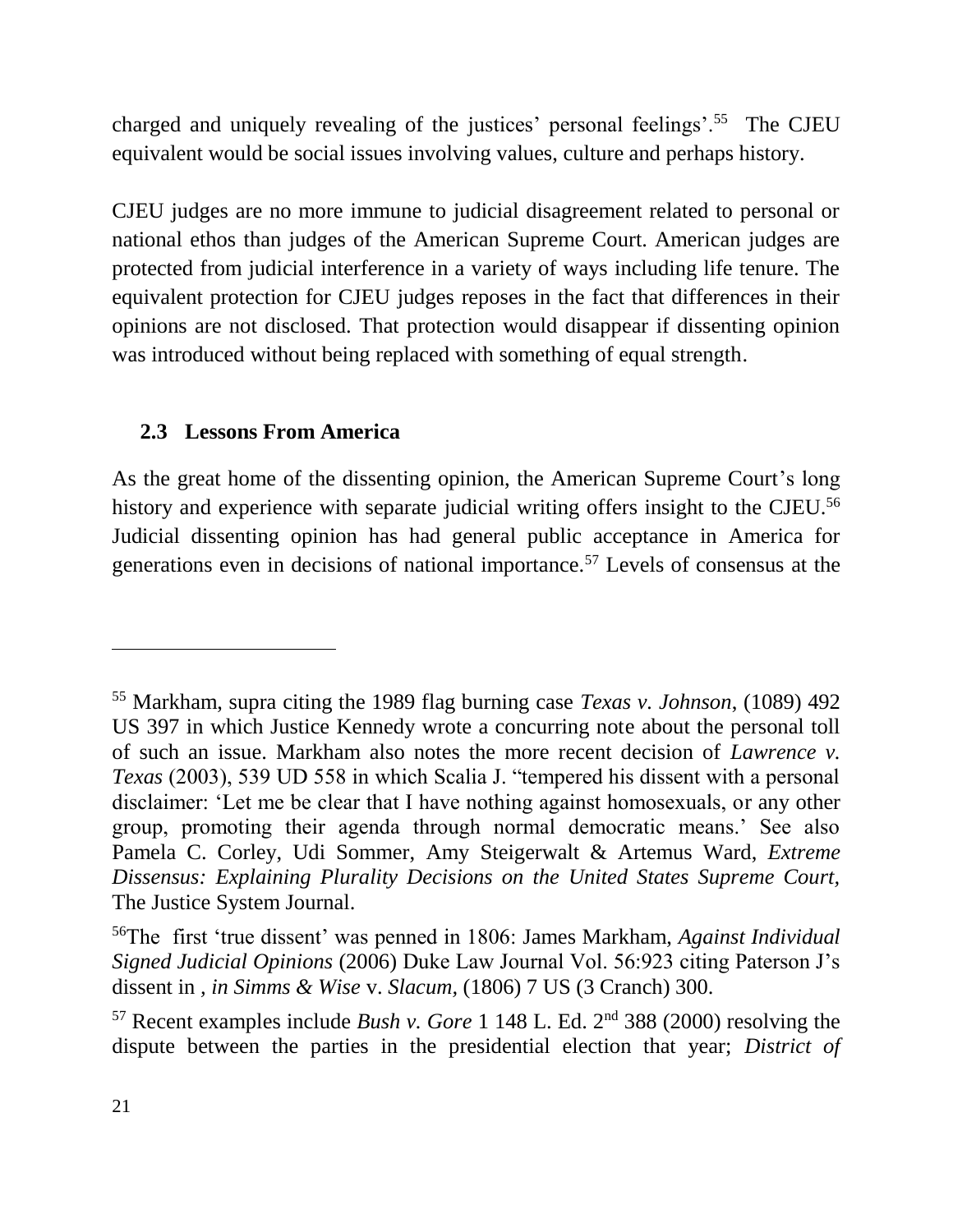Supreme Court have reached  $50\%$  fairly routinely<sup>58</sup> prompting some scholars to conclude that America's top judicial institution is becoming a seriatim court.<sup>59</sup>

What motivates judges in courts of final review to write separately is linked to the choices that must be made from a platter of 'competing yet compelling' solutions<sup>60</sup>

*Columbia v. Heller*, 554 U.S. 570 (2008) in which the Supreme Court held that a citizens have a right to possess a firearm for lawful purposes, which right is protected by the second Amendment; and the 2010 *Affordable Health Care Act* decision in which the *Act* was substantially upheld although four judges did so on the basis of commerce and taxation, the Chief Justice on taxation and four would have struck it down.

<sup>58</sup> A recent study tracks in percentiles dissenting practices between the commencement of the court of Chief Justice John Marshall (1801) and Chief Justice John Roberts (2005). The proclivity rates disclose that the lowest dissenting period of all time was during Chief Justice Marshall's 34 years on the Supreme Court (1801-1835) at 4%. This was followed by 10% on average over the next century until Chief Justice Stone's era (1941-1945) at 27%; followed by a sharp increase to 48% under Chief Justice Vinson (1946-1952); 50% under Chief Justice Warren (1953-1968; 59% under Chief Justice Burger (1969-1985); 56% under Chief Justice Rehnquist (1986-2005); and 47% during the two-year-period of the study (2005-2007) under Chief Justice Roberts.

<sup>59</sup> Thomas G. Walker, *Seriatim Opinions* in the Oxford Companion to the United States Supreme Court; Henderson*,* supra See also Markham, supra, who notes the "shift from the institutional to the personal nature of opinion writing …evidence in Justice Breyer's subtle and inadvertent rhetorical slip in *South Central Bell v Alabama*, (1999) 526 US 160 when he used the pronoun 'I' instead of 'we' in a majority opinion.

 $60$  Lynch, supra  $@$  p. 320. Professor Lynch cites: Ian Greene, Peter McCormick, George Szablowski, Martin Thomas, Carl Baar*, Final Appeal, Decision-Making in Canadian Courts of Appeal* (1998) in which empirical data from Canadian judges confirmed four such factors: the law in the context of the issues to be resolved,, the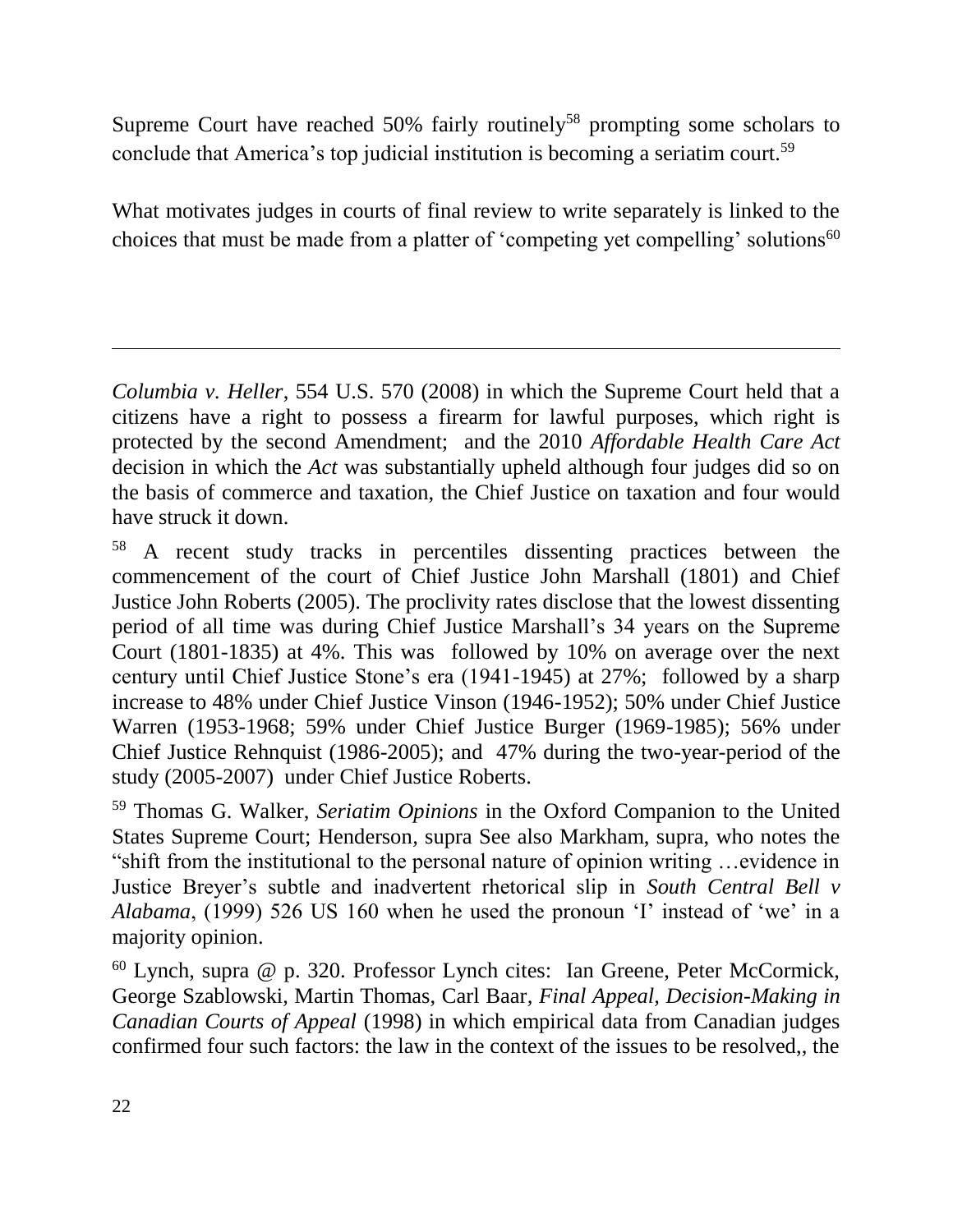and maximizing public policy preferences.<sup>61</sup> There is also the dilemma in which a judge firmly believes in 'one true answer' and therefore must a dissent.<sup>62</sup>

Whatever the motivation for the decision to write separately (a subject beyond the scope of this thesis and fully analyzed elsewhere) $63$  no one seriously advocates stifling the exercise of freedom of expression through contrarian views at the Supreme Court. However, there is a call in some quarters for the elimination of concurring and plurality opinions because they contribute to dissension on the Court.<sup>64</sup> Others advocated restraint<sup>65</sup> while recognizing that dissenting opinions often make an important contribution. However, either restricting or limiting dissenting opinion may undermine judges' rights of freedom of expression just as much as not allowing them at all.

personal values of the judges, the procedures developed by the court in question, the nature of interpersonal judicial relations in the court.

<sup>61</sup> Lee Epstein, Jack Knight, *The Choices Judges Make*, Congressional Quarterly Press (1998).

<sup>62</sup> Richard A. Posner, *The Rise and Fall of Judicial Self-Restraint, California Law Review, Coll. 100:519,* discussing different types of judicial self-restraint.

<sup>63</sup> Posner, supra and in various other books and publications.

<sup>64</sup> Linas Ledebur, *Plurality Rule: Concurring Opinions and a Divided Supreme Court*, (2009), Penn State Law Review vol. 113:3, 899 @920.

<sup>65</sup> Allison Orr Larsen, supra citing: Lewis F. Powell, Jr. *Stare Decisis and Judicial Restraint*, 47 Wash. & Lee L. Rev 281, 288 (1990) and Daniel A. Farber, *The Rule of Law and the Law of Precedents*, 90 Minn. L. Rev 1173 (2005); Kevin M. Stack, *The Practice of Dissent in* the *Supreme Court*, 105 Yale L.J.2235 (1996). Also, Justice Ruth Bader-Ginsburg referring to Justice Brandeis' comments: "random dissents" weaken the institutional impact of the Court and handicap it in the doing of its fundamental job….need to be saved for major matters if the Court is not to appear indecisive and quarrelsome". . . "his shots[were] all the harder because he chose his ground."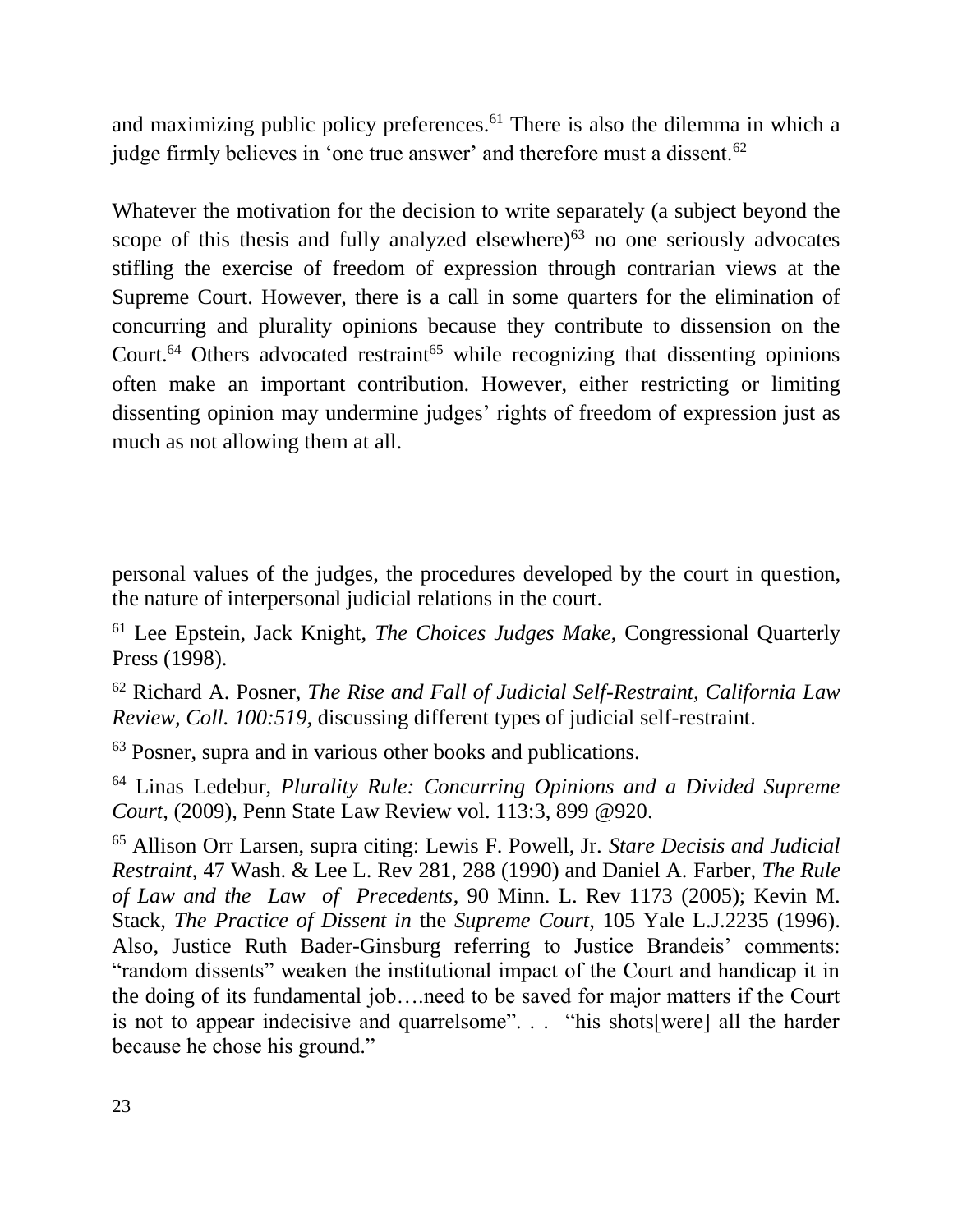The Court's low level of consensus remains a source of uneasiness because of its implications for the Supreme Court's credibility and legitimacy.<sup>66</sup> The steady diet of one-vote majorities and pluralities are particularly troublesome for institutional legitimacy.<sup>67</sup>

The Supreme Court's plurality opinions create muddled and fragmented decisions; have the potential to raise more questions than they answer; and confuse the current state of the law.<sup>68</sup> They have been blamed for a "divisive and weakened" Court,<sup>69</sup> creating uncertainty for the bench and bar. They routinely leave the lower

<sup>66</sup> Chief Justice John Roberts in the *New Republic* interview with Jeffrey Rosen, 2006. Although Chief Justice Roberts has expressed hopes of achieving greater consensus on the Court, even at 47%, the present level of dissent is not the highest in the Court's history. During Chief Justice Burger's term, the rates rose to nearly 56% as the statistics disclose (Henderson, supra). The task of reversing the trend may be an uphill battle since dissent, once reserved for profound differences of opinion, are now routine.

<sup>67</sup> Bader Ginsburg, supra. Even during Justice Holmes' tenure, dissents were recognized as taking a toll on institutional legitimacy. See also Markham, supra discussing Justice Brandeis' penchant for withholding separate opinions from publication 'so as not to inhibit the Court's decisiveness.'

<sup>68</sup> Adam S. Hochschild, *The Modern Problem of Supreme Court Plurality Decision: Interpretation in Historical Perspective*. Journal of Law & Policy [2000] Vol. 4:261 @ 284. *From Consensus to Collegiality: The Origins of the "Respectful" Dissent*; Harvard Law Review (2011) Vol. 124: 1305@ 1306. Hochschild, supra. John F. Davis, & William L. Reynolds, *Juridicial Cripples: Plurality Opinions in the Supreme Court*, (1974) Duke L.J. 59, 62.

<sup>69</sup> Ledebur, supra. David Paul Kuhn, Chief Political Correspondent for *RealClearPolitics* writing online: "*The Polarization of the Supreme Court*, 2 July 2010:"The "supreme" authority of the high court rests on its legitimacy. The more absent consensus is from the high court, the more diminished its legitimacy and the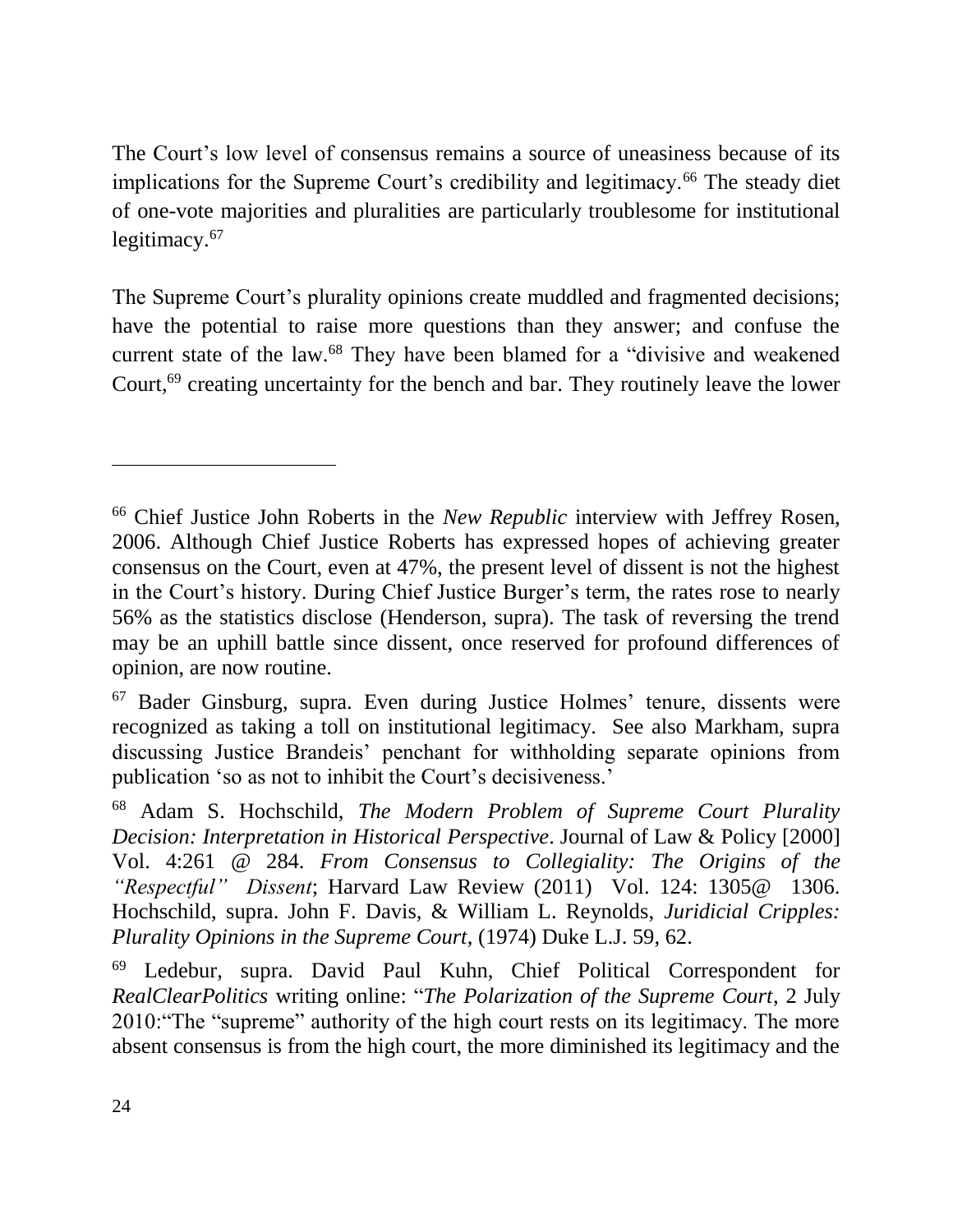courts at their own devices on how the judgments should be interpreted or applied, if at all, and with what authority.<sup>70</sup> The Supreme Court itself has declared a solution although not one which is fully effective.<sup>71</sup>

Although the Supreme Court operates in a "polarized" and "politicized" environment, there is no question that it still commands the trust of the American people.<sup>72</sup> However, the "supreme authority" of the Court rests on its legitimacy and scholars point out that the more consensus is absent, the more diminished is its legitimacy and the more each decision will come to be viewed through a "political lens."<sup>73</sup> Considering the fact that a common law court's principal function is to set binding, uniform precedent, the question arises as to whether the Court is failing to do so when it issues a plurality opinion making it difficult if not impossible to discern its governing rationale.<sup>74</sup>

more each decision will come to be viewed through a political lens". Kuhn also opines that 5-4 decisions which are routine at the Court are also those most likely to be overturned by later Supreme Courts.

<sup>70</sup>.James F. Spriggs & David R. Stras, *Explaining Plurality Decisions,* (2011) The Georgetown Law Journal Vol. 99:515. The authors point to the comments by Chief Justice Rehnquist [Remarks on the Process of Judging, 49 Wash. & Lee L. Rev. 263, 270, (1992)] and Justices Lewis Powell and Ruth Bader Ginsburg.

<sup>71</sup> *United States* v. *Marks* (1977) 430 U.S.188, 193. (The holding of the Court may be viewed as that position taken by those judges who concurred on the narrowest grounds). The application of this principle has its own challenges.

 $72$  Gallup poll- 63% of participating Americans in 2011 disclosed that they had a "great deal" or "fair amount" of faith in the Court.<sup>72</sup> It was however, the lowest statistical percentile on the same questions since 1976.

<sup>73</sup> Kuhn, supra. Ledebur, supra.

<sup>74</sup> Corley, Sommer, Steigerwalt & Ward, supra.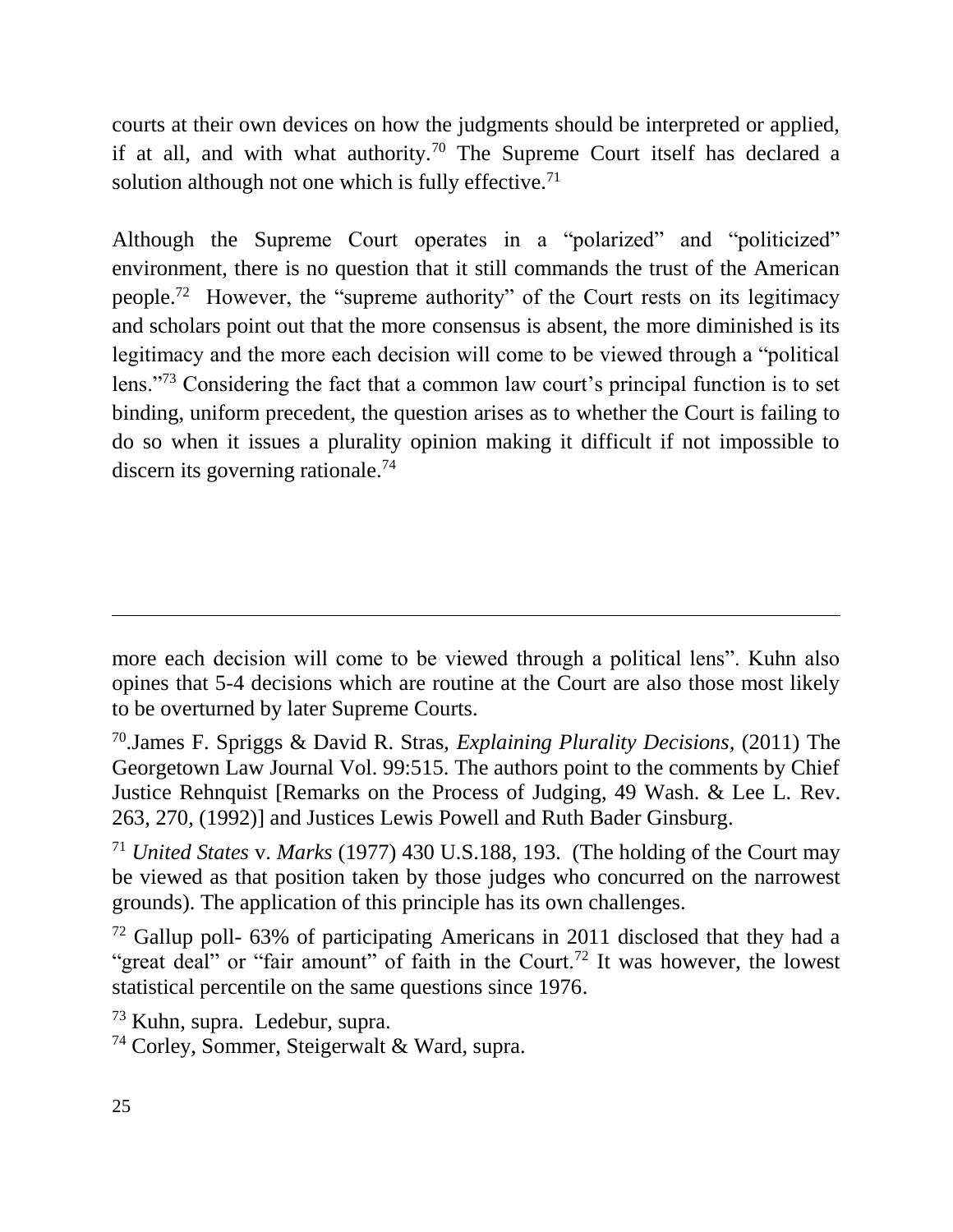Although dissents at their best improve the quality of a court's judgments, increase transparency and enhance freedom of judicial expression, in the CJEU's judicial environment they could be destructive.<sup>75</sup> A track record of low consensus similar to the experience of the United States Supreme Court could be alarming at a Court which delivers binding judgments to a continent of nations.<sup>76</sup> Nevertheless, dissenting opinions do demonstrate that more than one result is possible.<sup>77</sup> They can give judges a wide berth of expression<sup>78</sup> in the right case and in the right court. However, the 'right court' at the present time does not include the CJEU.

# <span id="page-25-0"></span>**3 THE COURT IN LUXEMBOURG**

History provides context for almost everything. The EU and the CJEU were created for the specific purpose of pursuing European integration in a post war era.

<sup>75</sup> Remi van de Calseijde, *"Improvement or Gilding the Lily'? – The desirability of Introducing Judicial Dissent at the European Court of Justice,* in Vol. 1, The Institutional Functioning of the EU, 2010-2011, Maastricht Centre for European Law, Maastricht University Faculty of Law.

<sup>&</sup>lt;sup>76</sup> In the case of the CJEU, rates of dissent such as recorded in the recent past at the U.S. Supreme Court might actually destabilize a legal system which was crafted to promote a collegial framework to avoid the kinds of conflict which have in other eras (pre WWII) torn Europe apart.

<sup>77</sup> Michael Boudin, *Friendly, J., Dissenting,* Duke Jaw Journal Vol. 61:881. Judge Friendly was a highly respected member of the U.S. Court of Appeals for the First Circuit and a frequent dissenter.

<sup>78</sup> Chief Justice Bora Laskin of Canada (1972-1984) spoke of dissenting opinion this way: "A judge never writes more freely than when he writes in dissent, *The Constitutional Character of the Judge,* Israel Law Review 7 (1972):340*.* He also recorded more dissenting opinions than any Chief Justice in Canada's history-Philip Girard*, Bora Laskin: Bringing Law To Life* (2005), The Osgoode Society for Canadian Legal History, University of Toronto Press: Toronto, Chapter 20.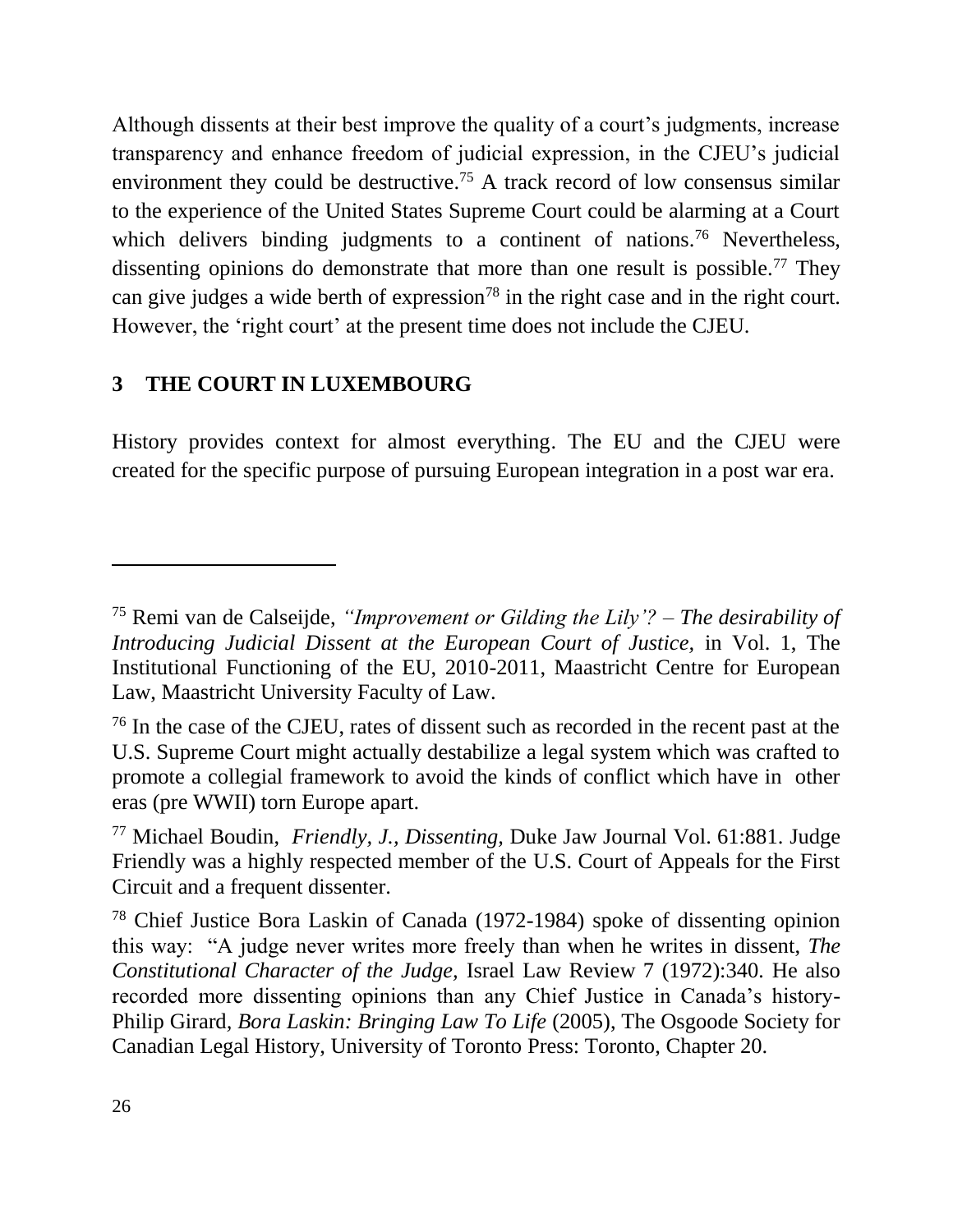Treaties have empowered the Court by making its decisions binding on all of the member states uniformly thereby creating a hierarchy in EU judicial adjudication with the CJEU at the apex. However, the Court also draws its authority and legitimacy from the member states individually and collectively through their acceptance of its judgments. Because of this, the Court is vulnerable to member state refusal to comply with them.

## <span id="page-26-0"></span>**3.1 A Blueprint for Peace**

The European Union and the CJEU owe their very existence to the devastating destruction of Europe caused by two world conflicts 21 years apart. Instrumental in their establishment were the efforts of two French political figures who understood the potential for a renewed cycle of war and revenge in Europe that a re-built Germany and an anxious France might present. They devised a plan to make war "not only unthinkable but materially impossible."<sup>79</sup> The blueprint for peace they devised integrated the coal and steel industries which were the primary commodities used for the production of war munitions at that time. <sup>80</sup> The establishment of the European Coal and Steel Community by the Treaty of Paris in 1951 was the first step towards not only integration of commodities but Europe

<sup>&</sup>lt;sup>79</sup> In addition to Jean Monnet and Robert Schuman of France, there was a substantial list of European leaders identified as the EU "Founding Fathers." See Franco Piodi, *From the Schuman Declaration to the Birth of the ECSC: the Role of Jean Monnet*, Archive and Documentation Centre, directorate-general for the Presidency European Parliament, specifically from text of the Schuman Declaration, 9 May 1950, Paris.

<sup>80</sup> The blueprint design named the "Shuman Plan" was to place Franco-German production of coal and steel under a common "High Authority" (since 1961, the European Parliament) within the framework of an organization open to the participation of other European states. The handling of coal and steel production was meant to level the playing field shifting focus among participating nations to economic unification and wellbeing among the member states.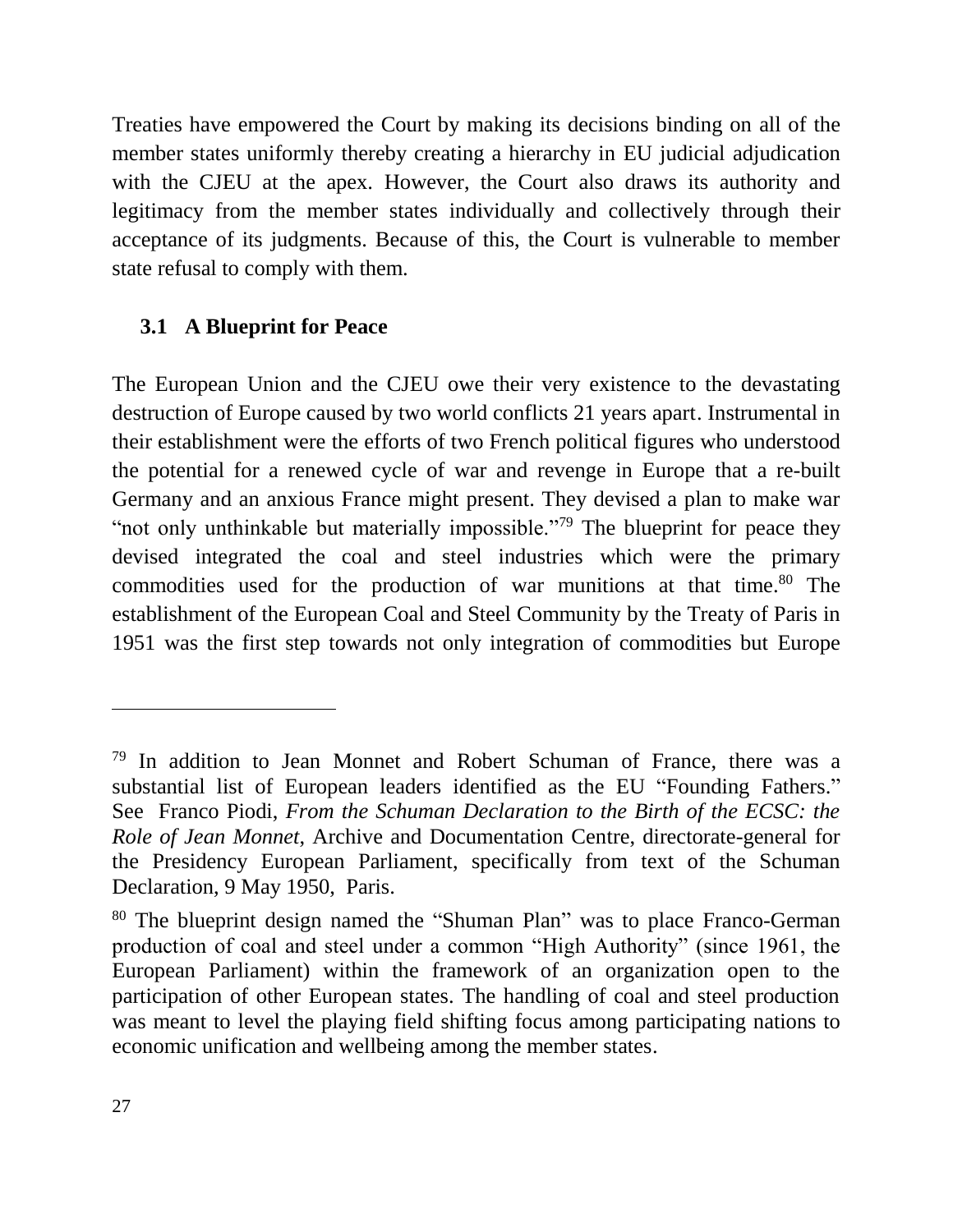itself into the present European Union. <sup>81</sup> Today there are 28 EU member states comprising a population in excess of 500 million. The EU is now on its way to becoming a new superpower.<sup>82</sup>

In addition to the formation of what became the EU as a political entity, a mechanism was required to resolve disputes. It was predicted at the time that the EU Court would "eventually become the Supreme Court of a European Federation"<sup>83</sup> enabled by Treaties, the rule of law and democratic principles. The CJEU takes claim to that legacy.

## **3.1 No Ordinary Court**

<span id="page-27-0"></span>The CJEU has been described as "no ordinary court" because of its unique circumstances.<sup>84</sup> One of the Court's more remarkable features is the fact that 28 independent countries have relinquished some of their sovereignty to join the EU. By doing so, they accepted the hierarchical authority of the CJEU over their national supreme courts in the interpretation and scope of EU law. Treaties link and legally bind these sovereign nations to each other politically, financially and

<sup>&</sup>lt;sup>81</sup> European Integration started with six original nations and has now grown to 28, with Croatia the most recent member state joining in July 2013. The treaty arrangements continued after 1951. See also Desmond Dinan, *Ever Closer Union? An Introduction to European Integration*, (1999), Basingstoke: Palgrave MacMillanFranco Piodi, supra.

<sup>82</sup> T. R. Reid, *The United States of Europe: The New Superpower And the End of American Supremacy*, Penguin Group (USA) 2005. Reid is a syndicated columnist and investigative journalist for the *Washington Post.*

<sup>&</sup>lt;sup>83</sup> Werner Feld, The Judges of the Court of Justice of the European Communities, Villanova Law Review Vol. 9, p.37 (1963).

<sup>84</sup> Mai Sloth, *The European Court of Justice: The right institution to safeguard legal predictability?* Aarbus University, Denmark, Department of Business Law, (2009).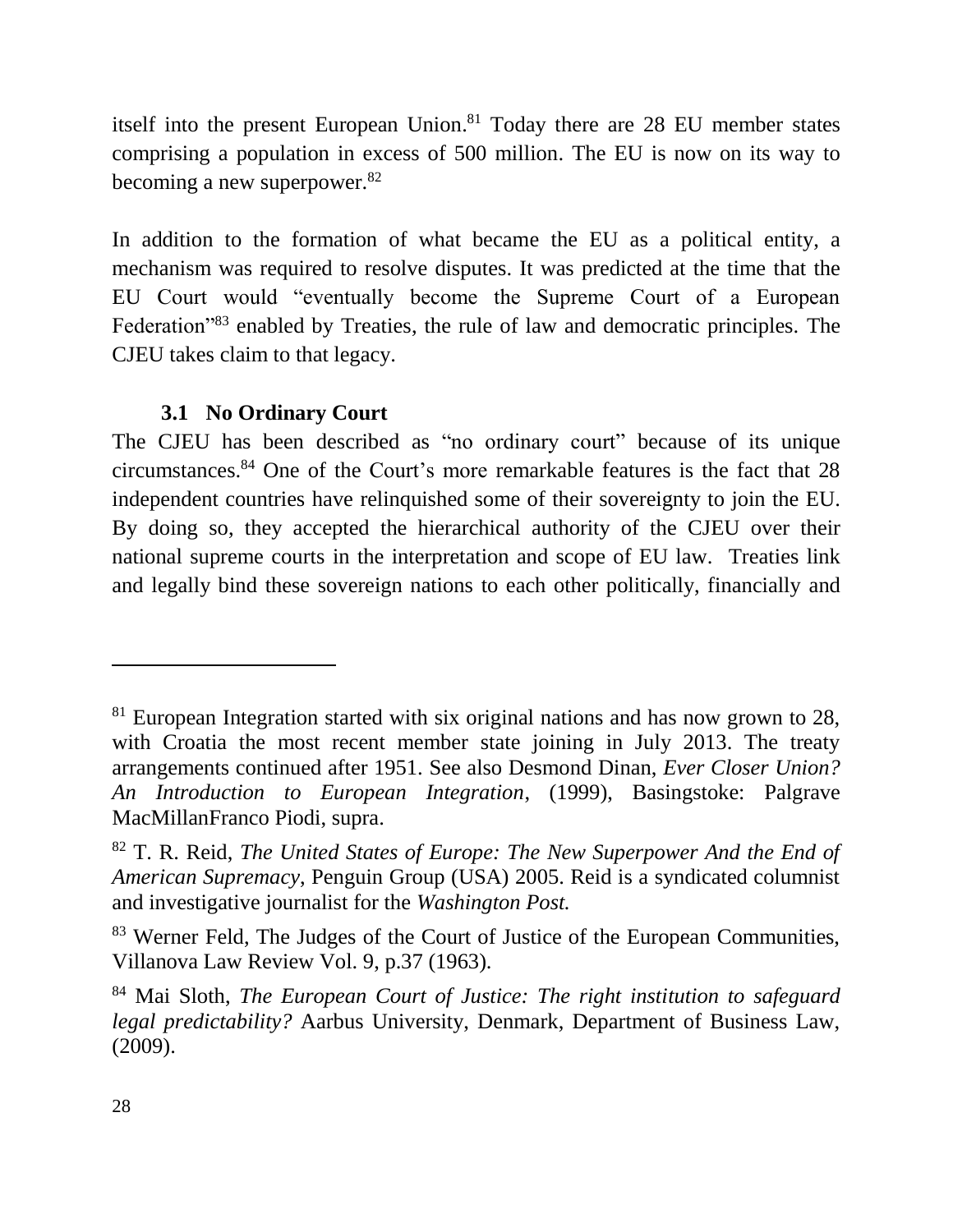socially as well as to a judicial tribunal which might, and often does, issue rulings contrary to their individual national interests.<sup>85</sup>

Because the CJEU was not created by a national constitution, it cannot be evenly compared to other international courts. <sup>86</sup> Unlike the United States, the EU is neither a federation nor a sovereign state. $87$  Its members retain and exercise sovereignty of their own. Many come from different legal traditions and remain states in transition with the durability of their emerging democracies in question.<sup>88</sup> Although the experience of other Courts offers insight, there is little to share about how a change in Court practice might be received by such a diverse group of member states.<sup>89</sup> Even the ICJ and ECtHR offer little insight because the decisions

<sup>&</sup>lt;sup>85</sup> The CJEU differs from other courts because of the broad reach of its decisions binding on all member states not just the disputing parties and the fact it belongs to a political community which do not exist outside the supranational environment See also Laurence R. Helfer & Anne-Marie Slaughter, *Why States Create International Tribunals: A Response to Professors Posner and Yoo*, (2005), 93 Cal. L. Rev.

<sup>86</sup> The International Court of Justice and the European Court of Human Rights which are also supranational courts do not provide good comparisons either since they deliver judgments and rulings binding only on the parties not multiple states.

<sup>87</sup> Anna Bundzen, *The United States Supreme Court and the European Court of Justice, A Comparative Study of Compliance*, Orebro University, (2011). The EU has been described as something in between a federation and a confederation.

<sup>88</sup> Christopher Walker, "*The Perpetual Battle – Corruption in the Former Soviet Union and the New European Union Members*"

<sup>89</sup> Raffaelli, supra. Dr. Raffaelli conducted the study for the Directorate-General of Internal Policies, European Parliament on whether the CJEU statute should be amended to allow its judiciary to publish separate opinions along with majority judgments.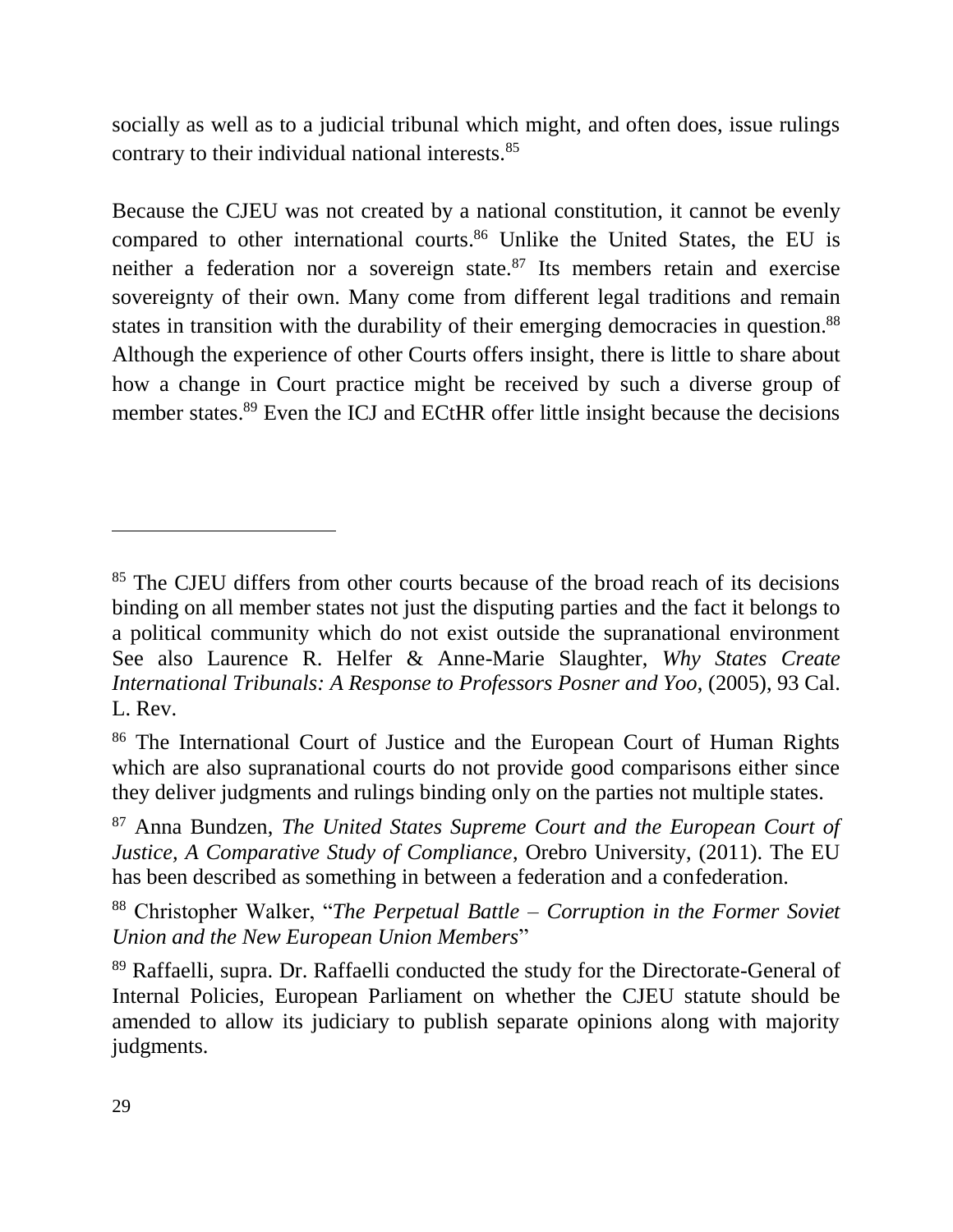that make affect only the parties to the dispute, not multiple disparate sovereign states.

Statutory support enables the Court to set its own rules of procedure. If, for example, the Court chose to introduce dissenting opinion, it would generate draft amendments to its own governing legislation for consideration by the European Parliament. The Court has not yet sought any such amendment.<sup>90</sup>

The CJEU was originally established as an administrative tribunal. However, the Treaty of Rome in 1957 enlarged the Court's role<sup>91</sup> by giving it full adjudication capacity including the power to make preliminary rulings on the scope and meaning of European Law and hearing allegations against member states for noncompliance with Treaty and other obligations.<sup>92</sup> The Court's judgments legally

<sup>&</sup>lt;sup>90</sup> Interviews conducted November 5, 6, 2013 in Luxembourg and Brussels with senior officials at the Office of the Registrar of the CJEU at the Secretariat of the European Parliament's Committee on Constitutional and Legal Affairs.

<sup>&</sup>lt;sup>91</sup> Article 220, the Treaty of Rome.

 $92$  The Treaty of Europe (Lisbon) (2010) amended (but did not replace) the Treaty on the European Union and the Treaty Establishing the European Community, 2007. It came into force two years later. The principal Treaties from which the CJEU draws its authority are: The Treaty on European Union (TEU) and the Treaty of the Functioning of the European Union (TFEU). See Europa.eu for a full outline of the basis for EU law. Treaties also include: Brussels Treaty 1948; Paris Treaty 1951; Modified Brussels Treaty 1954; Rome Treaties 1957; Merger Treaty 1965; European Council Conclusion 1975; Schengen Treaty 1985; Single European Act 1986; Maastricht Treaty 1992; Amsterdam Treaty 1997; Nice Treaty 2003; Lisbon Treaty 2007 (also known as the TEU) See consolidated treaty 2010. The TEU and TFEU constitute the treaties on which the EU was founded. Notable EU Treaties: The Treaty of Paris (1951) (the Coal and Steel Treaty – the foundation treaty); The Treaty of Rome (1957) signed by the six founding Nations leading to the European Economic Community (1958); Maastricht Treaty (1992)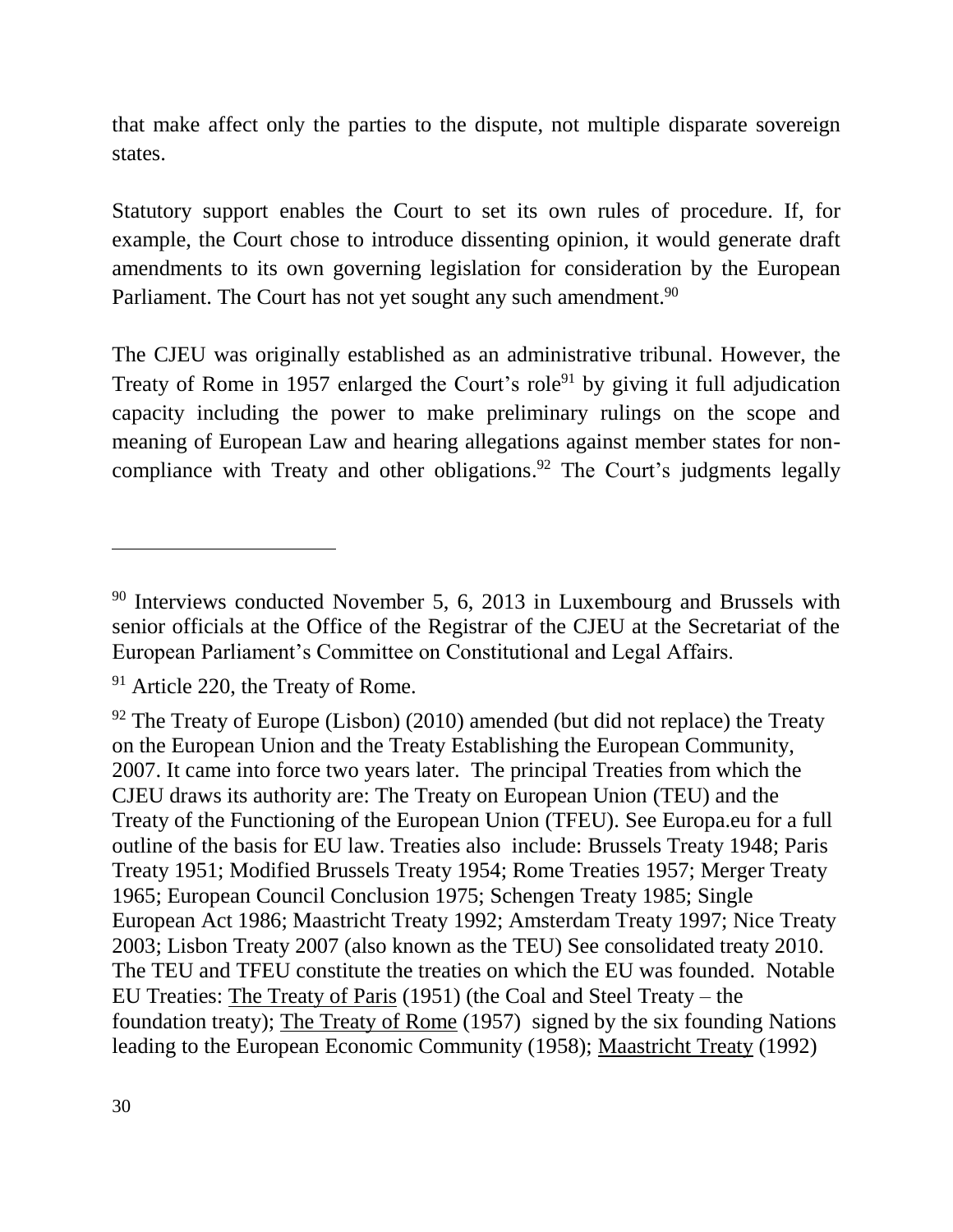binding on the national courts of all member states provides uniformity of law throughout the  $EU^{93}$  The CJEU has also bolstered its own jurisdiction by establishing legal concepts previously unknown in either common or civil law – the doctrines of "supremacy"<sup>94</sup> and "direct effect."<sup>95</sup>

formally created the EU and laid the foundation for Eurozone (the world's largest trading area); Amsterdam Treaty (1997) defined EU citizenship and individual rights to justice, freedom and security and commenced reforms of the EU (ongoing); Treaty of Lisbon signed in 2007; ratified( 2009), in furtherance of Amsterdam Treaty reform out of which came the Treaty on the Functioning of the European Union (TFEU) which organizes the functioning of the EU and arrangements for exercising its areas of competence.

 $93$  A request for a preliminary ruling is required by Article 234. National supreme courts are not permitted to rule on the interpretation or scope of EU law. If an issue arises in a national court proceeding on a question "necessary to give judgment" in the case, that court must request a ruling from the CJEU and once the ruling is made, apply it in the case before it. Requests for a preliminary ruling empower the CJEU to rule on the interpretation of treaties; the validity and interpretation of statutes and acts of the institutions of the EU.

<sup>94</sup> The Supremacy doctrine was established by the European Court of Justice (as it then was called) in response to Article 220 of the TEU, requiring the Court to "ensure that in the interpretation and application of this Treaty the law is observed". This was interpreted to mean ECJ decisions take precedence over Member State national courts in the areas in which it has jurisdiction, most often resolving conflicts between State and EU law.

The doctrine of Direct Effect requires member states to apply EU law domestically and allow individual citizens to invoke EU law against each other and not just the State. This has been interpreted to mean ECJ decisions take precedence over member state national courts in the areas in which it has jurisdiction, most often resolving conflicts between State and EU law. The doctrine of "supremacy" grants CJEU and EU law precedence over any and all conflicting member state legislation including both constitutional and general domestic law.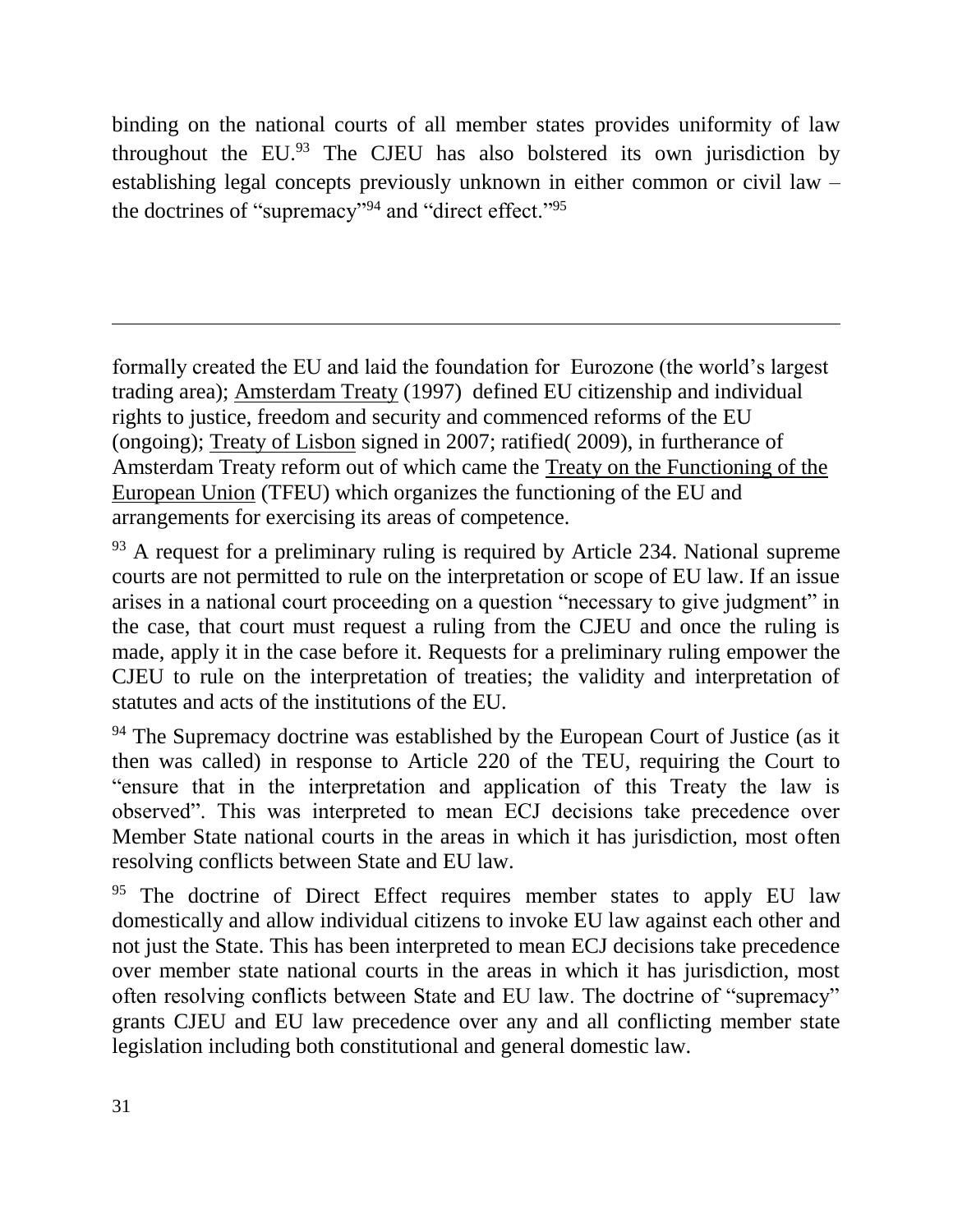To be accepted into the EU sphere, new countries must demonstrate a commitment to the rule of law and democracy by establishing and maintaining democratic institutions.There is little doubt that the CJEU has become an "unusually influential international court." Its work is essential for the application of the rule of law in Europe and helps knit the member states more tightly together.<sup>96</sup> Unlike other courts, the CJEU has the authority to strike down both EC and member state national law which it determines to be inconsistent with EU Treaties.<sup>97</sup>

Although the Court has an important role to play in the EU, the way it carries out its business has not engendered acceptance in all quarters because its proceedings and judgments are not subject to greater scrutiny. Further, the CJEU has been criticized for failing to achieve greater legal certainty and predictability in Treaty interpretation and application.<sup>98</sup>

The CJEU is comprised of three separate tribunals which convene in Luxembourg.<sup>99</sup> However, it is the work of the Court of Justice which produces the

<sup>96</sup> Garrett, Kelemen & Schulz, supra.

<sup>97</sup> Karen J. Alter, *Who are the "Masters of the Treaty": European Governments and the European Court of Justice*, (1998) International Organizations, 52, 1, Winter, (998) p. 121-47. Fritz Scharpf interviewing Hans Bockler Stiftung, online.

<sup>98</sup> Sloth, supra. See also Hjalte Rasmussen, *On Law and Policy in the European Court of Justice: A Comparative Study in Judicial Policymaking*, Martinus Nijhoff Publishers (1986).

<sup>99</sup> Robert O. Keohane, *Power and Governance in a Partially Globalized World,* Routledge: London (2002) fn. 68. The present CJEU comprises three courts: the Court of Justice (1952) the General Court (1989)and Civil Service Tribunal (2005), references here to the CJEU refer to the Court of Justice in its distinct capacity as the EU's highest court. The largest percentage of CJEU work comes from mandatory referral from national courts on a 'preliminary reference.' The national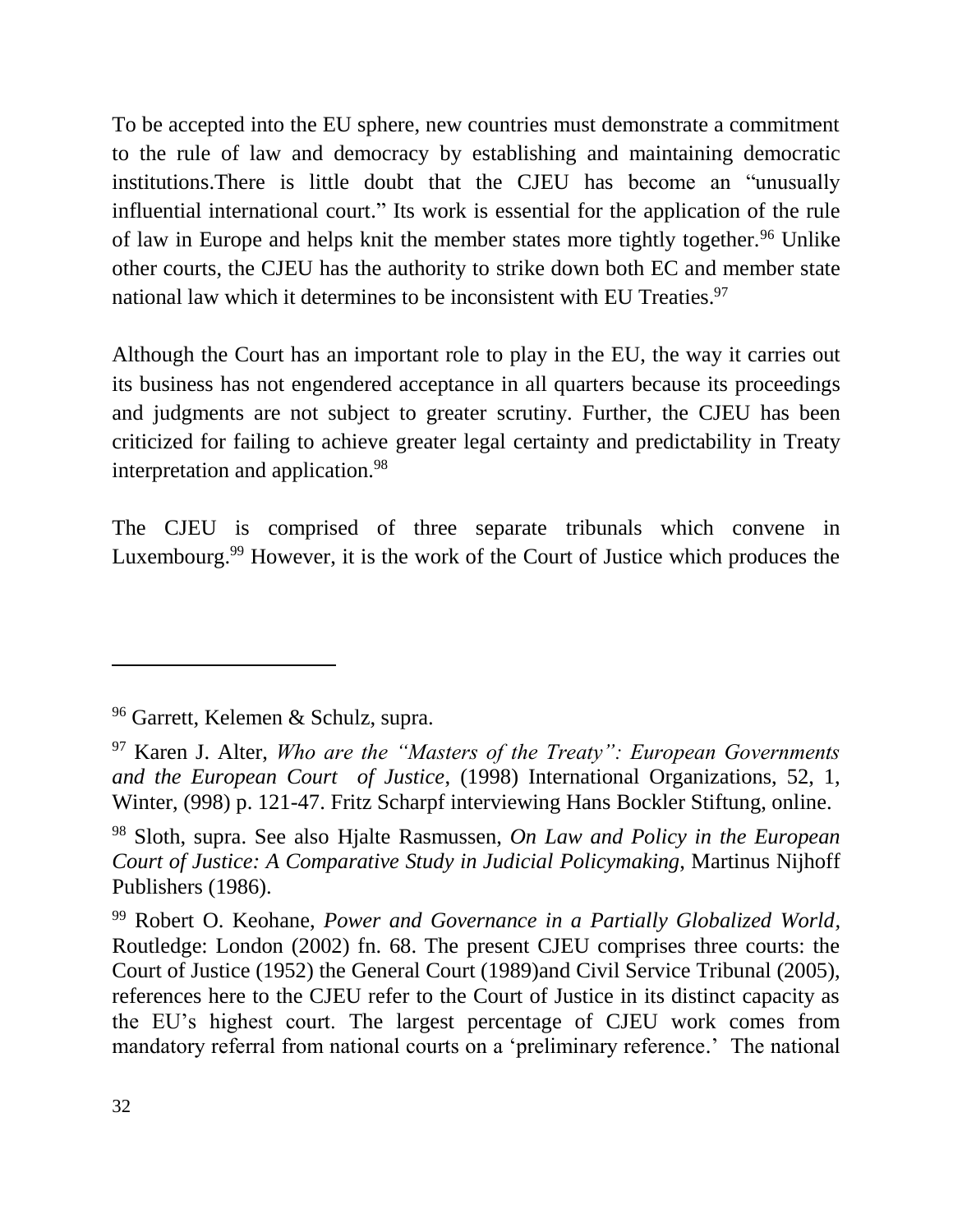vast majority of judgments contributing to the development of EU law and the focus here. The judicial complement is comprised of judges nominated by each of the member states who are then appointed to six-year renewable terms.<sup>100</sup> Each judge is required to sit as an independent member of the Court and not as a home state representative.<sup>101</sup> Decisions are made by the full (plenary) court; a Grand Chamber of about 13 judges who hear the important preliminary references; and chambers of three to five judges.<sup>102</sup> The Court structure includes the Office of the Advocates General. AGs are quasi-judicial officers who analyze the cases and present arguments as the Court's *amici*. <sup>103</sup> There are presently eight AGs serving

supreme courts have no jurisdiction to resolve an issue about EU law including treaty interpretation or scope. They must await and apply a CJEU ruling.

 $100$  With the admission of Croatia to the EU in July 2013, the Court complement rose to 28. Because the Court sits in an uneven number, the tradition is that one judge stands down, usually the most junior member of the court present.

<sup>101</sup> Niamh Nic Shuibhne, *The Court of Justice of the European Union*, (2013) Oxford Studies in European Law, Chapter 7.

<sup>102</sup> *The European Court of Justice* – Governance Watch website. The full court hears cases of "exceptional importance" such as proceedings to dismiss the European Ombudsman, Member of the European Commission (the EU governing body), or removing a judge who is not fulfilling his/her duties. The Grand Chamber hears preliminary rulings on treaty interpretations and scope and direct actions (alleged failure of a state to fulfil obligations). Of the 544 cases completed between 2007 and 2011, the full court heard one case, the Grand Chamber heard 62; Chambers courts of five judge heard 300; chambers of three heard 177 cases and the president of the court determine the result in four cases.<sup>102</sup> Most of the decisions made by the CJEU are heard by courts comprised of five and three judges (87.69%).

<sup>103</sup> Mitchel de S.-O-l'E Lasser in *Judicial Deliberations: A Comparative Analysis of Transparency and Legitimacy,* Oxford University Press, (2004) fn 42. AGs have been part of the court structure since 1957 when the Court's jurisdiction was expanded by the Treaty of Rome.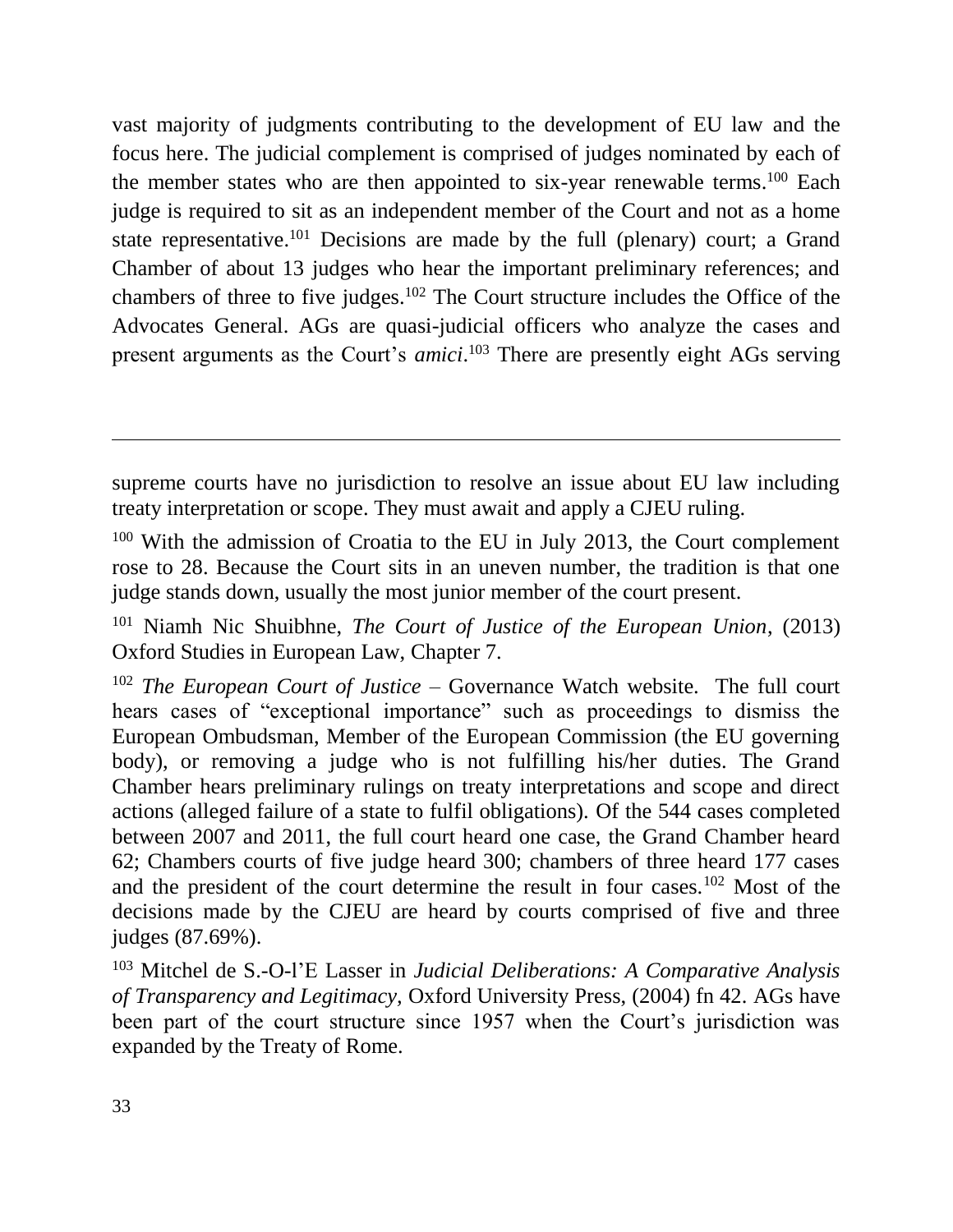the Court. The AG role is defined using similar language in various EU treaties: "to present the public with complete impartiality and independence, reasoned conclusions on cases submitted to the court of justice with a view to assisting [judges] in the performance of their duties" and to function only in the "interests of justice."<sup>104</sup>

The AG opinion is the personal view of the lawyer writing it and is therefore considered to be independent. Nevertheless, these opinions are not generally considered to be a 'true substitute' for separate opinions as they are sometimes viewed.<sup>105</sup> Unlike the Court's brief and stilted writing practice, the AG opinion is similar to the more expansive reasoning of the American Supreme Court.<sup>106</sup> Although the AG opinion may be a filtering process in which opinions are independently given with no requirements that the judges adopt or follow them, they provide insight into decisions of the Court.<sup>107</sup> They are released to the public in advance of the Court's published judgment. A high percentage of AG opinions

<sup>&</sup>lt;sup>104</sup> The AG role is defined in various treaties: Euratom Treaty Article 138; European Economic Community Treaty, Article 166; European Coal and Steel Community Treaty Article 32a, Treaty on the Functioning of the European Union, Article 252.

<sup>105</sup> Raffaelli, supra**.**

<sup>106</sup> M. Rosenfeld, *Comparing constitutional review by the European Court of Justice and the U.S. Supreme Court,* International Journal of Constitutional Law, Article 252, Vol 4.2006, 616-651. It is also seen as a less confrontational and more respectful style.

 $107$  Solanke supra, discussing the role of advocates general in assisting the Court by preparing opinions about how the issues might be resolved as a first level of problem solving. The role of AGs is sometimes likened to the role fulfilled by trial courts. The judges review the opinions along with other materials before the Court and are not required to rely on them although they are often important to the ultimate decision.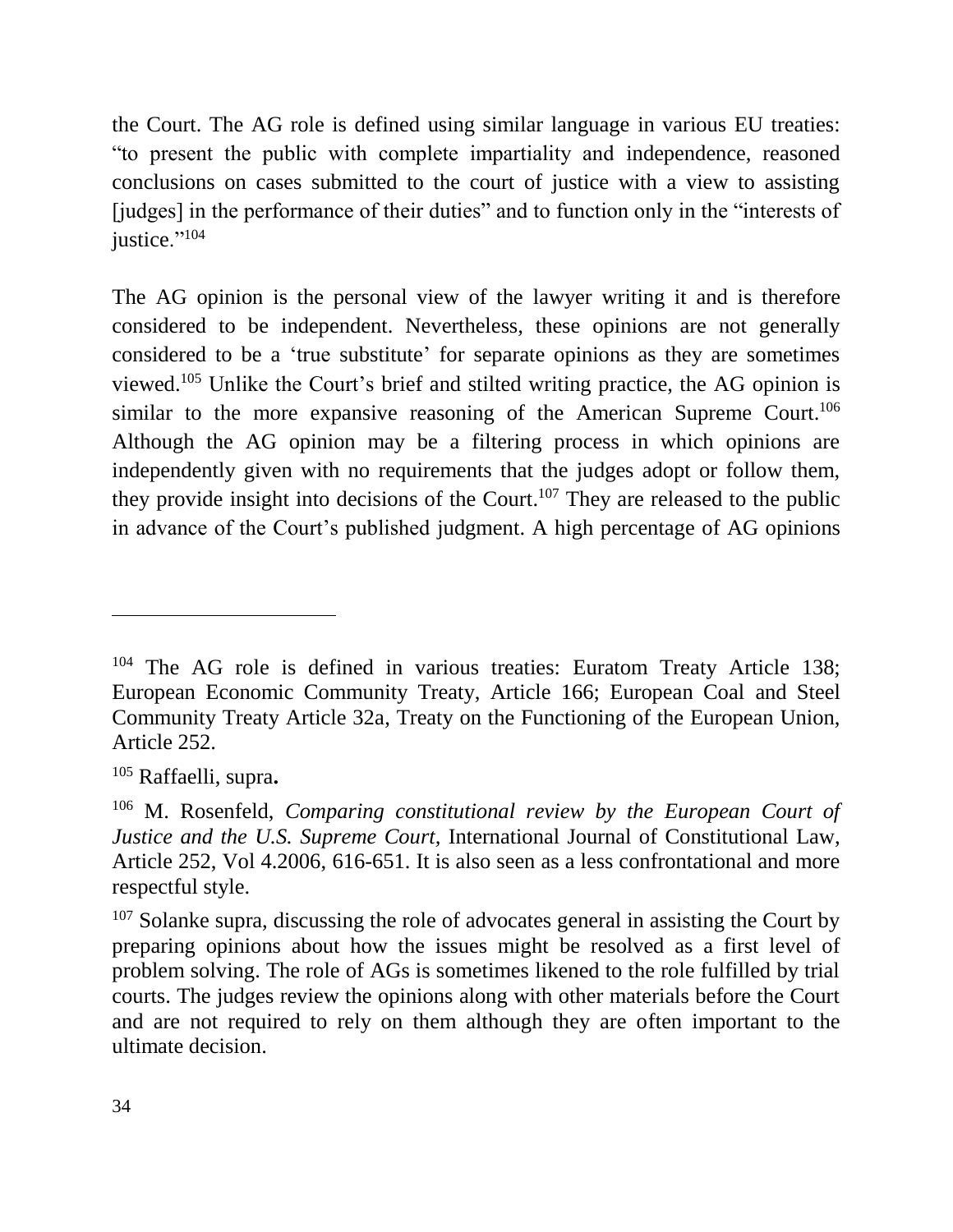mirror the conclusion of the Court. With or without AG advance opinion, CJEU decisions are presented as majority judgments of the Court whether there has been true consensus or otherwise. The working language of the Court is French and many judgments are translated into as many as 23 different languages.<sup>108</sup> In a multi-lingual and transnational environment, the production of thousands of pages of Court documents and judgments annually is "a necessary fact of life" at the Court. <sup>109</sup> Practicalities often determine outcomes. Introducing separate opinion in the judgments of the CJEU has a financial implication reflected in the substantial cost of translation services.

## <span id="page-34-0"></span>**3.2 An Odd Phenomenon**

The CJEU's practice of disallowing dissenting opinion in its judgments has been described as "an odd phenomenon in an era [of] visible and communicating governments, judicial institutions included." 110

Despite the apparent lack of interest in the subject in Luxembourg, the European Parliament commissioned a study to assess the suitability of introducing dissenting

<sup>108</sup> The official language of the Court is French. There are 23 languages use in the EU. While many languages are used from time to time, it is more common for three to five to be translated: Interviews with officials in the Office of the Registrar, CJEU, Luxembourg, November 5, 2013.

<sup>109</sup> Advocate General Eleanor Sharpston, Q.C., during European Union Committee hearings on the workload of the CJEU (2011), reported on line.

<sup>&</sup>lt;sup>110</sup> Rasmussen, supra. Dr. Rasmussen has described the "frequent poor reasoning" of the Court as one of its defects which is not acceptable in an era in which the right to know is important in governance and governmental institutions. The Court's 'unanimous' opinions are also question as to whether there is true unanimity, a simple majority or forced consensus is a question without an answer given the structure and practices of the Court.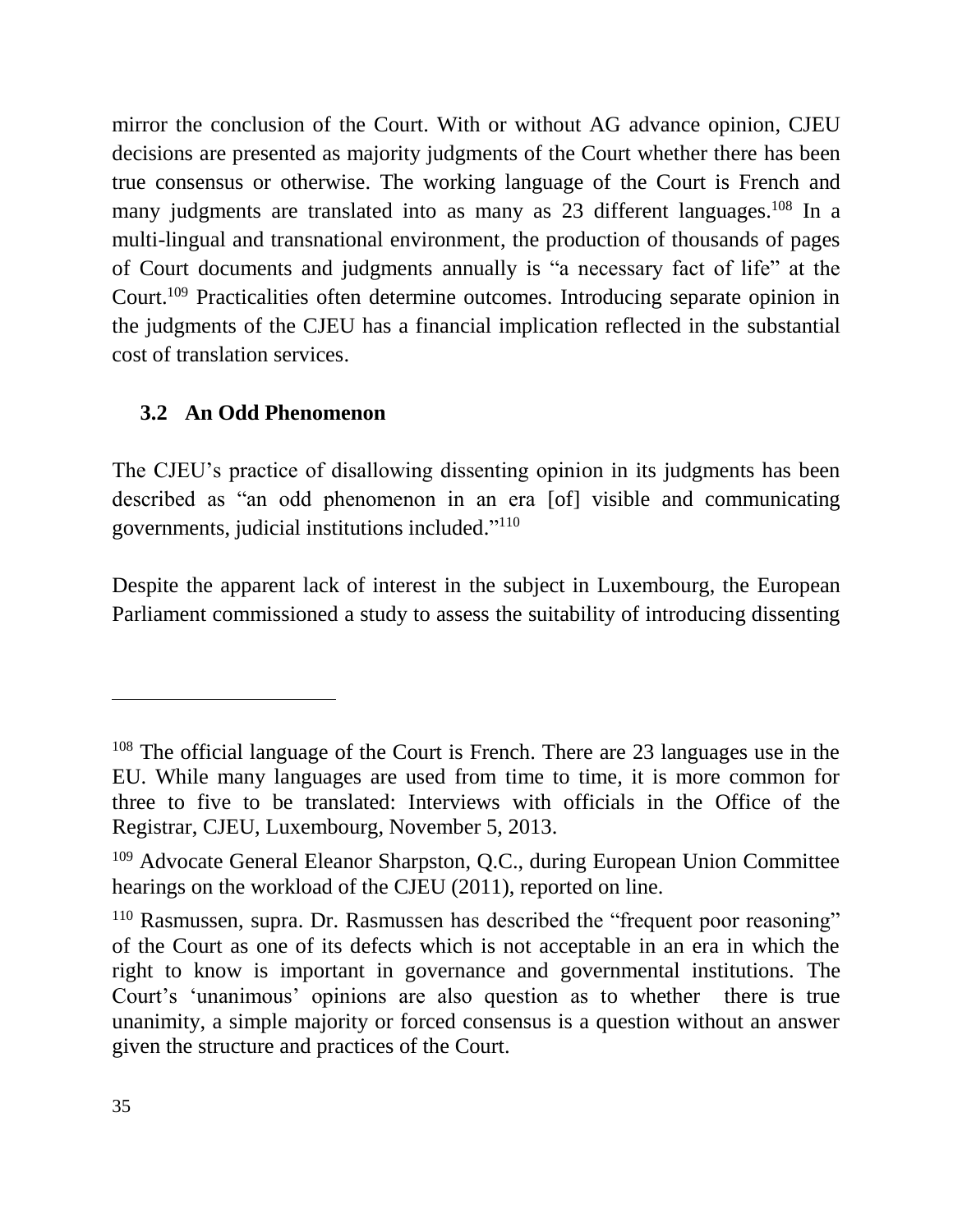opinion. <sup>111</sup> Released in November 2012, the study focused on the advantages and disadvantages of separate opinions and the experience of member states supreme courts and other international courts to some extent. Fifteen member states were polled on whether they would favour introducing dissenting opinion at the  $CJEU<sup>112</sup>$  A separate survey on the practice of the (then) 27 EU member states disclosed that seven national courts do not allow separate opinions at all; one state allows it only in non-constitutional cases; six allow it only in constitutional cases; but only 13 allow it in all cases.<sup>113</sup>

The study acknowledges that transparency and openness are values favoured within the EU institutional structure but concludes that publishing dissenting opinion at the CJEU would have to be undertaken only "with restraint and with respect in a way that maintains collegiality of the Court." This might be what is

<sup>111</sup> Raffaelli, supra.

 $112$  Solanke, supra. Dr. Solanke conducted a partial poll among the member states which indicates that nine favoured it (Germany, Finland, Sweden, Denmark, Spain, UK, Ireland, Greece, Portugal; and six did not (France, Italy, Netherlands, Belgium, Luxembourg, Austria). The division of thought falls between those countries which allow dissenting opinion and those who strictly follow the continental civil law and do not. Not surprisingly, five of the original six founding states were against it choosing to adhere to the favoured civil law tradition. Although most member states allow their Supreme Court judges to issue separate opinions, practices vary widely with some restricting the dissents to constitutional issues and others allowing it only in non-constitutional cases.

<sup>113</sup> Raffaelli, supra. The study includes a table disclosing this information. Belgium, France, Italy, Luxembourg, Malta, the Netherlands, and Austria do not allow it at all; Ireland allows it for (ordinary) non-constitutional cases only; Czech Republic, Germany, Latvia, Hungary, Slovenia and Slovakia allow it only in constitutional cases and those which allow separate opinions in all cases are: Bulgaria Denmark, Estonia, Greece, Spain, Cyrus, Lithuania, Poland, Portugal, Romania, Finland, Sweden, United Kingdom.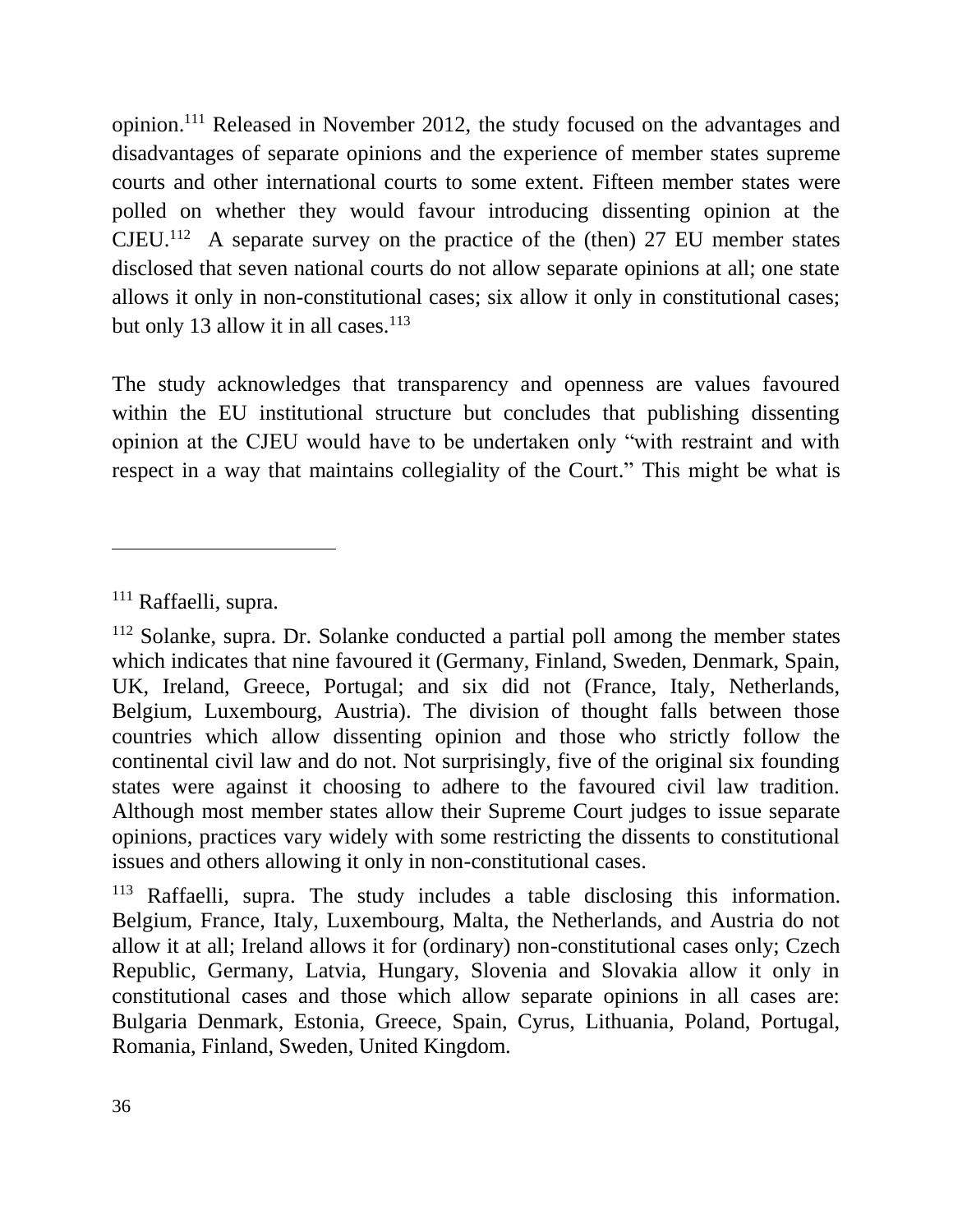often referred to as the "respectful dissent."<sup>114</sup> It is unlikely that the practice of the United States Supreme Court with its one-vote margins and pluralities would be acceptable in either Brussels or Luxembourg.

The study also expresses a cautionary note. Although including published dissenting opinions could enhance the Court's "level of democratization," it might also have "unforeseen consequences." These could include unexpected responses from member states leading to inconsistent application of the law in the national courts breaking down CJEU authority and conduct which would undermine judicial independence.

How member states would respond to fragmented judgments is unknown. The experience of other supranational courts, the ICJ and ECtHR, is not helpful either since the decisions of those courts bind only the parties to the dispute.

In addition to its odd phenomenon, the Court's writing style has been criticized for its want of clarity. <sup>115</sup> One scholar suggests that by changing its single collegiate judgment style, the Court would be forced to rethink its written work which reads like "documents drafted by a committee" and are "overly abstract, vague and

<sup>114</sup> Laura Krugman Ray in *Justice Ginsburg and the Middle Way*, Brooklyn Law Review Vol. 68:3 comments on the respectful dissent and : Justice Ruth Bader-Ginsburg's approach: [Her] opinions "consistently demonstrate respect for her colleagues". Her comments criticizing them were "couched in measured language that expresses bewilderment rather than anger or scorn". See also another way to frame a 'respectful dissent' penned by one of greatest of American jurists: "I regret sincerely that I am unable to agree with the judgment in this case, and that I think it my duty to express my dissent: (*Lochner v. New York,* (1905) 198 US 45. Justice Bader-Ginsburg and Justice Holmes appear to favour a more collegial approach than the confrontational style more recently notable.

<sup>115</sup> Rasmussen, supra.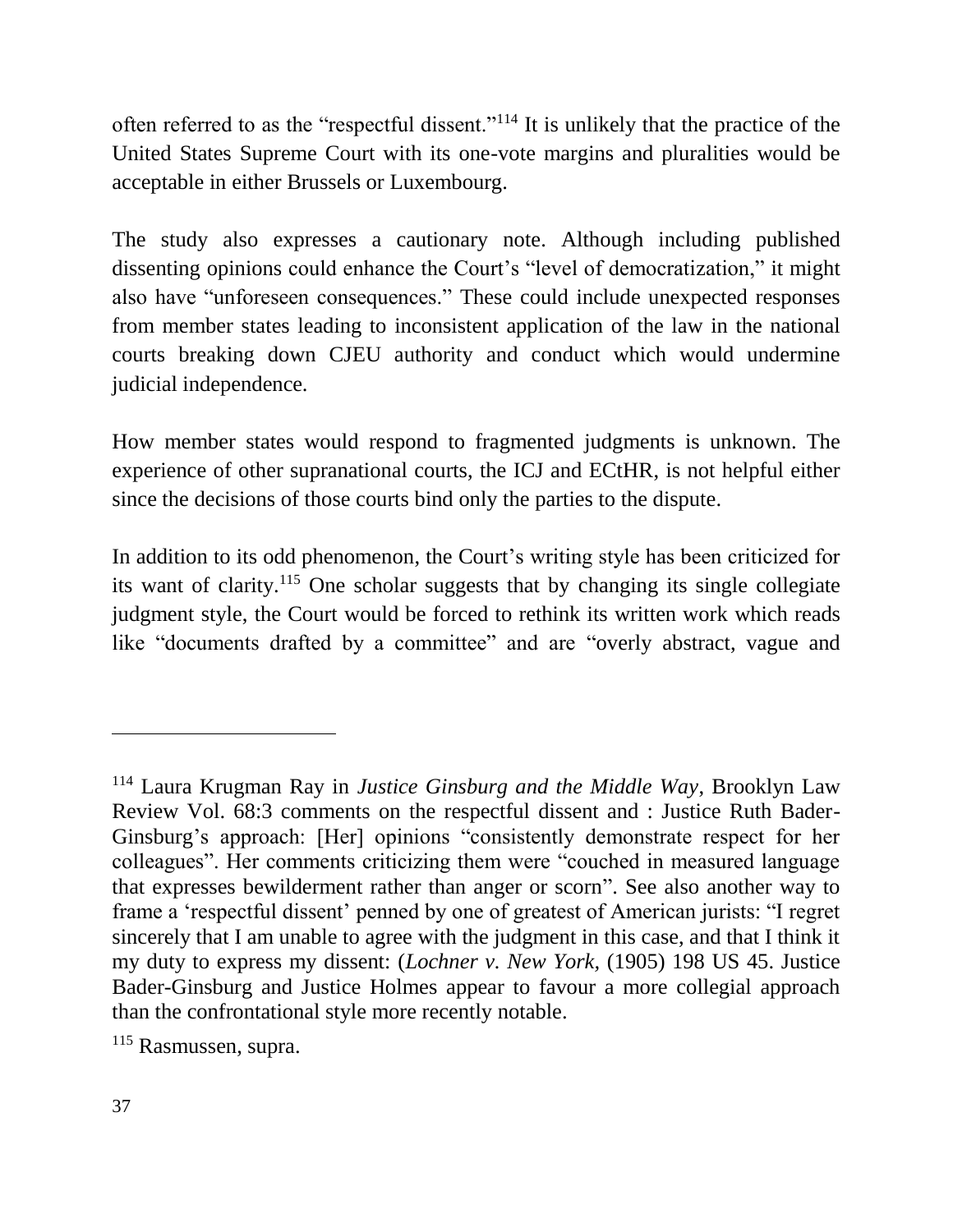elliptical."<sup>116</sup> This is weighed against the argument that the purpose of a CJEU judgment is to provide a definite answer to a specific legal question; not to open up discussions about other ways to interpret the  $law$ .<sup>117</sup> In any event, whenever CJEU judgment writing arises, transparency is central to the discussion.

#### <span id="page-37-0"></span>**3.3 An Uncertain Path**

Over the last few decades, transparency has become a democratic gold standard for political and public administration globally entrenched as it is in the understanding that it enhances trust in public institutions. <sup>118</sup> Transparency is a measure of the "quality of authoritativeness of an institution, action or actor."<sup>119</sup> It has been identified as a remedy for the challenges of modern government: inefficiency, corruption and bad performance.<sup>120</sup>

<sup>116</sup> Vlad Perju, *Reason and Authority in the European Court of Justice,* Virginia Journal of International Law Vol.49:2 (2009)

<sup>117</sup> Raffaelli, supra.

<sup>118</sup> Solanke, supra. It is a 'self-evident' social good. Amitai Etzioni, *Is Transparency the Best Disinfectant?* The Journal of Political Philosophy (2010), George Washington University.

<sup>119</sup> Basak Cali, Anne Koch and Nicola Bruch, *The Legitimacy of the European Court of Human Rights: The View From The Ground*, University College London,(2011) citing M. Weber 1978, Economy and Society 2 Vols. (trans. and ed. H.H. Gerth and C.W. Mills) Oxford University Press, New York; D. Beetham. 1993. *In Defence of Legitimacy*, Political Studies XLI:488-91.

<sup>120</sup> Jenny de Fine Licht, Daniel Naurin, Peter Esaiasson, Mikael Gilljam, *Does Transparency Generate Legitimacy? An experimental study of procedure acceptance of open-and closed-door decision making,* University of Gothenburg Working Paper Series 2011.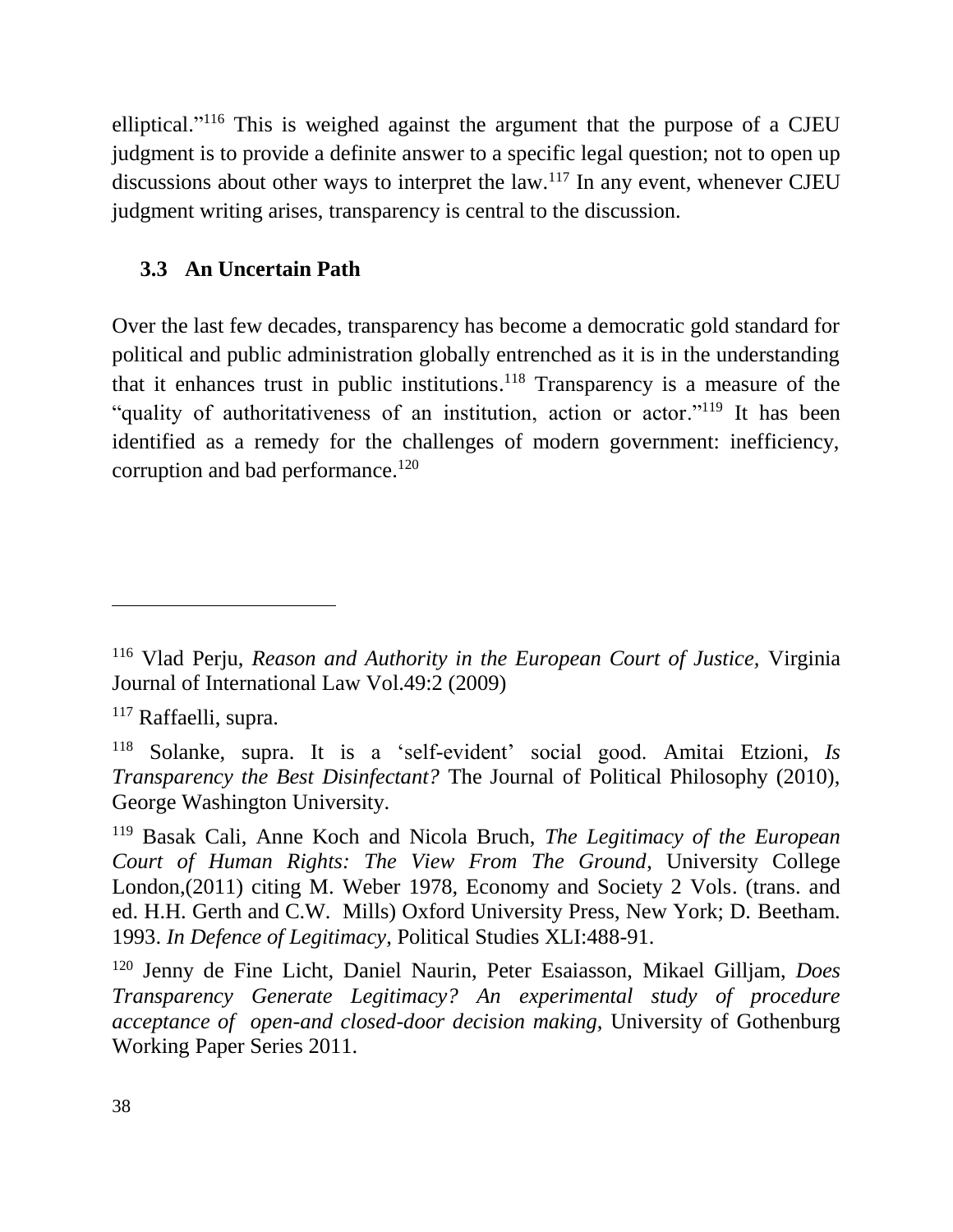Although transparency is valued by the CJEU, the path to achieving it is tangled and uncertain. Proponents of greater transparency rely on the argument that the Court's present practices make the judiciary inaccessible. In addition, the Court is said to be at odds with member state supreme courts, the ICJ in The Hague and the ECtHR in Strasbourg. Proponents point to the example of the American Supreme Court which achieves the ultimate in judicial transparency by publishing separate opinions routinely; nonplussed by one-vote majorities and pluralities. Unlike the Supreme Court, an institution with a single national audience well-steeped in the rule of law and democracy, the CJEU speaks to a motley collection of states. Many of those states are emerging democracies with transition issues.

Although few dispute the benefits of transparency as a disincentive to bribery and other challenges in the general public sector, the judicial institution is a special case. The link between transparency and greater authority and legitimacy of the Court is less clear and little explored.<sup>121</sup> At the very least, it may simply facilitate the functional benefit of access to information, documents and records, thereby providing administrative openness.<sup>122</sup> Transparency's link to legitimacy may be

<sup>121</sup> Alemanno, supra citing D. Curtin and A.J. Meijer, *Does Transparency Strengthen Legitimacy? A Critical Analysis of European Union Policy Documents*  (2006), SSRN.

<sup>&</sup>lt;sup>122</sup> The CJEU has embraced releasing court administrative documents and records on the internet but it has stopped of publishing the separate opinions of its judges and their voting records. This protection of the Court's authority and legitimacy is bolstered by Article 15 of the TFEU which exempts the CJEU and EU banking institutions expect "when exercising their administrative tasks." Article13 of the Lisbon Treaty may add to the transparency debate because of the reference to rights of citizens. Whether the intention was to clarify or expand rights, transparency and openness are sufficiently important concepts to appear in multiple treaties and other documents. The European Parliament's websites and those of its institutions make thousands of documents and transcripts available in multiple languages.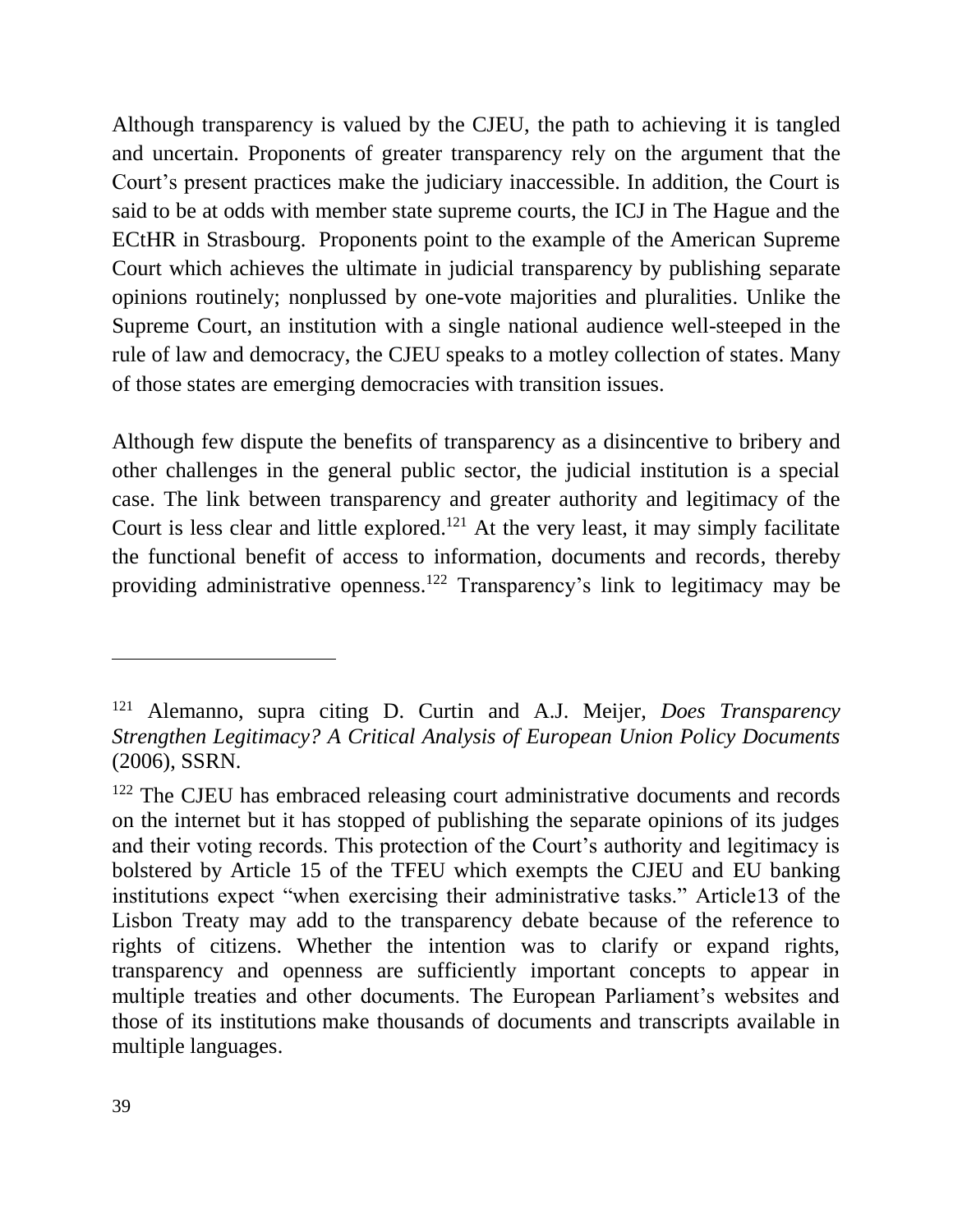flawed because of "the use that citizens will make of the (now available) information.  $\cdot$  ."<sup>123</sup> If information is used for nefarious purposes such as influencing judicial decision-making, transparency would become a tool to chip away at the protective shield which isolates judges from temptations, political and venal influence. If this occurred, the impact on the Court's authority and legitimacy would be profound.

Greater transparency at the CJEU would be desirable. So would upgrades in the quality of the Court's judgments which are frequently described as unclear and not well reasoned. On the surface, all of this seems to point to an easy remedy: Publish dissenting opinion like the Americans do and achieve greater clarity in judgments and transparency in judicial administration and proceedings.

However, that remedy has an uncertain path. Introducing separate opinions at the CJEU would resolve one set of problems only to create new larger ones: (i) producing new reasons to legitimize non-compliance with judgments; (ii) introducing new threats to judicial independence because of endemic institutional corruption. 124

# <span id="page-39-0"></span>**4 JUDICIAL INDEPENDENCE**

<sup>&</sup>lt;sup>123</sup> Alemanno, supra: Other authors warn about the pitfalls of considering openness as panacea to the legitimacy problems of the EU and point out that the assumptions linking transparency and either output or social legitimacy are weak. (citing: T. Heuller, *Assessing EU Strategies for Publicity* (2007) 14 Journal of European Public Policy 563).

<sup>&</sup>lt;sup>124</sup> It should be noted that transparency as a disincentive to corruption works well in government agencies in areas of public procurement, government contract bids where bribery is notoriously present. (*EU Anti-Corruption Report*).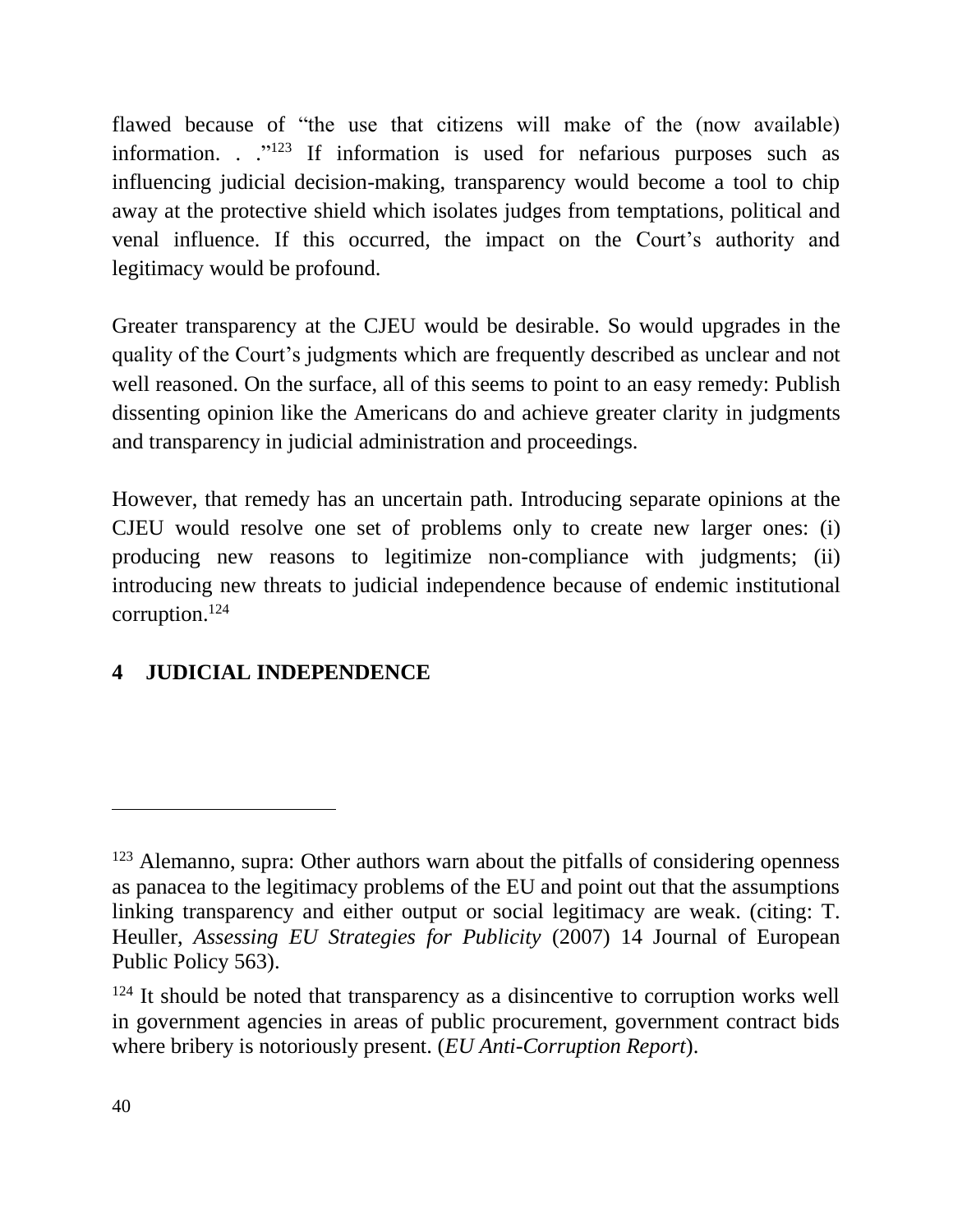Judicial independence is recognized the world over as a prerequisite for garnering trust in a judicial institution; it gives a court authority and legitimacy. <sup>125</sup> It is the *sine qua non* of the institutional setting in which judging takes place free of threats and venal or ideological considerations.<sup>126</sup> Judicial independence supplies the institutional matrix for democratic stability; protection of human rights and civil liberties.<sup>127</sup> A judicial institution maintains trust by upholding respect for the rule of law and fundamental principles such as independence, impartiality and fairness in its proceedings.<sup>128</sup>

Since inception, the CJEU has successfully shielded the work of its judiciary from the public domain.<sup>129</sup> It has done so by issuing unanimous institutional judgments without disclosing individual judicial opinions, voting preferences and keeping no

<sup>128</sup> Solanke supra citing Bingham

<sup>125</sup> Solanke supra, citing T. Bingham, *The Rule of Law*, London, Allen Lane, 2010. *Bangalore Principles of Judicial Conduct* (2002), adopted by the Judicial Group on Strengthening Judicial Integrity, a United Nations sponsored program, during a meeting of Chief Justices at The Hague which acknowledge that a judge's duty is to serve the community in administering justice according to the law; a duty for which judicial independence is fundamental.

<sup>126</sup> John Ferejohn, *Independent Judges, Dependent Judiciary: Explaining Judicial Independence* (1999) Southern California Law Review Vol. 72:353.

<sup>127</sup> David S. Law, *Judicial Independence*, The International Encyclopedia of Political Science, Vol. 5, pp. 1369-1272Social Science Research Network, (2010). *Bangalore Principles of Judicial Conduct*, 2002, developed through a UN programme, the Judicial Integrity Group, and subsequently adopted by chief justices globally.

<sup>&</sup>lt;sup>129</sup> To avoid conflicts of interest and to protect the judicial process, the EU in its treaties requires the selection of judges whose independence is "beyond doubt."<sup>129</sup> The CJEU's judicial oath extracts complete secrecy about deliberations, voting tallies and anything that might disclose how a decision was arrived at by the undisclosed majority- whether it was wide or narrow.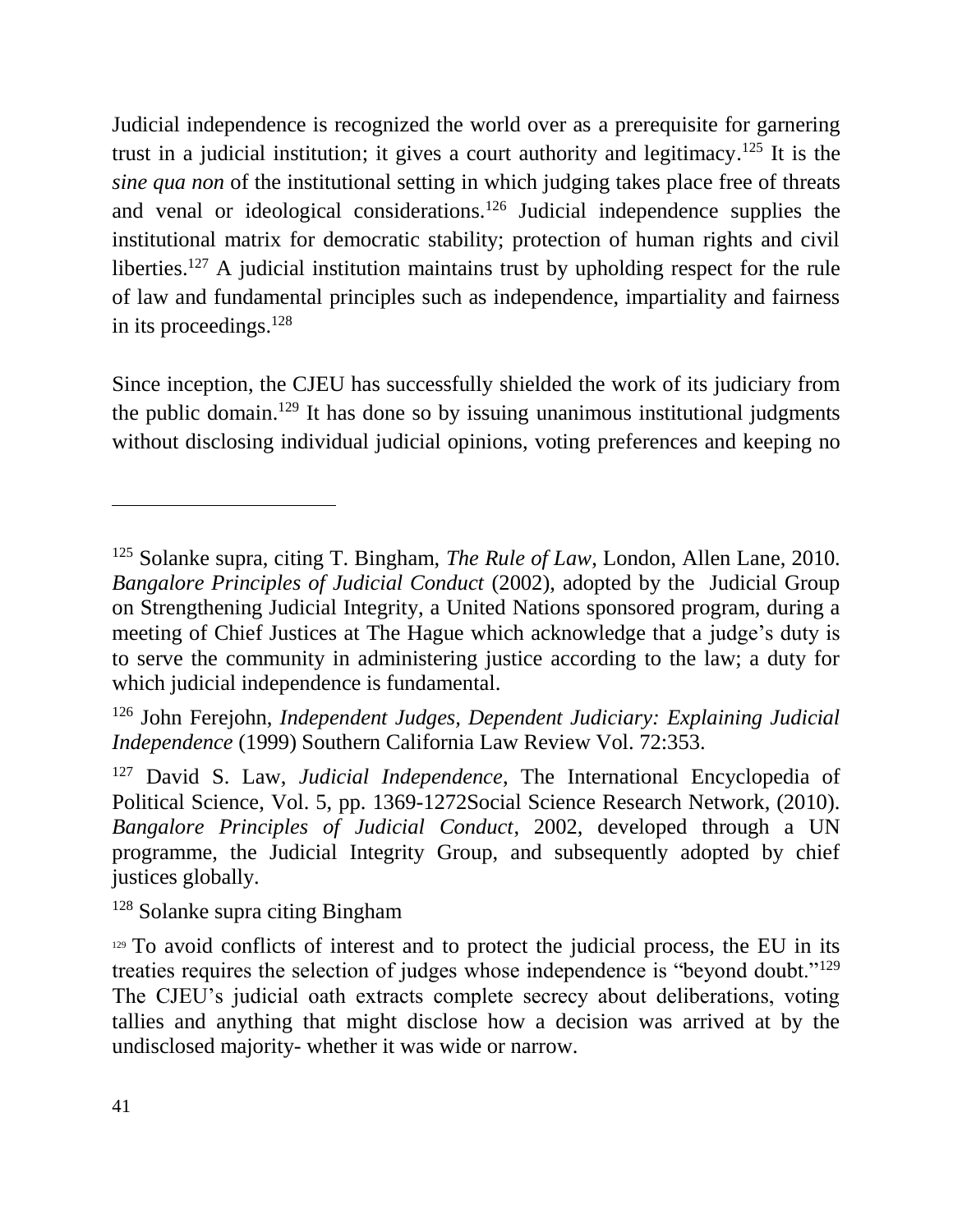records of opinions expressed during deliberations. Even the Court's decisions are sufficiently opaque that individual opinions of the judges are not conclusively detectable.<sup>130</sup> The judge's themselves are sworn to secrecy during and after their tenure on the Court. If judges were perceived to be buckling under to threats and outside influence, public confidence would quickly disappear along with the Court's authority and legitimacy. The EU itself would not be able to bear such an event.

The judiciary would lose its protective shield in the CJEU's present judicial environment with the introduction of dissenting opinion. That environment includes a Court which delivers binding judgments meant to articulate laws to be uniformly followed. It is a Court in which judges have only 'renewable' terms who are dependent on member state governments to reappoint them. It is a Court in which judges upon completion of those terms, however long or short, return to their home states to continue former careers. They may face reprisals about decisions made that may have displeased the national government.

It has been said that introducing separate opinions would allow member state governments to better evaluate the performance of their representative judges since they are not aware of judicial voting records and the positions that may have been taken adverse to the interests of the home state. $131$ 

However, performance evaluation of any kind in a court of last resort in which judges have only renewable terms would spell disaster; something akin to

<sup>&</sup>lt;sup>130</sup> A designated 'rappatour' does the writing on behalf of all the sitting judges, or at least the majority which support it.

<sup>131</sup> Roland Vaubel, *The Breakdown of the Rule of Law at the EU Level: Implications for the Reform of the EU Court of Justice, (2013), a political* economist, Universitat Mannheim, Germany. Dr. Vaubel also says that judges should be independent.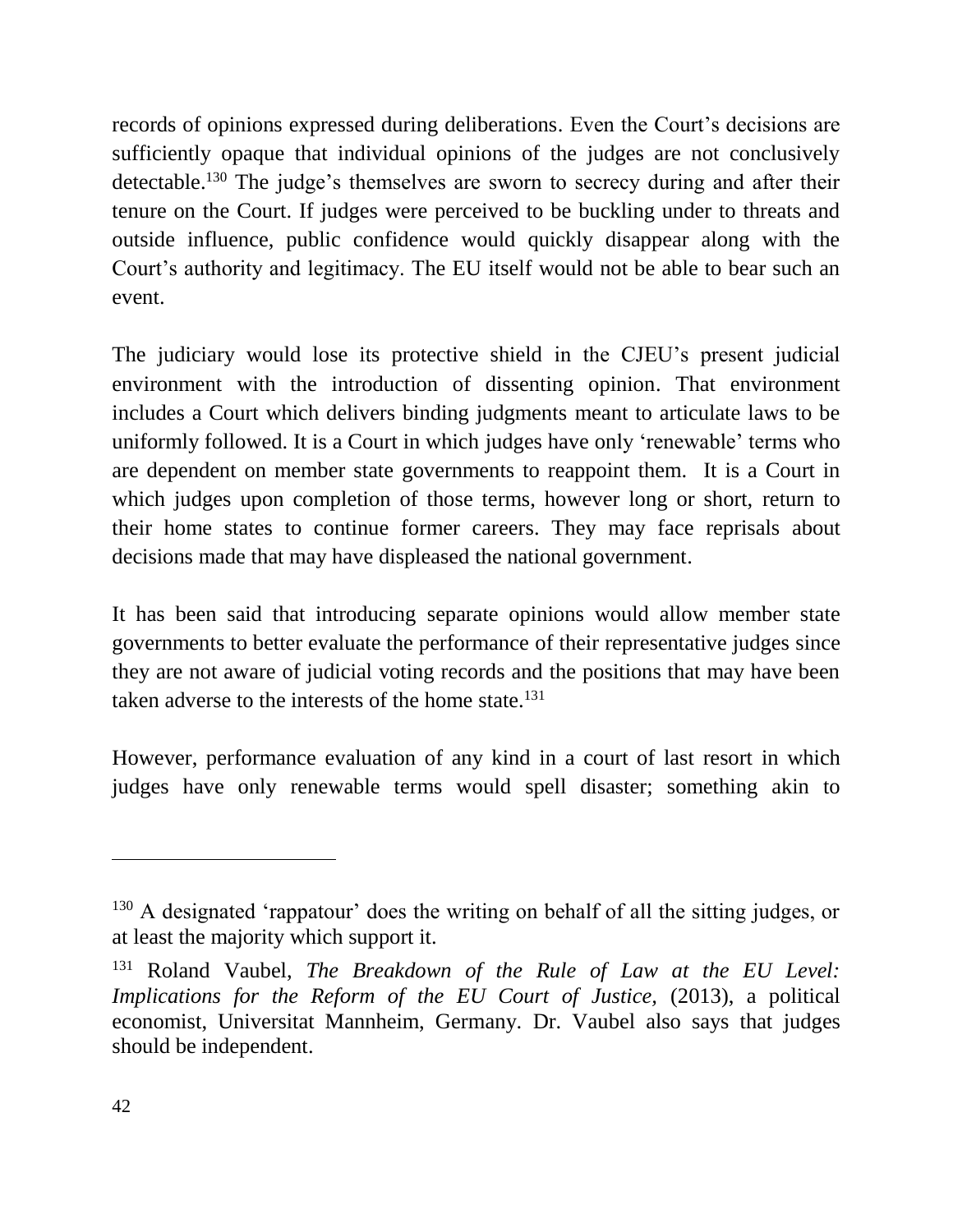positioning a mallet over their heads. It would also undermine the very things the CJEU and courts all over the world work hard to achieve and protect – judicial independence. Since the judges have limited terms, some may be tempted to decide a case with an eye on their own future careers by favouring the home state in a kind of "principal-agency" relationship. There is some credence to this if the ICJ, a court which allows dissent, can be considered an apt example. At the ICJ, there is "a remarkable trend on the part of other national judges …to publish dissenting opinions whenever the decision [of the majority] is against their national state." This calls into question the degree of independence of judges hearing anything relevant to their home states. $132$ 

At the ECtHR, allegations of political pressure on national judges led to a statutory amendment setting fixed and non-renewable judicial terms of service. Although fixed terms and non-renewability is offered as a remedy, no one suggests it be particularly lengthy. This raises difficulties with attracting qualified candidates willing to interrupt a productive career for a short tour of duty in Luxembourg with the prospect of being frozen out afterwards. Fixing terms for judicial service is not the answer either unless support for lengthy appointments materializes. There is no evidence that long judicial careers are favoured for the CJEU by the European Parliament or scholars.<sup>133</sup>

<sup>132</sup> Raffaelli, supra.

<sup>&</sup>lt;sup>133</sup> Judges of the United States Supreme Court are appointed for life although many retire at great ages. Some countries legislate a mandatory age of retirement. For example, in Canada, the mandatory retirement age is 75 years for all superior court (federal) judges. As a basis for comparison, the ICJ has nine year fixed terms.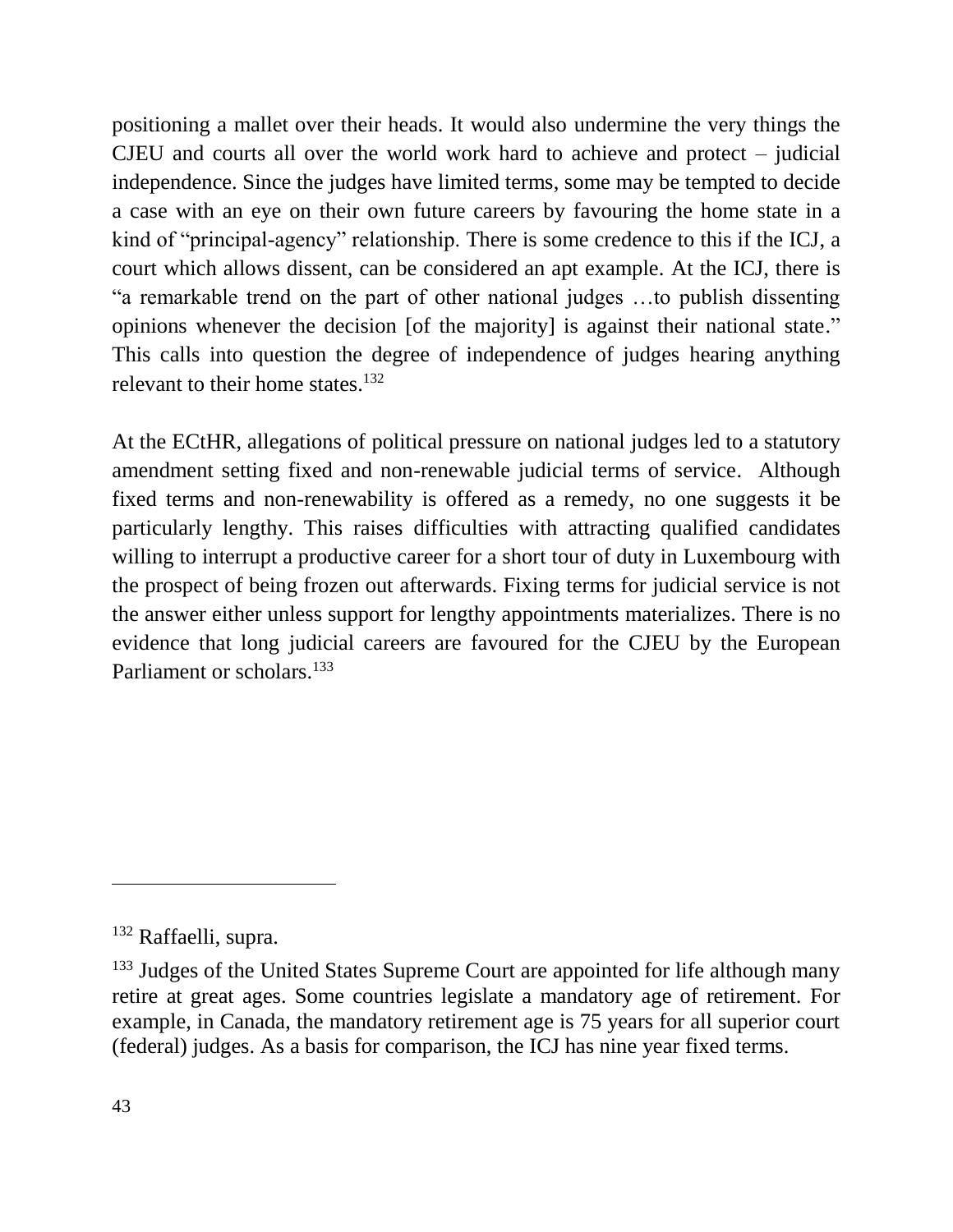Another proposed remedy is publishing dissents and separate opinions anonymously. <sup>134</sup> However, expert Court observers would have little difficulty identifying the author given the subject matter and even if not, public speculation would be equally problematic exposing judges to political influence and retribution. 135

These kinds of issues help crystalize the reasons why the prospect of introducing dissenting opinion practice at the CJEU has been met with little enthusiasm. These matters are discussed openly with scholarly consideration. However, the two most troubling reasons why the CJEU should not introduce signed separate opinions are not openly discussed in the same way at all.

Judicial influence and pressure has not been linked to the threat posed by institutional corruption. Risks to the Court's authority have not been examined at all in terms of non-compliance with CJEU judgments when alternate opinions appear and are more favourable to member state interests. These two elephants in the room merit separate consideration.

# <span id="page-43-0"></span>**4.1 Troubled Waters**

When the Czech Constitutional Court figuratively thumbed its nose at the CJEU's decision in *Landtová* by declaring the Court's decision *ultra vires*, it had the earmarks of an "unprecedented display of judicial defiance." <sup>136</sup> In *Landtová*, the

<sup>&</sup>lt;sup>134</sup> WTO and NAFTA hearing panels addressed the issue of protecting judges from influence and pressure by allowing dissenting opinions to be published without disclosing the identity of the dissenter.

<sup>&</sup>lt;sup>135</sup> Interviews conducted with officials with the CJEU Office of the Registrar and the Secretariat Legal Affairs Council, European Parliament November 2013.

<sup>136</sup> Arthur Dyeve, *Domestic Judicial Non-Compliance in the European Union: A Political Economic Approach*.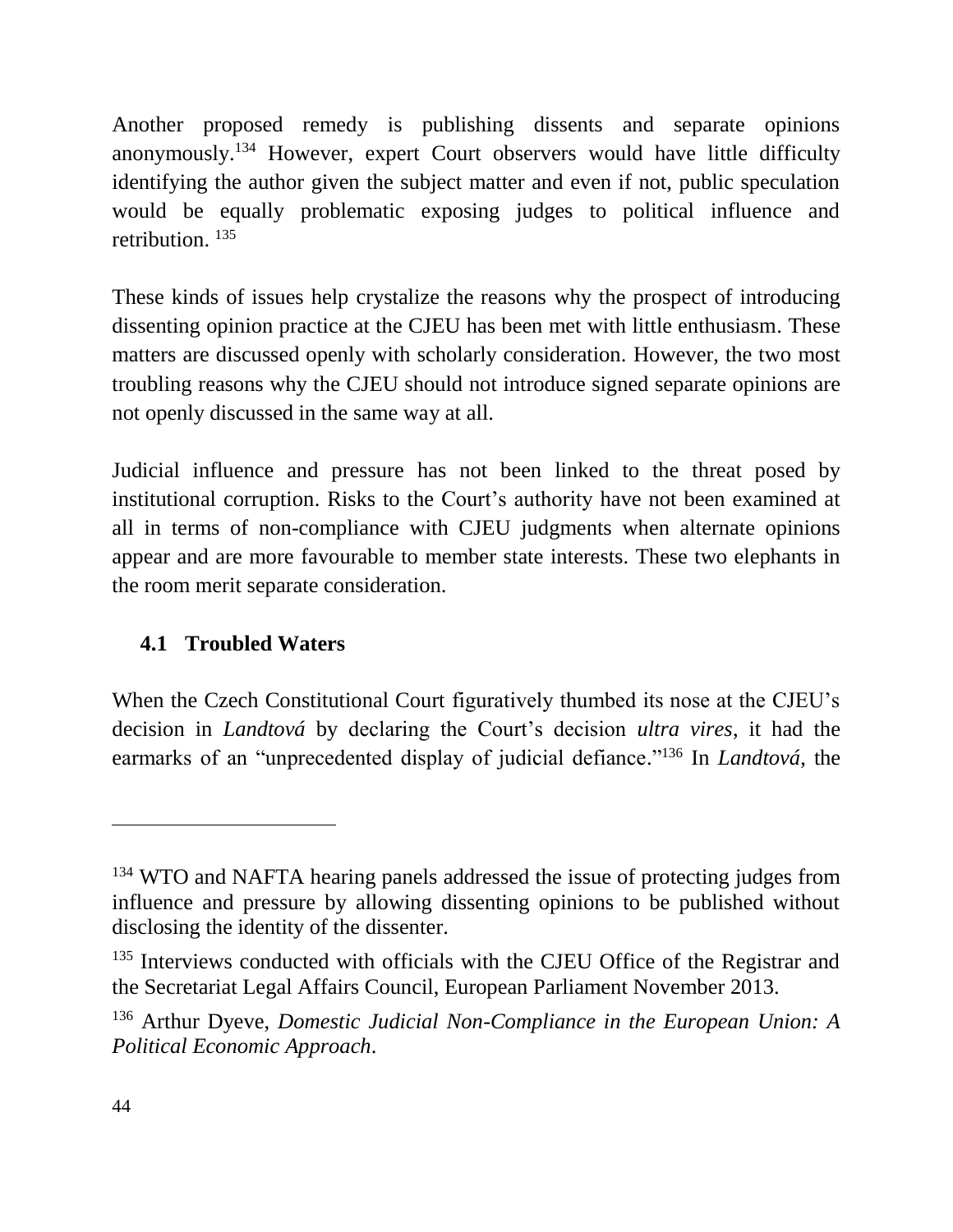CJEU addressed the issue of how old age pension claims would be honoured by the successor states of the former Czechoslovakia.<sup>137</sup> After the CJEU published its decision favouring citizen claims, the Czech national court announced it would not be implementing it. The national court justified its decision by stating that the CJEU judges simply got it all wrong. 138

This was the first time that an EU member state national constitutional court had applied the doctrine of *ultra vires* to declare a CJEU decision outside the Court's conferred powers and therefore not applicable. <sup>139</sup> Ultimately, the CCC's "worrisome" conduct was deemed an anomaly rather than a 'terrible blow to the authority of EU law." Of interest to the prospect of introducing dissenting opinion at the CJEU is the CCCs contribution to the question of member state response.

<sup>137</sup> Christian Falvey, *Constitutional Court defies EU with ruling on Czech-Slovak pensions*, Radio Prague internet posting February 15, 2012. C-399-09 (CJEU (2012); PL US 5/12 (CCC). A CJEU judgment applying EU regulation1408/71. Citizens of the Czech Republic who had worked were receiving lower pension rates because they had worked in the area now part of the Slovak Republic. The issue was brought to the CJEU by a 25-year veteran of the state-run Czechoslovak railways who had retired and applied for his old age pension. The Czech Republic reduced his pension by the 25 years he had worked in the present Slovak Republic part of the former Czechoslovakia. The CJEU held that the practice was discriminatory and required reinstatement of the full pensionable period.

<sup>&</sup>lt;sup>138</sup> There are complicated issues surrounding the pension and similar questions arising from the dissolution of the former Czechoslovakia which are not relevant to the analysis here. There is no attempt here to diminish those issues. This case is meant to demonstrate potential member state response to adverse decisions in a CJEU which allows dissenting judicial opinion.

<sup>139</sup> Lenka Pitrová, *The Judgment of the Czech Constitutional Court in the Slovak Pensions Case and its Possible Consequences,* Vol 3, No. 2 (2013) The Law Quarterly. Slovak Pensions Case (Pl. US 5/12).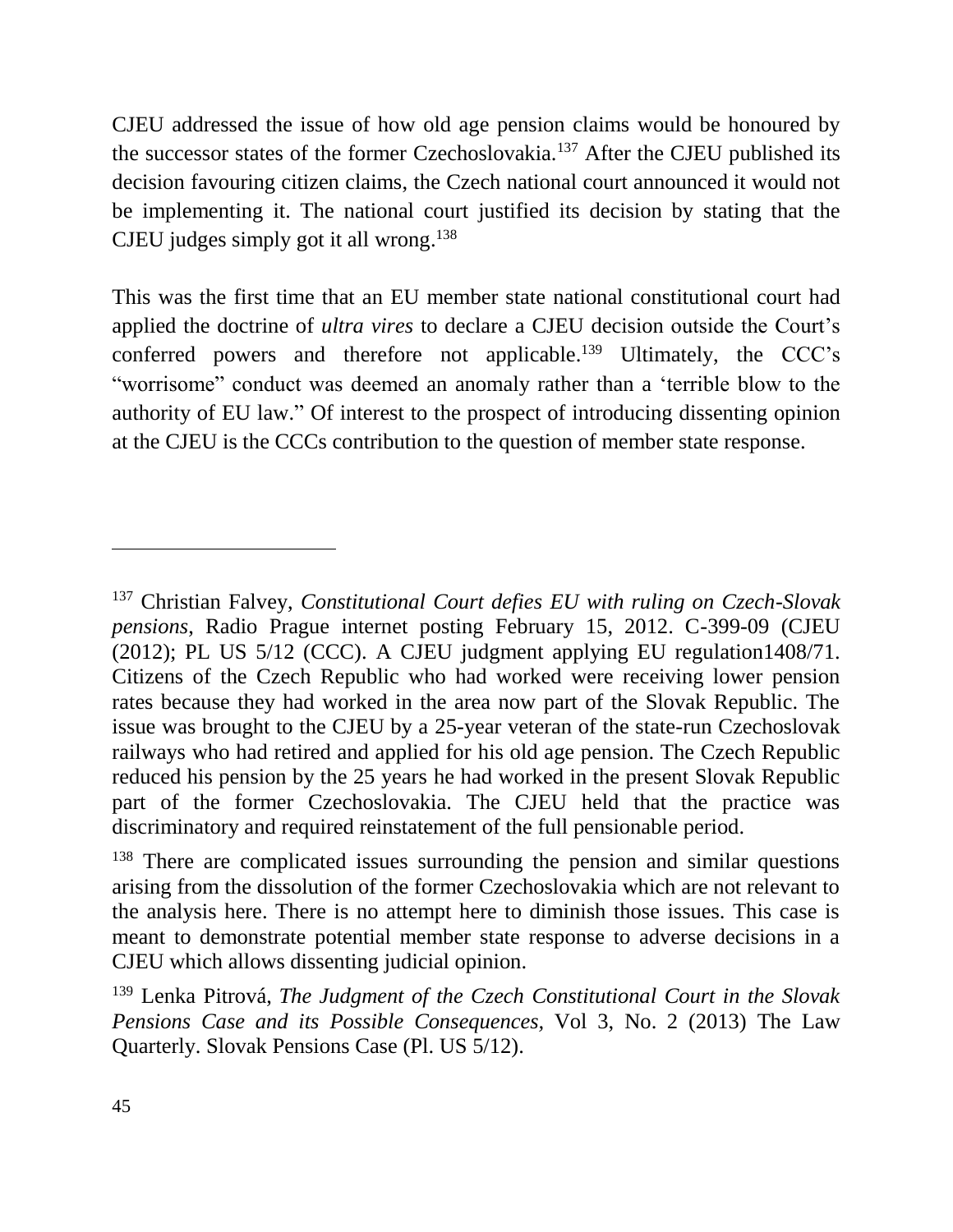If member state defiance is forthcoming when the Court issues a single-result decision, it is not difficult to make the quantum leap to what might occur if multiple alternate opinions in a single judgment are in the mix. Troubled waters may be in store if national courts are presented with alternate arguments to the adverse decision of the majority. New and unforeseen consequences may emerge such use of the alternate arguments to legitimize non-compliance with adverse CJEU rulings.

The dissenting opinion appears most often in issues which strike an emotional chord as they do in the American civil rights and liberties cases. The CJEU equivalent would be national and local social issues similar to the issue in *Landtová.* These are the kinds of cases which would inspire member states to look for ways to make an adverse ruling inapplicable to themselves as *Landtová*  demonstrates.

The member state national courts are the primary source of CJEU authority and legitimacy. The Court's judgments must be accepted by the member states and the CJEU's authority recognized.<sup>140</sup> Member state support of CJEU judgments is also critical to the operations of the EU law legal regime itself. The failure of member state national courts to comply with CJEU judgments would impair the effectiveness of EU law; the more severe and the longer the duration; the greater the erosion.<sup>141</sup> Neither the EU nor the CJEU have capacity (budget or bureaucracy) to enforce compliance with Courts judgments directly. They must rely on the member states and their national courts to fulfil their obligations.

<sup>140</sup> Bundzen, supra citing: Anthony Arnull I "*The European Union and its Court of Justice*, Oxford University Press (1999) @84: "only loyal acceptance will ensure that it (EU) achieves its intended objective."

<sup>141</sup> Diana Panke, *Why The ECJ Restores Compliance Faster in Some Cases Than in Others*, (2007), Freie Universitat Berlin. Berlin Working Paper on European Integration No. 4.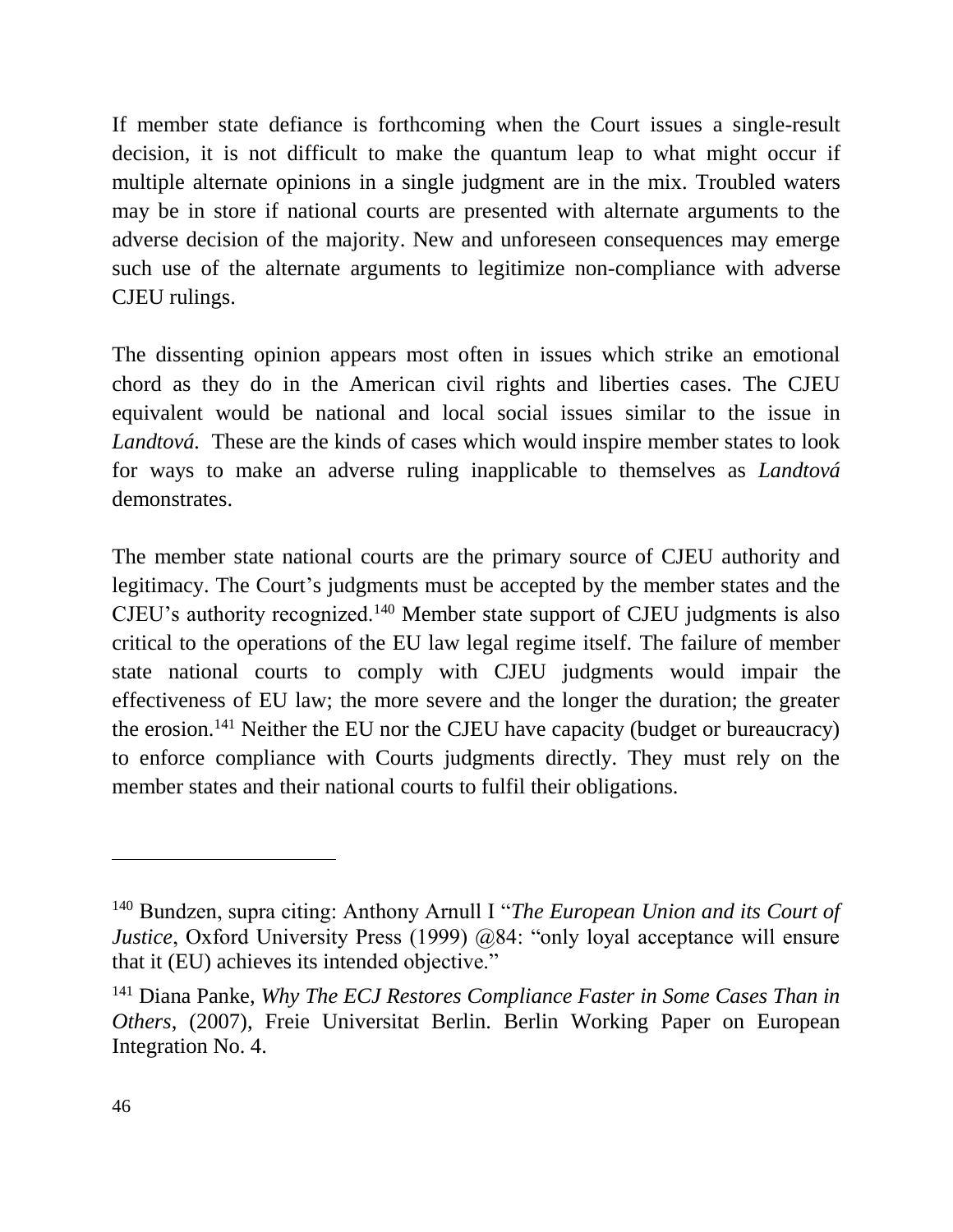Although historically high levels of compliance have been recorded, there are strong indications that this does not necessarily mean the national courts have fully accepted the Court's decisions. At the same time there is little known about whether national courts are actually satisfied with CJEU rulings or accept them as authoritative. Interpreting silence as compliance is only assumed.<sup>142</sup>

In the early years of the EU, some countries took the position they would comply with Court rulings as long as they were not in conflict with their own national laws. This position changed over time as the Court evolved. While some states avoid collisions with the European Commission (EU governing body) and the CJEU by grumbling but complying with the Court's rulings, others must be forced to do so. The United Kingdom and Germany, for example, have had outstanding compliance issues for as long as 15 and 14 years, respectively.<sup>143</sup>

The reasons why member states fail to comply is as complex as the domestic judicial politics demonstrated in *Landtová* and as simple as state cost-benefit analyses and low political capacities.<sup>144</sup> Non-compliance is demonstrated by unilateral evasion, a push for secondary legislation, or a rallying cry among other EU Member States for Treaty revision.<sup>145</sup> Whatever the reason might be for

<sup>142</sup> Bobek, supra.

<sup>143</sup> Panke, supra.

<sup>144</sup> Tanja A. Borzel, Tobias Hofmann, Diana Panke, *Who's Afraid of the ECJ? Members States, Court Referrals, and (Non-) Compliance* (2005) prepared for the ECPR Joint Sessions, Granada, April 14-19, 2005.

<sup>145</sup> Geoffrey Garrett, R. Daniel Kelemen, and Heiner Schulz, *The European Court of Justice, National Governments, and Legal Integration in the European Union* (1998), The International Organization Foundation. This issue is not unique to the CJEU, the United Supreme Court has grappled with lower court non-compliance as well. See Robert McKeever, *The United States Supreme Court: A Political and*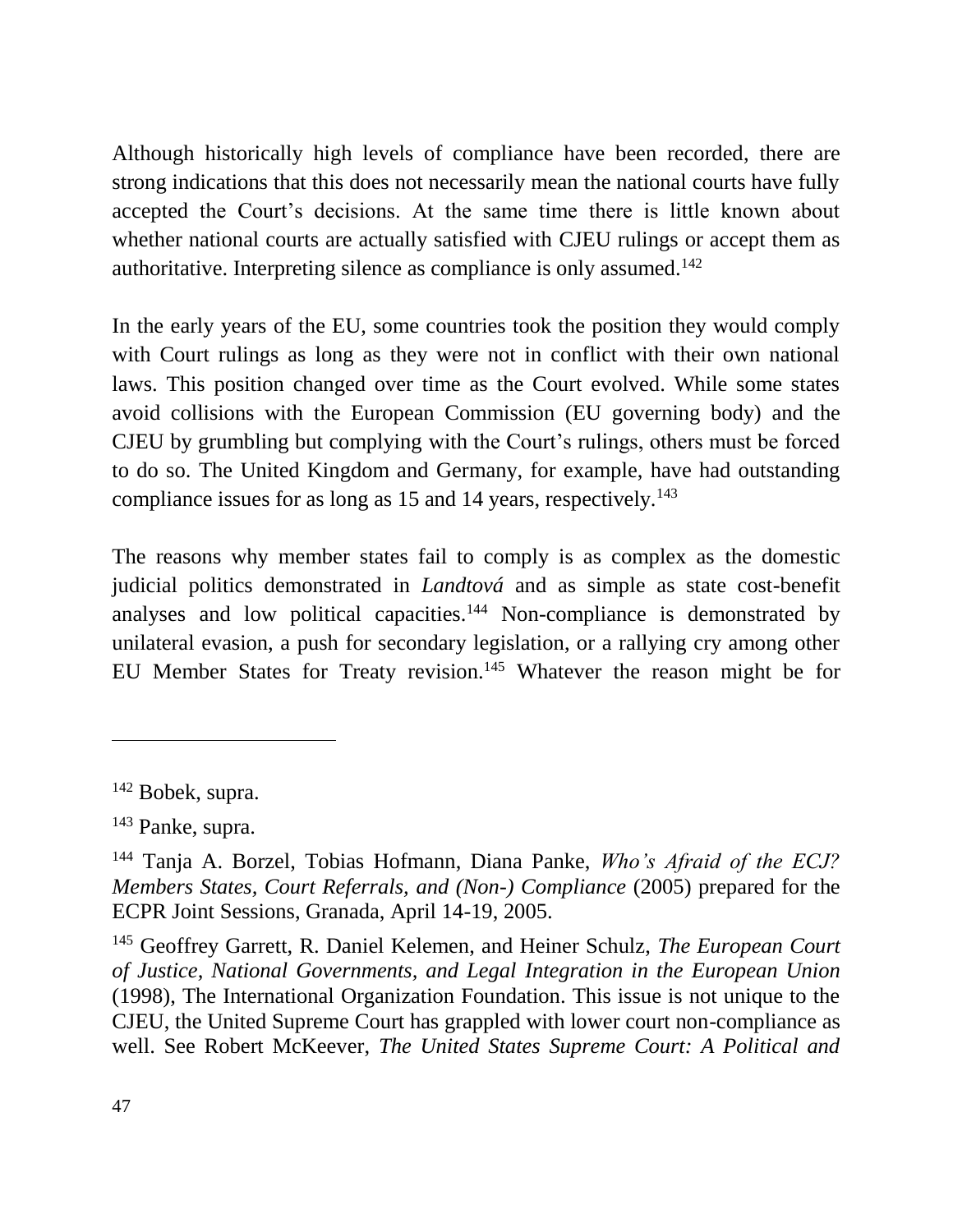member state non-compliance with Court rulings, the Commission must decide how it will react.<sup>146</sup> If the Commission decides to proceed, the first step is infringement proceedings through dialogue with the non-complying state.<sup>147</sup> If the Commission is unable to extract compliance, it may refer the case to the CJEU. The Court's work begins with an adjudication phase and hearings followed by a judgment. If non-compliance continues, the Court conducts enforcement proceedings<sup>148</sup> out of which substantial financial penalties may be levied. Because member states often waited until the  $11<sup>th</sup>$  hour to fulfill their obligations, lump sum sanctions are now permitted covering all stages not just the conclusion of the proceedings.<sup>149</sup> This was intended to financially curb the propensity for last minute only response. While the "vast majority" of states are presently compliant, there appears to be evidence of a possible trend towards non-compliance in the Court's present judicial environment.<sup>150</sup>

*Legal Analysis*, Manchester University Press, 1997, Chapter 6: *The power of the Supreme Court: constraints, compliance and impact*. p.148. "the pattern on noncompliance varies with the issue".

<sup>146</sup> Heather A.D. Mbaye, *Assessing Competing Explanations for Compliance and Non-Compliance and European Union Policies*, Mid South Political Science Review (2009) Vol. 10. 63.

<sup>&</sup>lt;sup>147</sup> Article 258, TEU.

<sup>&</sup>lt;sup>148</sup> Article 260 TEU.

<sup>&</sup>lt;sup>149</sup> Article 228 TEU. Applications to sanction the member state for non-compliance include: a daily penalty from date of delivery of the judgment and a lump sum penalizing the continuation of the infringement between the date of the judgment confirming non-compliance and the date of the enforcement judgment.

<sup>150</sup> Borzel Hofmann, Panke supra, citing Maria Mendrinou, *Non-Compliance and the European Commission's Role in Integration*, (1996), Journal of European Public Policy 3 (1):1-22; Jonas Tallberg, *Paths to Compliance: Enforcement, Management, and the European Union*, International Organization,56,3,609-43,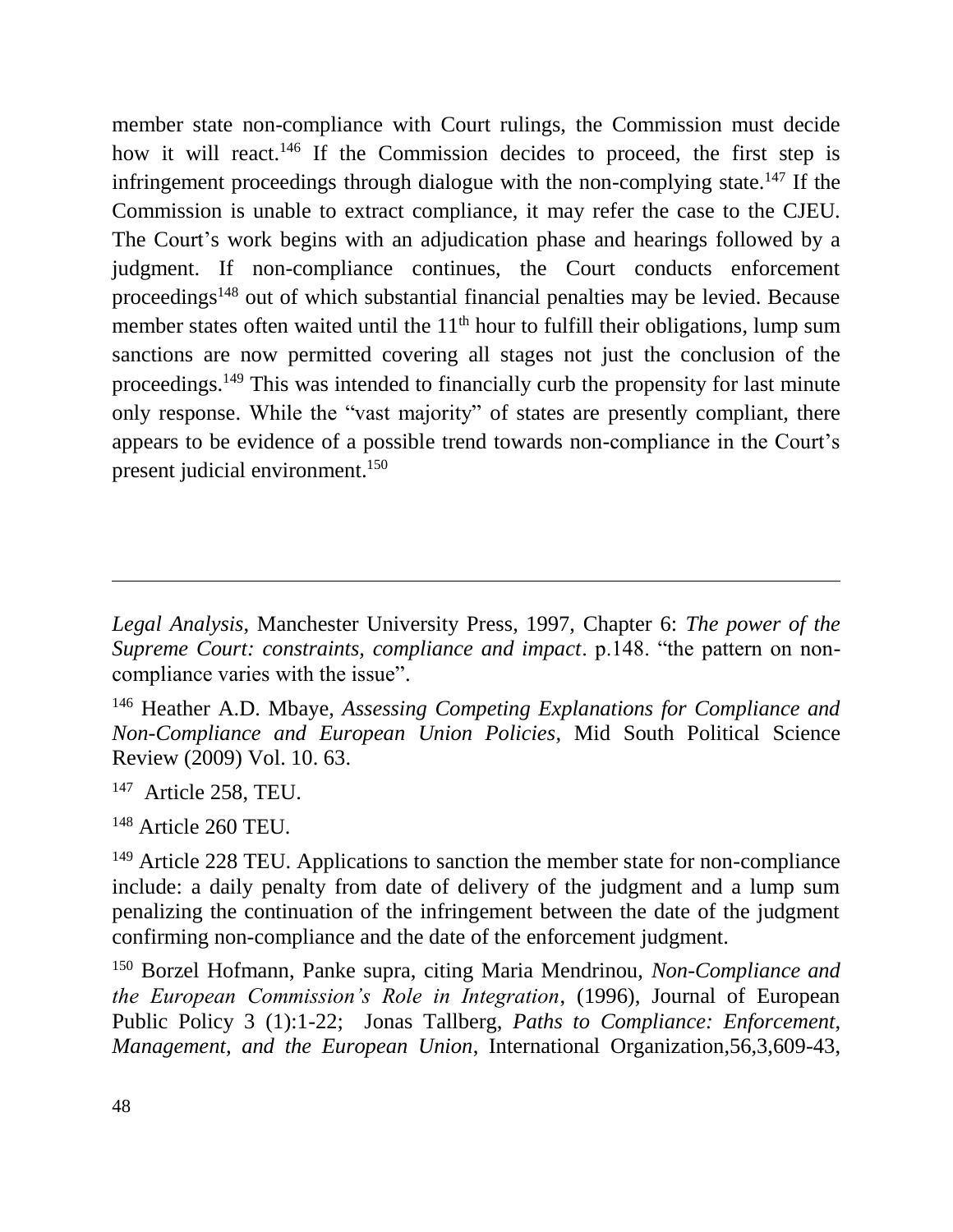Member state national courts expect CJEU decisions to contain "defensible and practical judicial reasons, clearly discernible, free of contradictions and reversals which can be implemented at the national level."<sup>151</sup> How member states would respond to something less than a decisive result from the CJEU in terms of compliance is unknown.

There are many questions about new and unforeseen consequences which need to be explored before an informed decision could be made about introducing dissenting opinion at the CJEU. In the last decade alone, the list of EU member states has nearly doubled. These new entrants arrived with "rather strong ideas and often a strong set of historical grievances."<sup>152</sup> Choosing non-compliance with adverse decisions of the CJEU on the basis of a preference for a minority opinion that suits them better would not be off limits.

The prospect of non-compliance threatening the Court's authority is not the only major issue hovering in the background in the debate about introducing dissenting opinion at the CJEU. The other elephant in the room, institutional corruption poses a potential full frontal attack on judicial independence.<sup>153</sup>

# <span id="page-48-0"></span>**4.2 Breathtaking Corruption**

<sup>(2002);</sup> Talberg and Christer Jonsson*, Compliance Bargaining in the European Union,* in ECSA International Conference, Madison, Wisconsin (2001).

<sup>151</sup> Bobek, supra

<sup>152</sup> Melanie Feakins and Luiza Bialasiewicz, *Trouble in the East": The New Entrants and Challenges to the European Ideal*, Eurasian Geography and Economics, 2006, 47, No. 6, pp. 647-661.

<sup>153</sup> Christopher Walker, *The Perpetual Battle, Corruption in the Former Soviet Union and the New EU Members* (2011), Centre for Public Policy, Freedom House, Nations in Transition.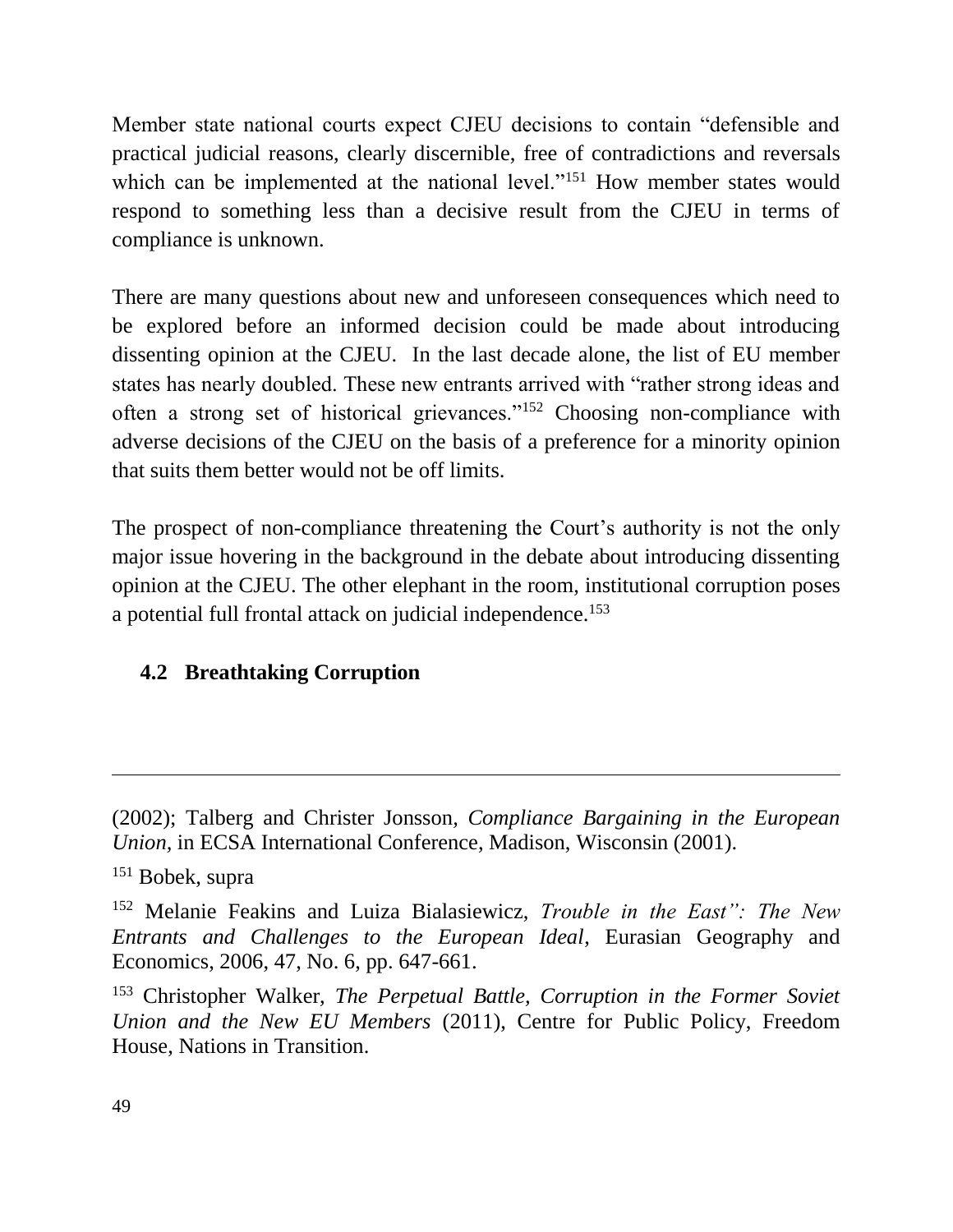BBC News Europe carried an eye popping headline on its internet news service on February 3, 2014: "Corruption Across EU 'breathtaking.'<sup>154</sup> The news report quoted from a comprehensive report released to the European Commission and Parliament that same day.<sup>155</sup> The Report covered all 28 member states and assessed the extent of corruption and its toll on the EU economy and society. A pervasive problem was identified across the entire EU with some states far more affected than others. Bribery in government procurement is one of the most rooted problem areas.<sup>156</sup>

Membership in the EU does not mean that all states are at the same level of development politically, socially or juridically. Some of the new EU member states are "struggling to meet high democratic standards of transparency and probity while saddled with incompletely reformed institutions". There is also influence from neighboring authoritarian states as noted here: "The notion that the EU border will function passively as a sort of firewall against the corrosive influence of these

<sup>&</sup>lt;sup>154</sup> EU Home Affairs Commissioner, Cecilia Malmstroem.

<sup>155</sup> *EU Anti-Corruption Report* of the EU Home Affairs Commissioner to the EU Council and the European Parliament (3 February 2014). Data align with two major opinion polls by *Eurobarometer*, the Commission's polling service on perceptions of corruption and experience with corruption. The study concludes that corruption has been described as 'an obstacle to doing business in Europe.' Bribery is identified as a pervasive problem and appears in all levels of public procurement; political party financing. Bulgaria, Romania and Italy were identified as 'hotspots for organised crime gangs in the EU'. There are about 3,000 such gangs in the EU according to EU police agency Europol. White-collar crimes like bribery and sales tax fraud 'plague many EU countries.'

<sup>156</sup> Counties most affected: Croatia, the Czech Republic, Lithuania, Bulgaria, Poland, Slovakia, Hungary, Romania and Greece; the country least affected: Sweden.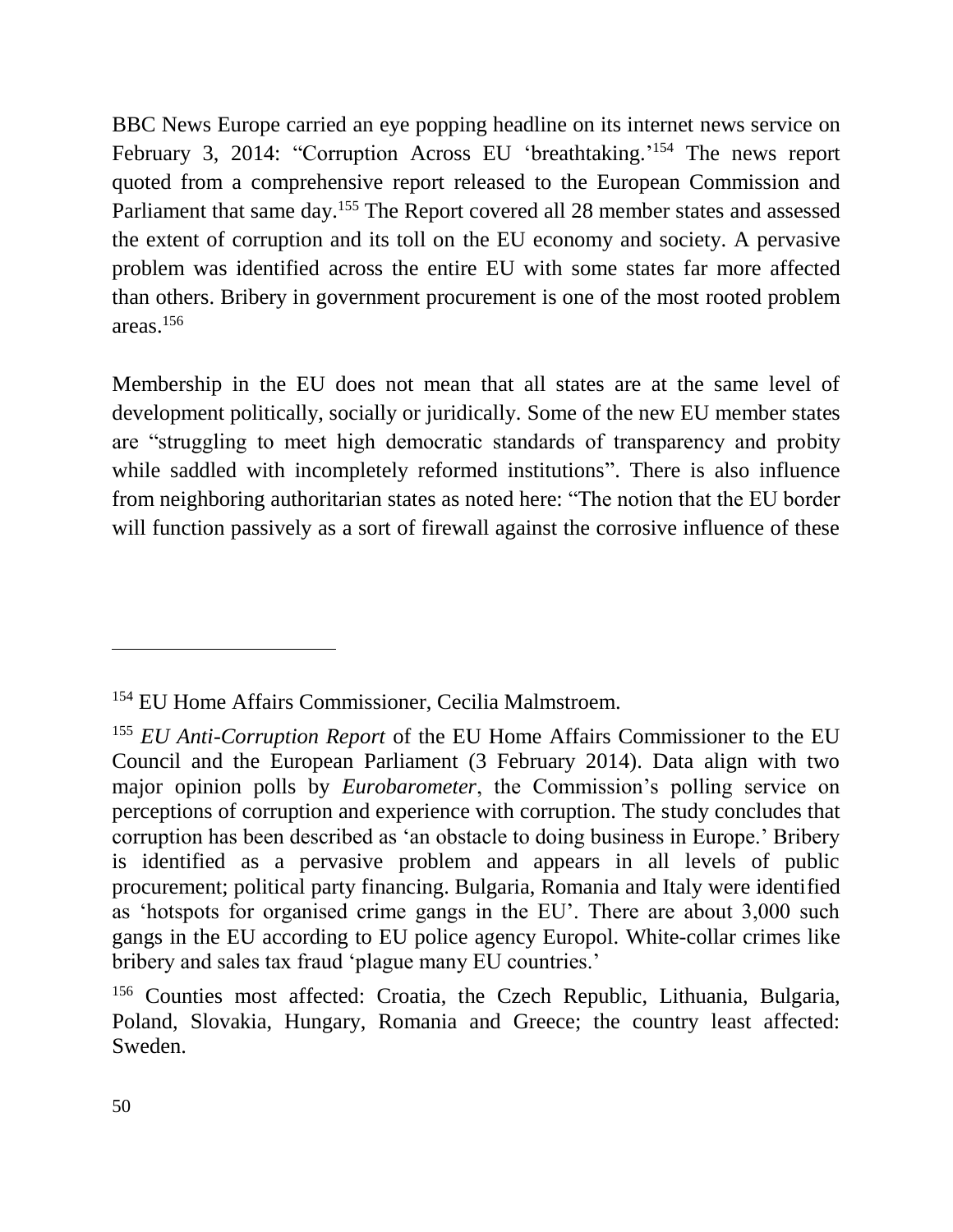[autocratic] regimes is a dangerous illusion."<sup>157</sup> As a result, the durability of the new found commitment by emerging EU democracies to the rule of law and democratic principles remains in question.

The organization, Nations in Transition, which establishes annual scores for new democracies, identifies corruption as: Bribery, graft, conflicts of interest, influence pedaling, dubious legal decisions and a wide range of allegations of corruption against senior government officials.<sup>158</sup> Among the EU states, Bulgaria has been singled out as a country with one of the most corrupt legal systems in the world and Romania has similar challenges.<sup>159</sup>Slovakia and Estonia had downgraded democracy scores to reflect 'backsliding' in solidifying their democratic institutions since joining the EU. The Czech Republic improved its score on 'judicial framework and independence' through an increase in anti-corruption activity in the prosecutor's office. Despite problems in other categories, Hungary improved its 'judicial framework and independence' score by issuing judicial decisions ridding the country of bad laws.

Efforts towards remedies vary among the EU states since judicial institutions in previous authoritarian regimes were appendages of government. Long serving

<sup>157</sup> Walker, supra citing Nations in Transit 2013 which paints a disturbing portrait of democratic development in Central Europe and Eurasia over the past year. Democracy scores are based on seven rating categories: Civil society, Independence of the Media, National Democratic Governance, Local Democratic Governance, Judicial Framework, and Independence and Corruption. The democracy scores for former autocratic states which are now part of the EU show that seven EU member states experienced declines: Bulgaria, Estonia, Hungary, Lithuania, Poland, Romania and Slovakia, all former Warsaw Pact member states.

<sup>158</sup> Walker supra. *EU Anti-Corruption Report*, supra.

<sup>159</sup> Stephanie A. Littlehale, *A Study of Corruption in the Bulgarian Legal System* (2012) Honors College 66.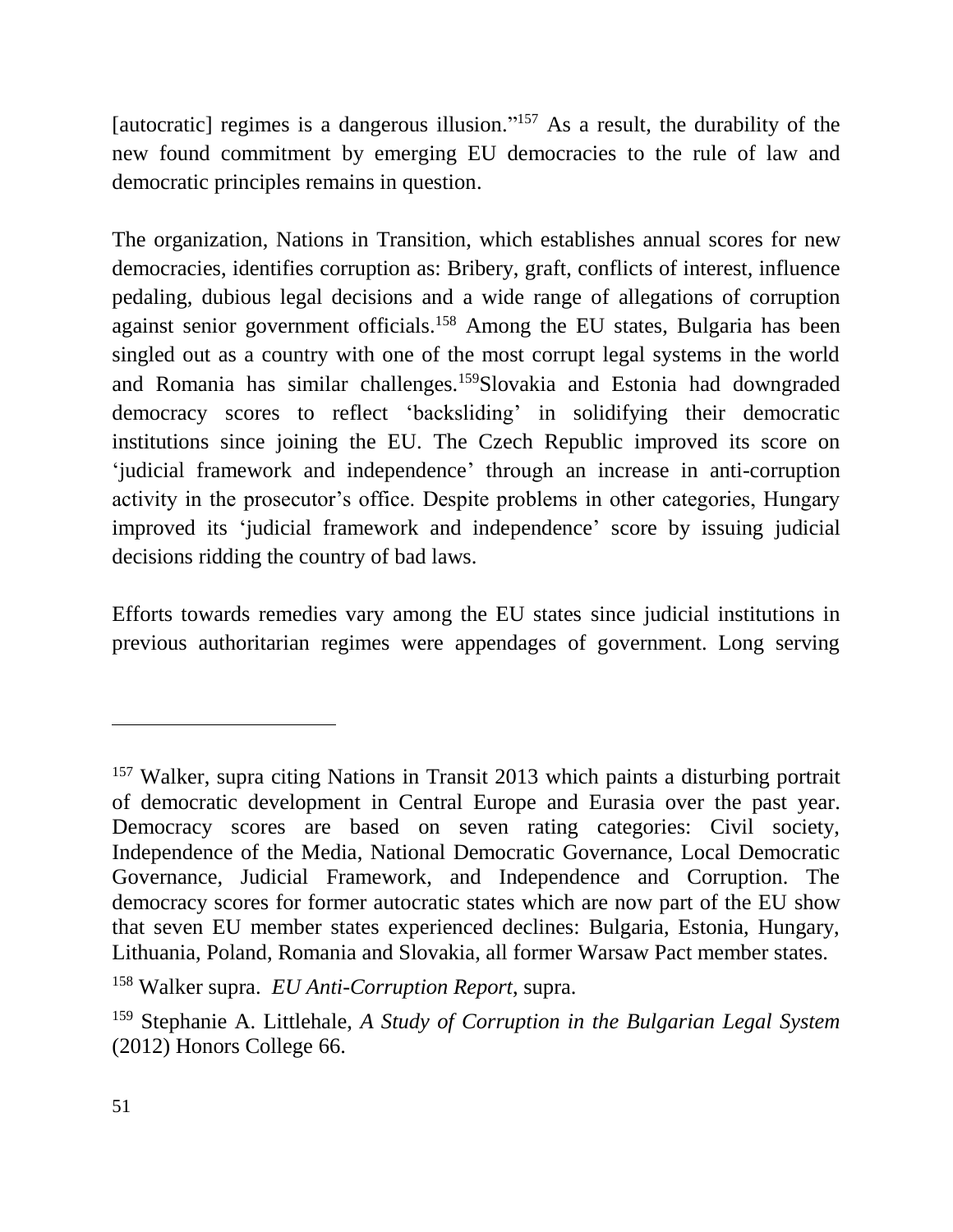judges in the national courts may "retain old habits of venality, equivocation or deference to the political establishment may contribute to the phenomenon" [of corruption].

However, "there is reason to hope that a younger generation of jurists may prove more effective."<sup>160</sup> Nevertheless, it may take a long time before that new juristic influence talks hold sufficiently to counteract the historical pattern.

The challenge of corruption is not restricted to new entrants to the EU member state family. In Italy, one of the EU founding member states, legal measures had to be instituted to aid autonomy and independence of the judiciary.

Until the Italian prime minister, Silvio Berlusconi, was stripped of his parliamentary seat after he was convicted of criminal charges including abuse of office, in June 2013, efforts to isolate the judiciary from political influence had been unsuccessful. As noted at the time "the campaign run by Berlusconi against the judiciary seriously undermined public confidence in the judiciary.<sup>161</sup>

This snapshot of corruption among EU member states raises issues about how a move by the CJEU away from the present high level of protection of judicial independence would play out. Introducing dissenting opinion identifies judges and exposes them to threats and pressures through unscrupulous or nefarious activities. This challenge compounds the problem earlier identified – the prospect of judges looking over their shoulders when term renewal time arrives.

 $160$  Walker supra @ p. 13.

<sup>161</sup> John Adenitire, *Judicial Independence in Europe*, t*he Swedish, Italian and German Perspectives*. (2012) University College London, Constitution Unit.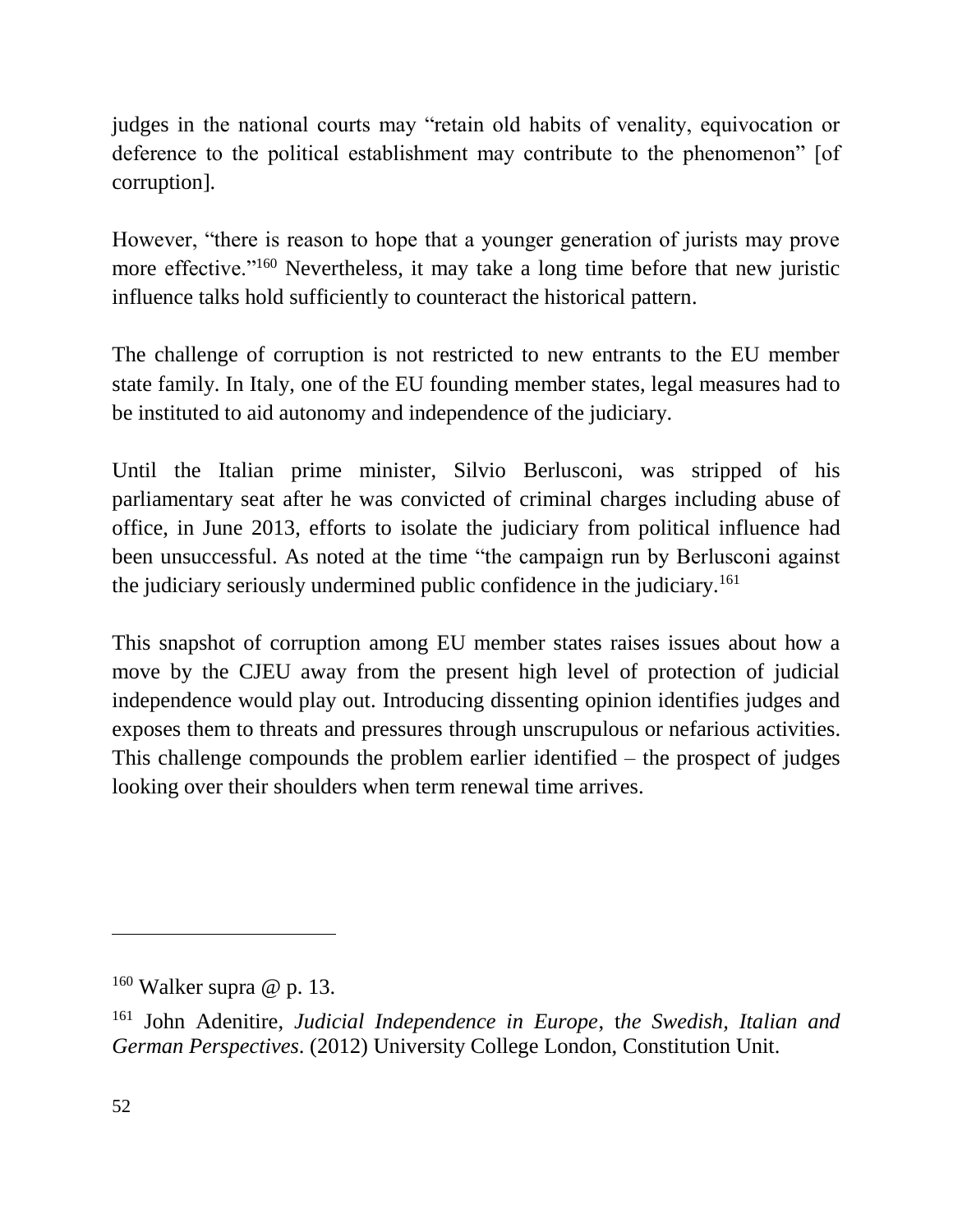The potential for pressure from national governments on "their" judge and from national public opinion is substantial.<sup>162</sup> The effect on the Court's authority in the event the public perception of its judiciary became associated with susceptibility to external pressure would be profound. Its authority would most certainly be diminished if not obliterated.

It is not difficult to imagine that both old and new members would act in unpredictable ways to a change in judgment practice at the CJEU. With corruption so endemic among many EU member states, it is more than likely that responses to a change of judicial practice would expose CJEU judges to threats, influence and political whim.

# <span id="page-52-0"></span>**4.3 Risking Authority**

It should be clear at this point that introducing separate writing practice at the CJEU and publishing judicial voting records would amount to risk taking of the highest order.

As the impartial interpreter of EU Law, the CJEU requires solid authority.<sup>163</sup> Although respect for the Court is strong throughout the EU at the present time, there is also a perception that the CJEU has become remarkably powerful as a result of its own development of previously unknown legal doctrines such as supremacy and direct effect. This scooping up of power is viewed by some member states as a chipping away of their sovereignty.<sup>164</sup> There is a desire to

<sup>162</sup> Remi van de Calseijde, supra.

<sup>&</sup>lt;sup>163</sup> Garrett, Kelemen, and Schulz, supra.

<sup>164</sup>Messerschmidt, supra.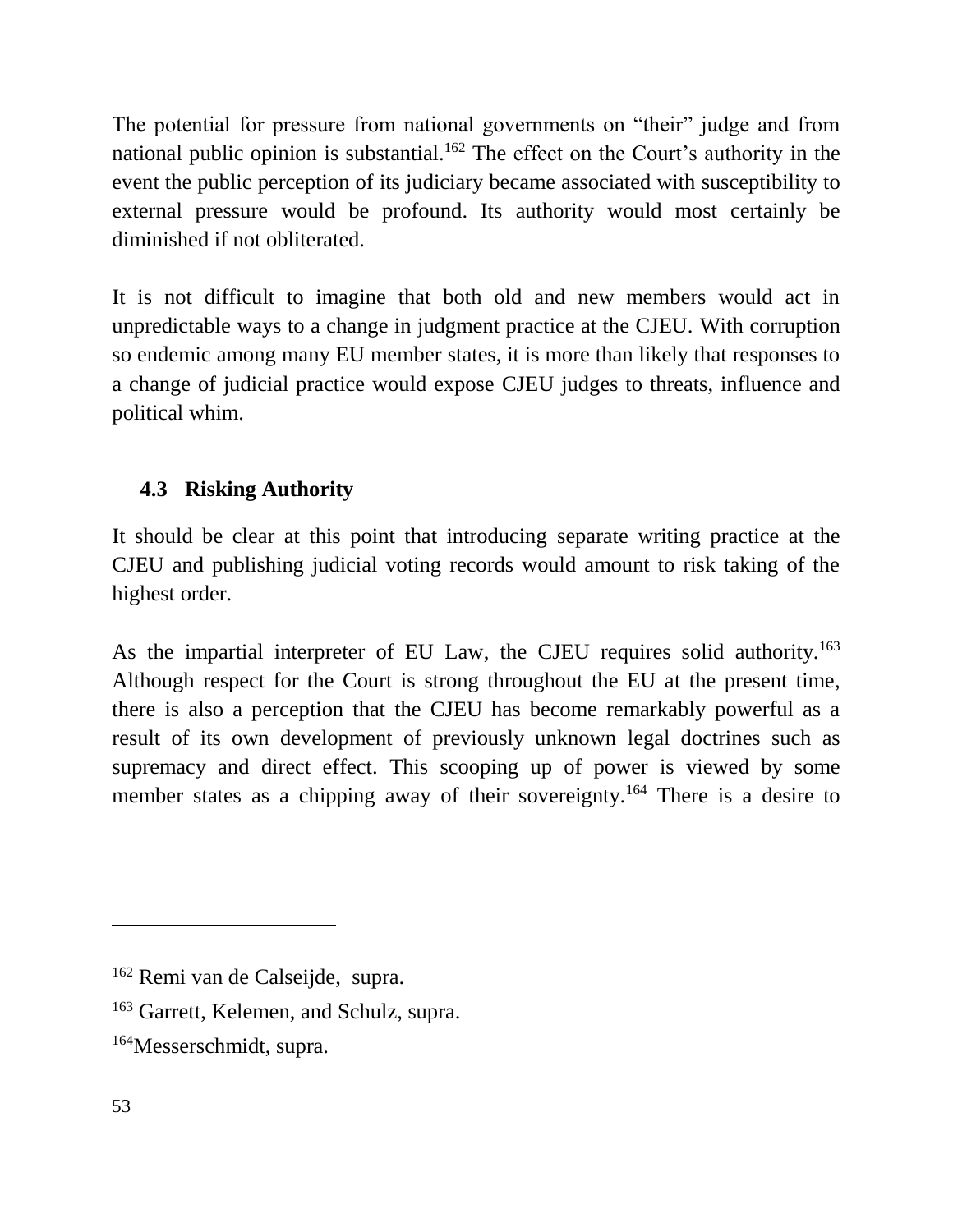constrain what some member states regard as the Court's expansive lawmaking. 165 One way to constrain the expanding power of the Court would be to introduce dissenting opinion thereby effectively weakening judicial decisions and neutralizing the power of the Court. It would have the added effect of slowing the pace of what is perceived to be the Court's relentless march towards EU integration at the expense of member state interests. A desire to slow the pace of integration by weakening the Court's power may have more currency than other reasons for introducing dissenting opinion such as achieving greater transparency.<sup>166</sup>

Morten Messerschmidt,<sup>167</sup> a member of the European Parliament (Denmark) and Vice Chair of its Committee on Constitutional and Legal Affairs, has called for adoption of separate opinion practice at the CJEU for that very reason. He suggests, as others have, that the practice should follow "along the lines of the United States Supreme Court." The MEP's interest in introducing dissenting opinion has a political focus — containing the power and authority of the Court to slow the pace of European integration in the interests of member state sovereignty.

<sup>165</sup> Anthony Arnull, *Me and My Shadow*: *The European Court of Justice and the Disintegration of European Union Law,* Fordham International Law Journal, Vol 31, Issue 5 (2007). Alter, supra.The *C*JEU unlike other courts can strike down both EC law and national law which is inconsistent with treaty obligations and it boldly rules against the interest of the member states.

<sup>166</sup> Except for academic commentary, attitudes toward separate opinion writing depend on whether one views the role of the Court as a strong proponent of the EU and its integration objective against a desire to slowing the pace of integration achievable by weakening its judgments through introducing separate opinions.

<sup>&</sup>lt;sup>167</sup> Messerschmidt has made the case for dissenting opinion practices and disclosing voting patterns of judges in a book published in his native Danish. He also expressed his views about dissenting opinion's potential contribution to the CJEU during an interview at his parliamentary office in Brussels on November 4, 2013.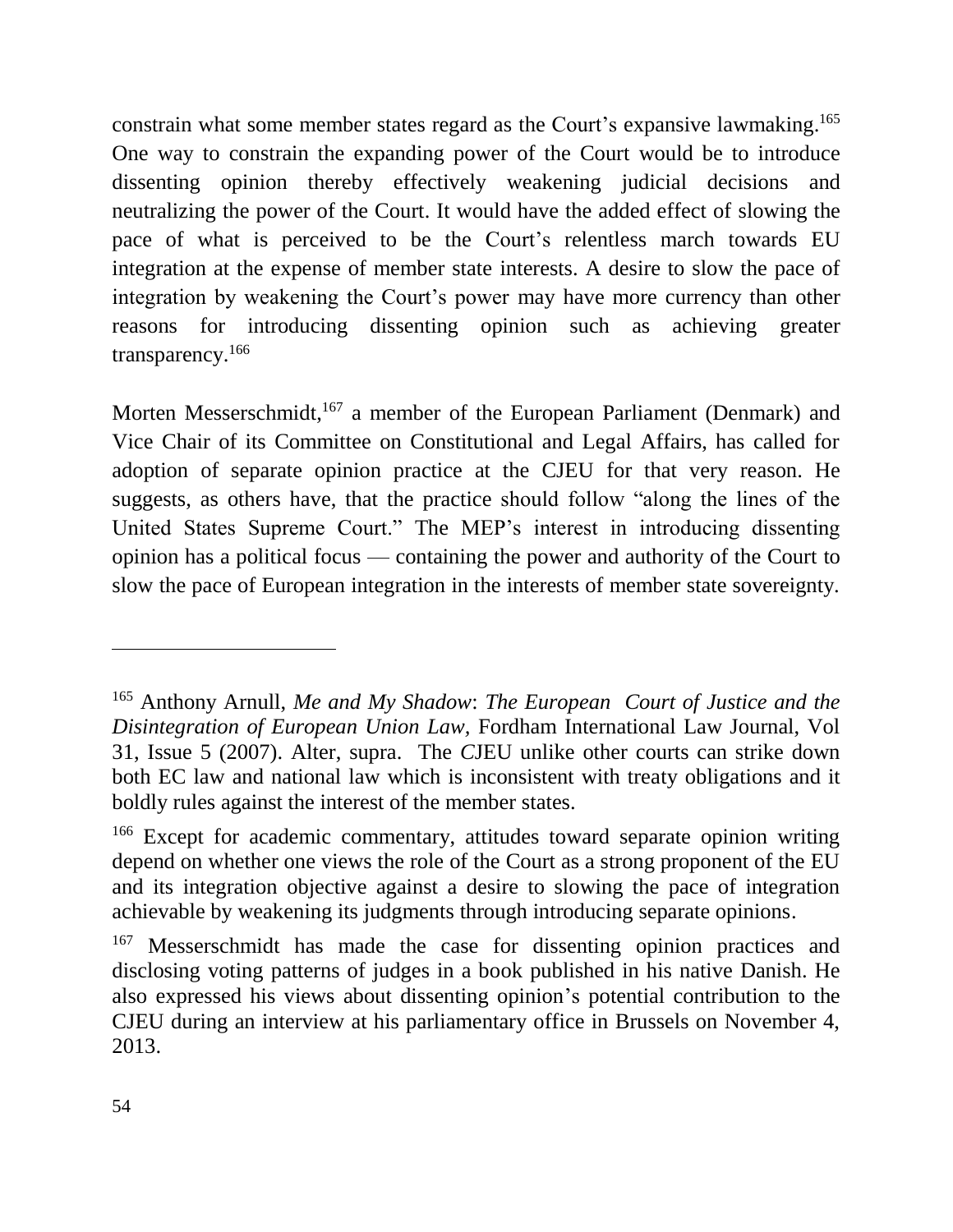Pointing out that the EU is not a country and that member states have no common ethos, he sees dissenting opinion as a tool for limiting CJEU authority and reach. It is also his view that the CJEU favours integration over member state sovereignty and by doing so demonstrates a political bias. He is not alone in his take on the Court's integration pace. It has been suggested that the CJEU should 'soften' its pro integration stance.<sup>168</sup>

Efforts to constrain integration by weakening the Court's authority and legitimacy may only have the effect of inciting the Court to cater to the demands of member states.<sup>169</sup> The political elements of the debate are well beyond the scope of this thesis but are relevant for at least the purpose of demonstrating that separate opinions are perceived as weaker judgments.

Unanimous opinions have been recognized as more powerful because they bring authority to the judgment. For that reason, President Jefferson favoured the seriatim style of England – to make the Court the weak institution he believed the founders had intended. Chief Justice Marshall discouraged divergent opinion because he wanted to build a strong Court. Today, the United States Supreme Court relies on unanimous unsigned per curiam institutional judgments when it wishes to convey a definitive and strong statement to the American people and to bring "institutional strength to a controversial decision."<sup>170</sup>

Proponents of dissenting opinion at the CJEU argue that great strides in transparency and clarity of the Court's processes and judgments "might, could or

<sup>168</sup> Henri de Waele, *The Role of the European Court of Justice in the Integration Process: A Contemporary and Normative Assessment,* [2010] Hanse Law Review Vo.. 6, No. 1. Suggested that the CJEU ought to 'soften' its pro-integration stance.

<sup>169</sup> Garrett, Kelemen, and Schulz, supra

<sup>170</sup> Friedland, Ham, J Bleitch, Ress and Feinberg, supra. *Brown v. Board of Education,* supra.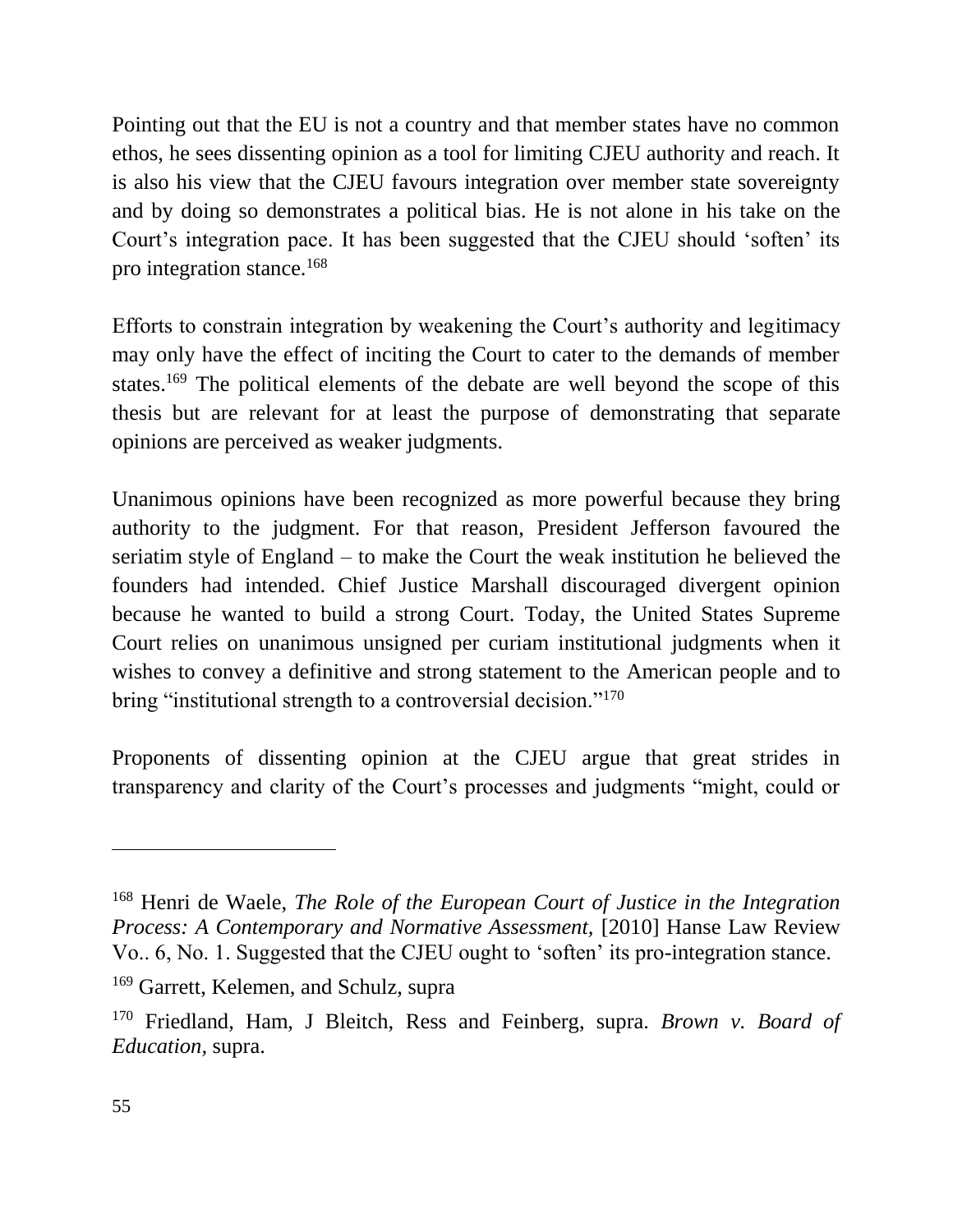should" be achieved.<sup>171</sup> This language of uncertainty frequently appears in academic literature discussing the potential advantages of dissenting opinion at the CJEU; yet nothing can be clear about uncertainty. Those same proponents are not discussing the full implications of dissenting opinion either.

By having disallowed separate opinions all along, the CJEU may have been quietly protecting its own authority and legitimacy. Among the Court's stated reasons for keeping dissenting opinion and the voting records of judges private is that very thing – risks to the Court's authority and legitimacy and exposing the CJEU judiciary to public influence and political pressure. Insight into how that might play out is already nearby.

If multiple opinions in a single judgment are presented to member state national courts, some may adopt the Czech Republic's brazen approach in *Landtová* and challenge the CJEU's decision despite their lower positions in the EU judicial hierarchy. Refusing to comply with a CJEU judgment on the premise that the dissenting judge(s) got it right and the majority got it all wrong would be a direct strike at the heart of the Court's authority. Risk to its authority is not something the CJEU has invited at any time throughout its history.

# <span id="page-55-0"></span>**5 OPENING PANDORA'S BOX**

The CJEU is one of the world's most influential courts as well as a trusted EU institution with everything to lose if its authority and legitimacy were undermined. Introducing dissenting opinion with its one-vote margins and pluralities in the Court's present judicial environment has potentially insurmountable risks. The

<sup>&</sup>lt;sup>171</sup> Justice Mary Arden (member of the Court of Appeal of England and Wales, The Sir Thomas More Lecture, Lincoln's Inn, 10 November 2009 *Peaceful or Problematic? The Relationship Between National Supreme Courts and Supranational Courts in Europe*.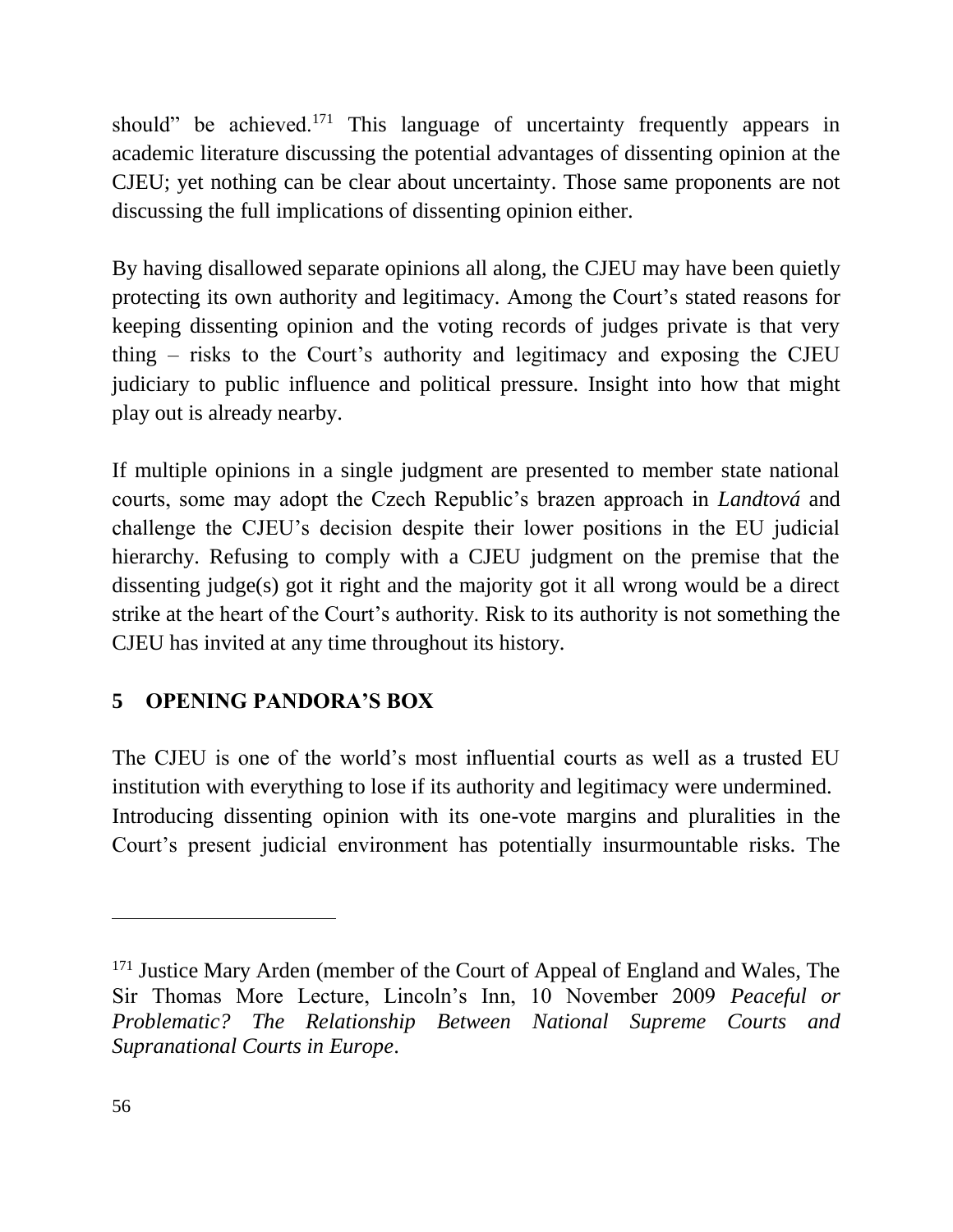result could be a Pandora's Box of unwanted contents which once opened cannot be closed.

It has been demonstrated in the foregoing analysis that fragmented judgments at the CJEU would be interpreted by member states in any way that advanced their own interests through legitimizing noncompliance with Court rulings. With judicial voting records publicly exposed, there is a high probability that member states would engage in unprincipled behaviours which would threaten judicial independence and the Court's authority and legitimacy. It may take generations for the EU member states to come to grips with the level of institutional corruption recently identified. It may take the emerging democracies just as much time to settle into a new state of being where the rule of law prevails absent historical grievances and other distractions.

Publishing separate opinions and judicial voting records appears to be the only option seriously considered so far in the push for greater transparency at the CJEU. Rather than putting its authority and legitimacy at risk, another direction could be followed. The Court could revise its present practices to illicit greater transparency drawing from the best of the common and civil law traditions in two important areas: (i) oral hearings and (ii) written judgments.

The oral hearing is an under-utilized feature of the Court and is governed by its own Rules of Procedure. <sup>172</sup> Hearings could be publicized and expanded well beyond the current abbreviated process lasting scant minutes with little general public awareness that they are even taking place. Allowing the kind of judge-

<sup>172</sup> *Rules of Procedure of the Court of Justice*, Chapter III, Article 55 "Oral Procedure". "The President [of the Court] may in the course of the hearing put questions to the agents, advisers or lawyers of the parties. The other Judges and the Advocate General may do likewise."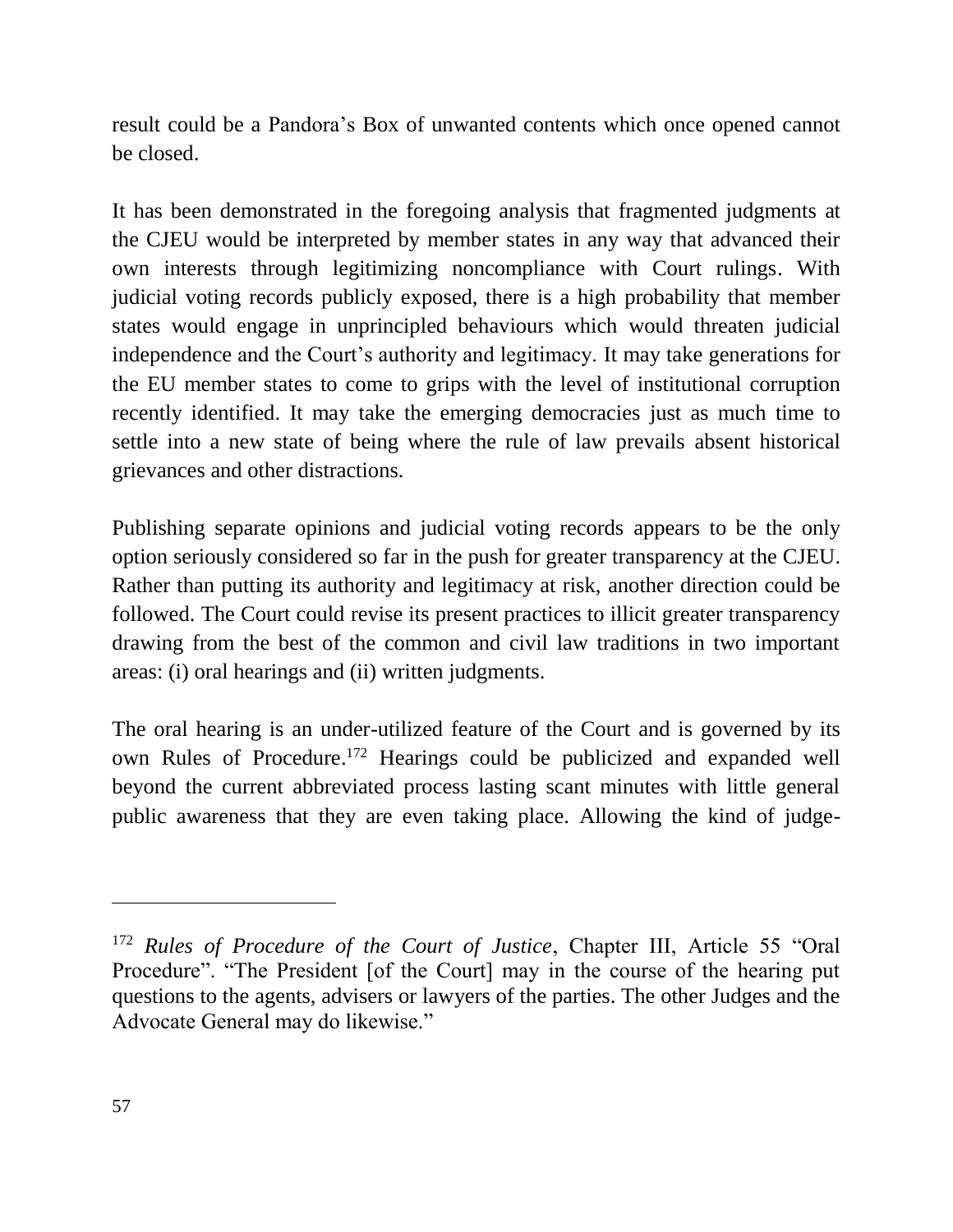lawyer discussion, banter and debate familiar in common law appellate courts would go a long way toward fleshing out all aspects of the case. Lawyers, litigants and citizens generally would see and hear for themselves what the Court considered in arriving at its decision thereby going a long distance towards greater transparency. Doing so would also provide a window into the decision-making process which citizens could come to understand and trust as they listen to the discussion of the issues relevant to their case. Even if their legal point did not win the day, they would at least come to understand that it was considered and understood.<sup>173</sup>

The CJEU has been criticized for delivering shallow, bland and unclear judgments which lack transparency. The Court could enhance its judgments through qualitycontrol and refraining from "one-sided systematic and teleological reasoning" and "making a visible attempt at more balanced interpreting."<sup>174</sup> Informing and educating litigants and EU citizens in plain language about what its decisions mean for them would contribute greatly to transparency and respect for the process. Writing more expansively in a clear and compelling fashion similar to the Court's Advocates General opinion style would be an option as well. Although more expansive judgment writing would command greater resources for translation services, the cost would be modest compared to the prospect of publishing the many potential separate opinions of its judiciary.

In summary, the CJEU's juristic umbrella provides a canopy for member states from both common law and civil law traditions. There is blurring of the lines between the traditions already. It would not be too great an exercise for the Court to draw more from the common law tradition by expanding its oral public hearings

<sup>173</sup> Justice Sandra Day O'Connor, (ret'd), *The Majesty of the Law: Reflections of a Supreme Court Justice* (2002): Random House.

<sup>174</sup> De Waele, supra